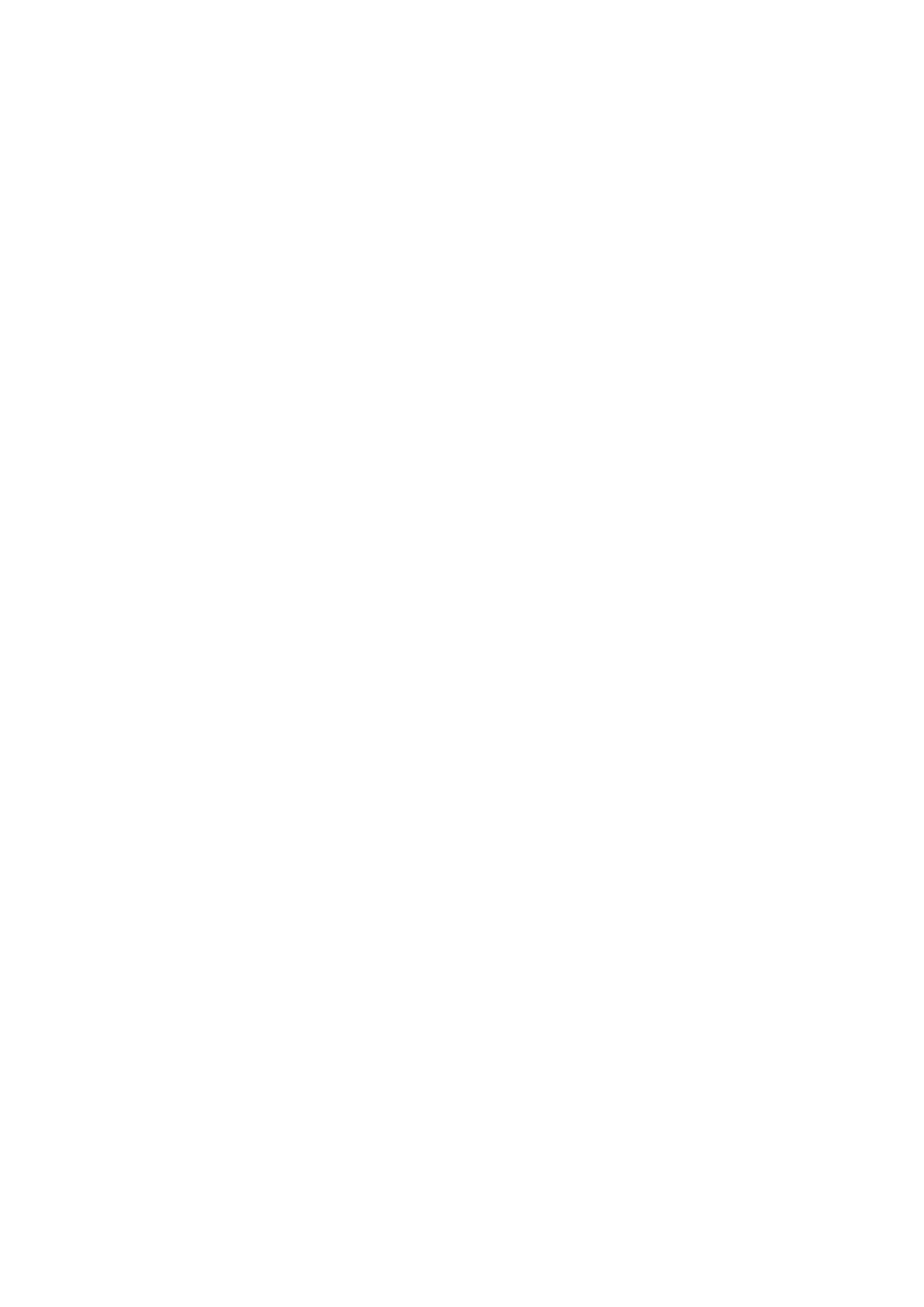# Research Department Working Paper No. 31

# **Spotlight on sexual violence and harassment in commercial agriculture: Lower and middle income countries**

*Carla Henry* [\\*](#page-2-0) *Jacqueline Adams[†](#page-2-1)*

May 2018 International Labour Office

 $\overline{\phantom{a}}$ 

<span id="page-2-0"></span>Senior Technical Specialist. Research Department, International Labour Organisation (ILO). Email: [henryc@ilo.org.](mailto:henryc@ilo.org)

<span id="page-2-1"></span><sup>†</sup> Senior Researcher, Institute for the Study of Societal Issues, University of California at Berkeley. Email: [jacqueline.adams@berkeley.edu;](mailto:jacqueline.adams@berkeley.edu) [jacquie.adams@gmail.com.](mailto:jacquie.adams@gmail.com)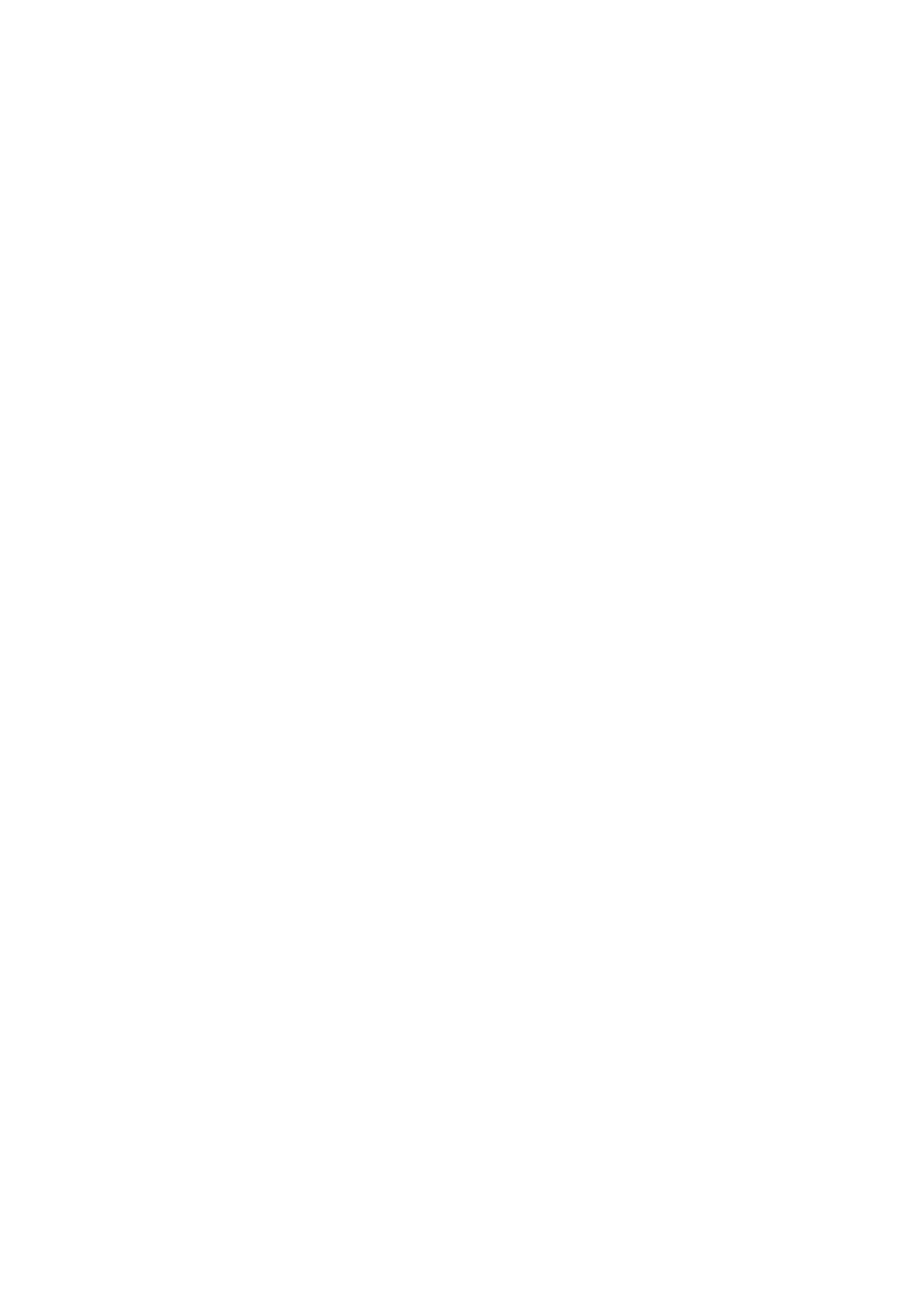# <span id="page-4-0"></span>**Acknowledgements**

The authors have benefited from insights shared by various ILO experts on the broader topic of violence and harassment in the world of work as well as ILO research colleagues. We wish to thank Director Damian Grimshaw and Dorothea Hoehtker of the ILO Research Department for their helpful comments, and Manal Azzi, Eric Carlson and Irini ProiosTorras for their technical comments and suggestions on an earlier version of this paper.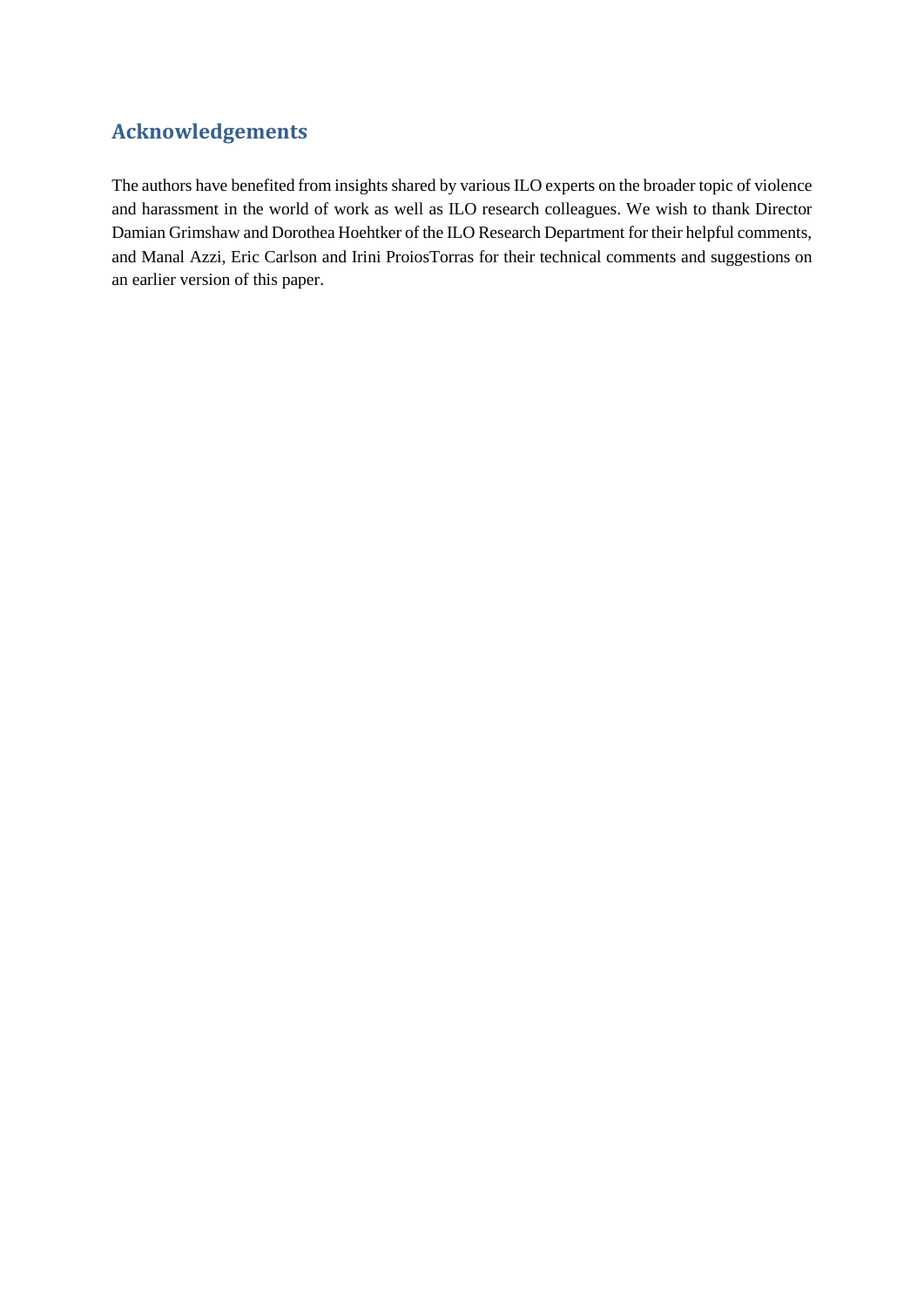# <span id="page-5-0"></span>**Abstract**

Sexual violence and harassment among commercial agricultural workers is widespread, perhaps even pervasive, throughout the world. This paper summarizes information from a synthesis of research conducted on sexual violence and harassment in four commercial agriculture contexts; one in Africa, one in Asia, and two in Latin America.

The studies indicate that non-standard forms of work, including temporary work and informal work, are key factors in creating power differentials for perpetrators to carry out sexual violence and harassment against women workers. Sexual violence and harassment occurs in commercial agriculture when also combined with cultural norms that tend to tolerate such activities, and structural environments that distance perpetrators from accountability. Supervisors and more senior workers are most often the perpetrators in part because they have the power to (1) offer, deny or discontinue work; (2) lower the income that workers receive; (3) make the workers' conditions very difficult; (4) undermine the workers' social standing; and/or (4) offer advantages to the workers. These forms of power also threaten workers into silence so that they do not report. Agricultural workers' vulnerability to sexual harassment is compounded by limited labour law coverage and poor labour inspection services extending to agricultural workers. Employers of agricultural workers are also found to lack effective preventative policies and practices.

The results of this review point to much needed actions in commercial agriculture to end entrenched sexual violence and harassment:

- Conduct additional studies that credibly quantify the incidence and document the circumstances enabling the sexual violence and harassment in commercial agricultural work, particularly in lower and middle income countries.
- Upgrade women's terms of employment and work arrangements to match those of men, and advance women into supervisory positions within commercial agricultural work forces.
- Expand the scope of collective bargaining to extend negotiations to represent temporary and casual workers;
- Extend legal protections to non-standard workers and workers in agriculture and tighten legislation and enforcement of working conditions within commercial agriculture, including for contracted workers.
- Promote women into leadership roles within unions and NGOs and support women-organized means for monitoring and reporting incidents in commercial agricultural work.
- Expand workplace training and awareness raising to change attitudes and behaviour. Extend this awareness outreach to rural communities.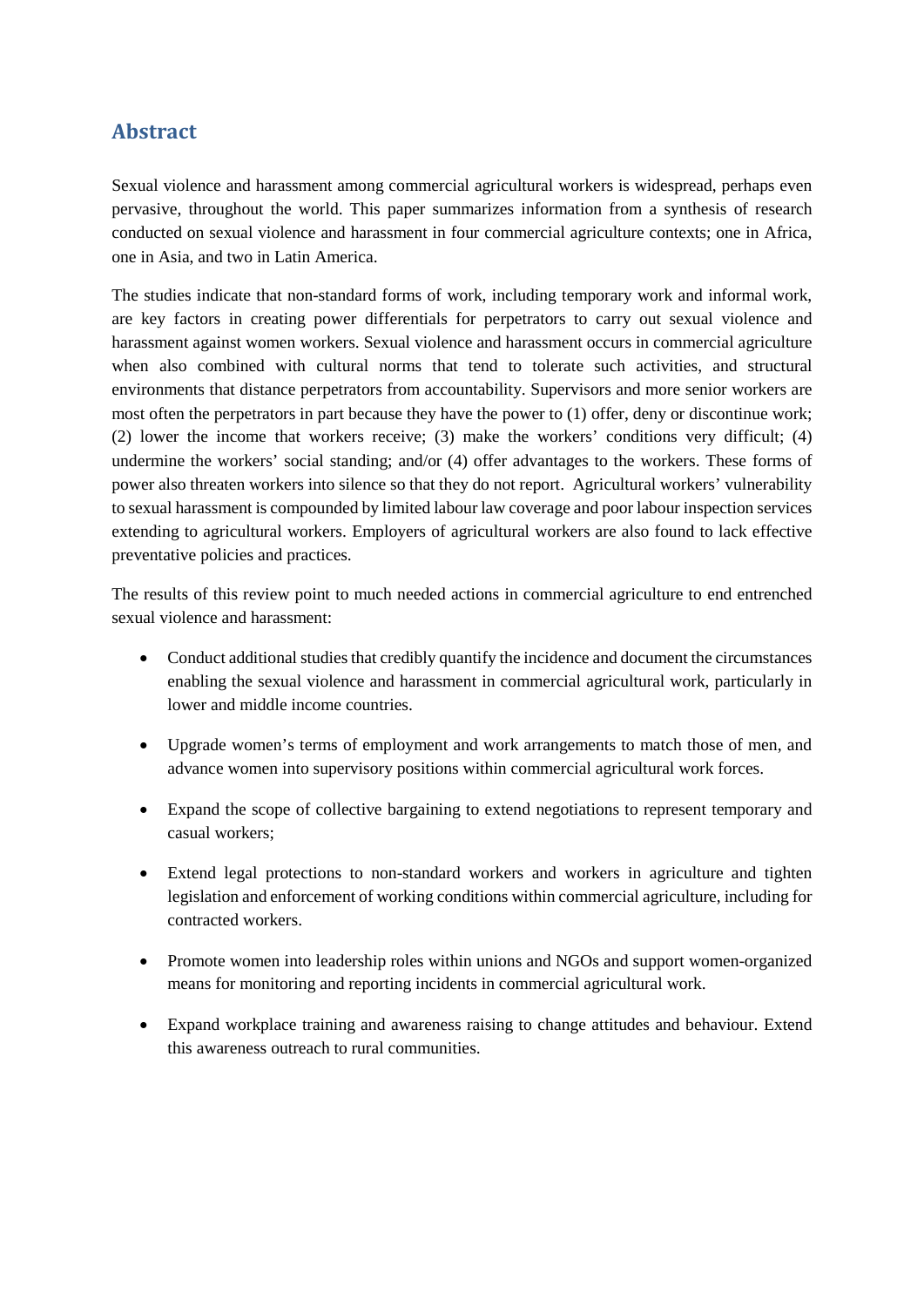# <span id="page-6-0"></span>**Table of contents**

| 1. |     |                                                                                       |  |  |  |
|----|-----|---------------------------------------------------------------------------------------|--|--|--|
|    | 1.1 |                                                                                       |  |  |  |
|    | 1.2 |                                                                                       |  |  |  |
|    |     |                                                                                       |  |  |  |
|    |     |                                                                                       |  |  |  |
|    |     | 1.2.3 Methodologies for researching sexual violence and harassment among agricultural |  |  |  |
| 2. |     |                                                                                       |  |  |  |
|    | 2.1 |                                                                                       |  |  |  |
|    | 2.2 |                                                                                       |  |  |  |
|    |     |                                                                                       |  |  |  |
|    |     | 2.2.2 Other forms of violence and harassment experienced by women agricultural        |  |  |  |
|    | 2.3 |                                                                                       |  |  |  |
| 3. |     |                                                                                       |  |  |  |
|    | 3.1 |                                                                                       |  |  |  |
|    |     |                                                                                       |  |  |  |
|    |     |                                                                                       |  |  |  |
|    | 3.2 |                                                                                       |  |  |  |
| 4. |     | Governance, employment status and accountability, preventative measures  22           |  |  |  |
|    | 4.1 | The employment relationships between victims of sexual violence and the farms22       |  |  |  |
|    | 4.2 |                                                                                       |  |  |  |
|    |     |                                                                                       |  |  |  |
|    |     |                                                                                       |  |  |  |
|    | 4.3 |                                                                                       |  |  |  |
|    | 4.4 |                                                                                       |  |  |  |
|    |     |                                                                                       |  |  |  |
|    |     |                                                                                       |  |  |  |
|    |     |                                                                                       |  |  |  |
|    |     |                                                                                       |  |  |  |
| 5. |     |                                                                                       |  |  |  |
|    |     |                                                                                       |  |  |  |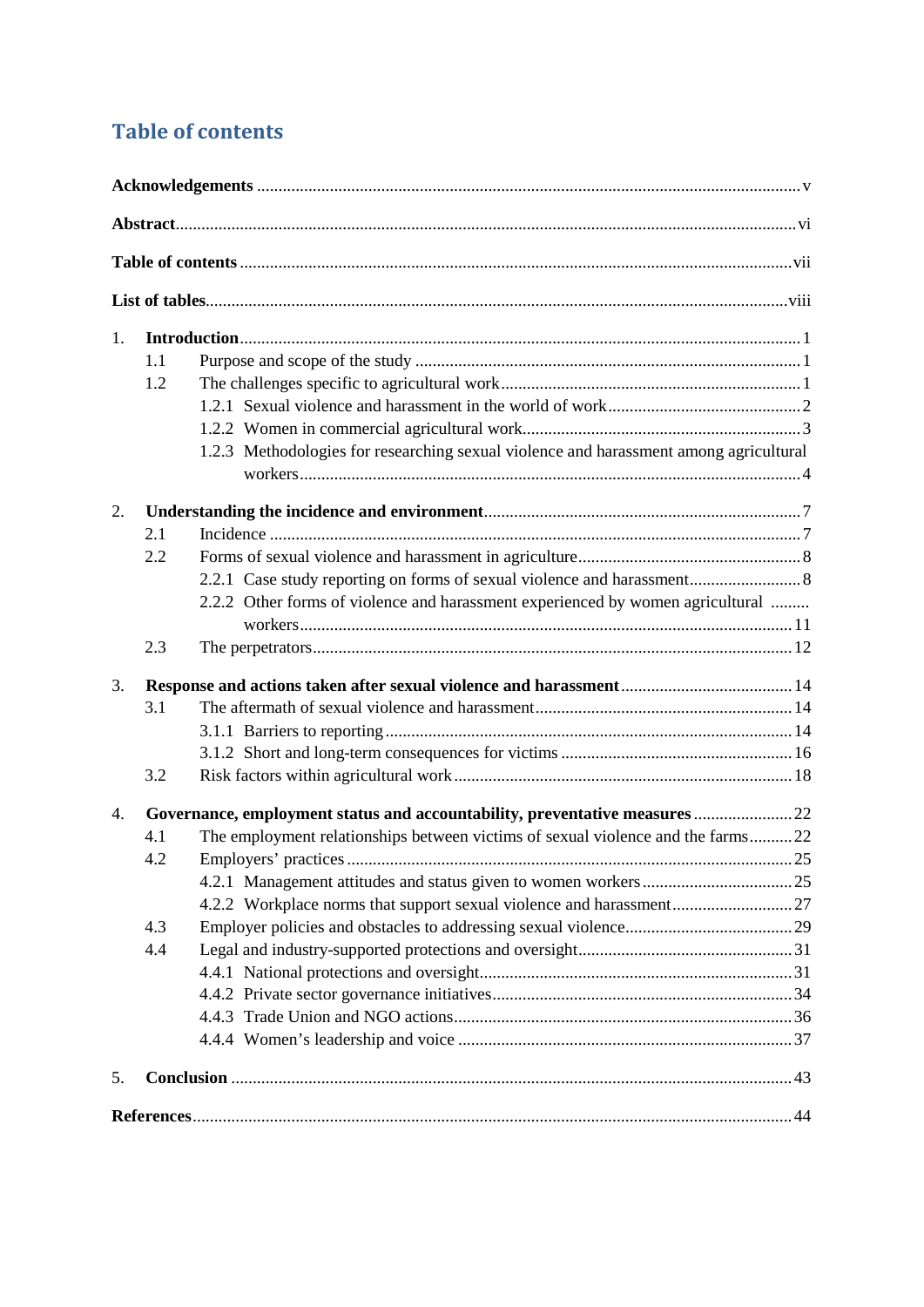# <span id="page-7-0"></span>**List of tables**

| Table 4: Public and private governance constraints and actions to curtail sexual violence and |  |
|-----------------------------------------------------------------------------------------------|--|
|                                                                                               |  |
|                                                                                               |  |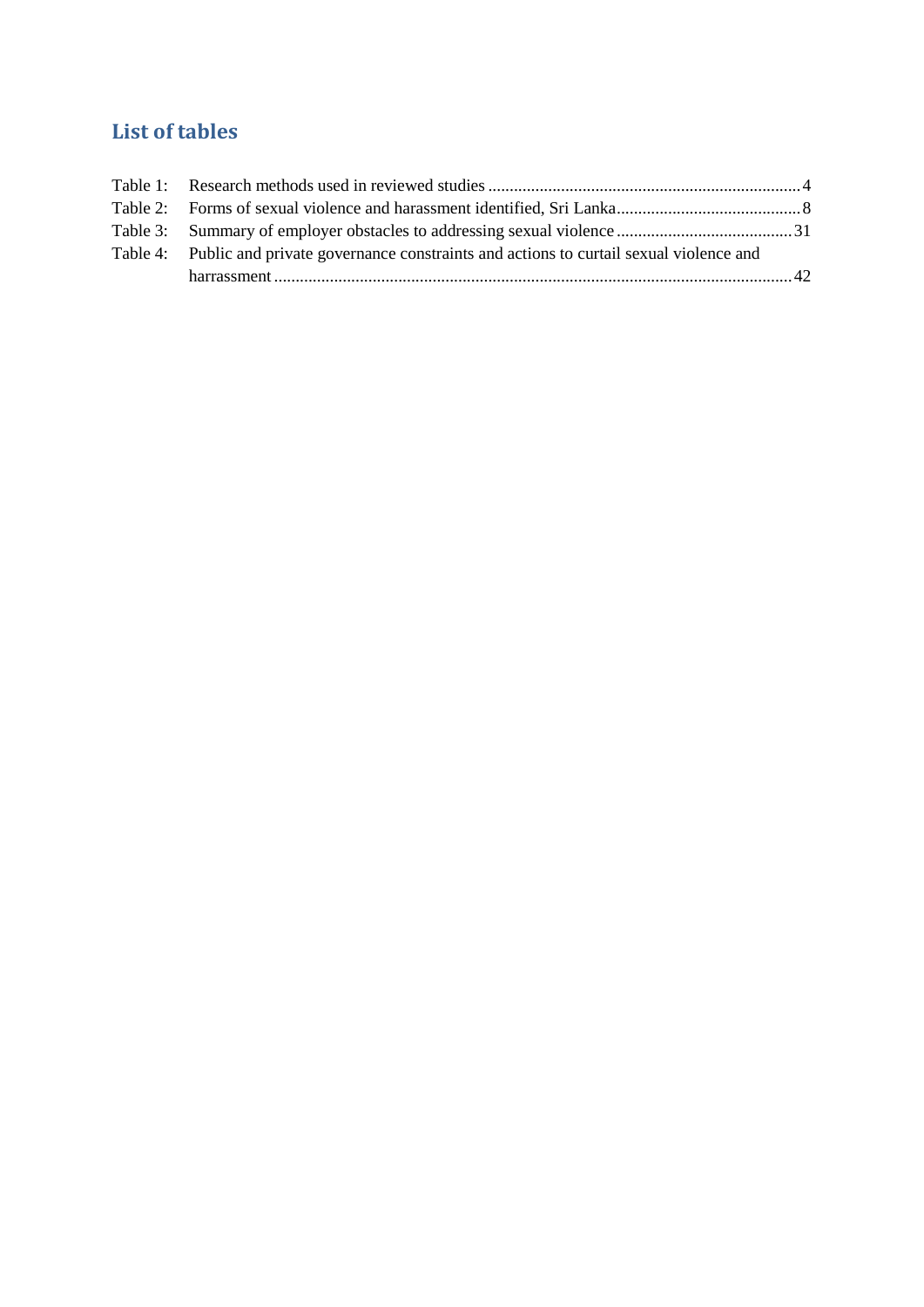# <span id="page-8-0"></span>**1. Introduction**

#### <span id="page-8-1"></span>**1.1 Purpose and scope of the study**

Sexual violence and harassment among commercial agricultural workers is widespread, perhaps even pervasive, throughout the world. Millions of women and girl workers in particular are likely confronted with such incidences on a regular basis. However, apart from studies focused on higher income countries or within the context of migrant agricultural work, little research has been conducted to document sexual violence and harassment in agricultural work. What research has been done suggests that women working in commercial agriculture are exposed to systemic sexual violence and harassment. These occurrences are associated with workplace risk factors as well as the employment practices of the employer agro-enterprises.

The purpose of this study is to answer the questions of whether and why sexual violence and harassment occur in commercial agriculture in the less researched context of lower and middle income countries. Hence, the paper synthesizes research studies already available on sexual violence and harassment in agriculture, focusing on workers in lower and middle income countries. A second aim of the study is to take note of the research methods used to identify innovative means for capturing the incidence and context in which sexual violence and harassment against agricultural workers occurs.

The paper summarizes information drawn primarily from a synthesis of research conducted on four farm contexts, one in Africa, one in Asia, and two in Latin America. The first is East Africa, where the focus is on the export horticultural industry in Kenya, with additional discussion of the export horticultural sector in Tanzania, Uganda, and Ethiopia. The second is the cut flower industry north of Quito, Ecuador, where 60 per cent of this industry was concentrated at the time of study. The third is the grape and vegetable export industry in north-western Mexico. The fourth is the export tea and rubber plantations of Sri Lanka. These settings were chosen because the studies that exist on them provide qualitative and quantitative information on experiences with sexual violence and harassment at work. The paper also draws from additional studies on sexual violence in agriculture more generally.

#### <span id="page-8-2"></span>**1.2 The challenges specific to agricultural work**

Sexual violence and harassment of women agricultural workers occurs in the fields, plantations, greenhouses, and packing areas of agribusinesses. In many cases these form part of international food supply chains, but can configure in local market systems or on subsistence farms. Incidences of sexual violence and harassment occur in high-income countries, just as they do in low and middle-income countries.

Much agricultural work is done in fields, where workers are sometimes isolated from others. Work arrangements are frequently short-term, may be without formal contract, or handled through labour contractors. The majority of permanent and supervisory jobs are held by men, who can exert coercive power over those with lower rank or status (FAO, 2010). Certain entrenched cultural and social norms can also increase the likelihood of violence and harassment through secrecy and shame, stigmatization, and inappropriate senses of entitlement. Finally, the pervasive poverty and conditions of vulnerability among those working in agriculture have been well documented; these tend to disempower those directly experiencing sexual violence and harassment and tend to prevent witnesses from coming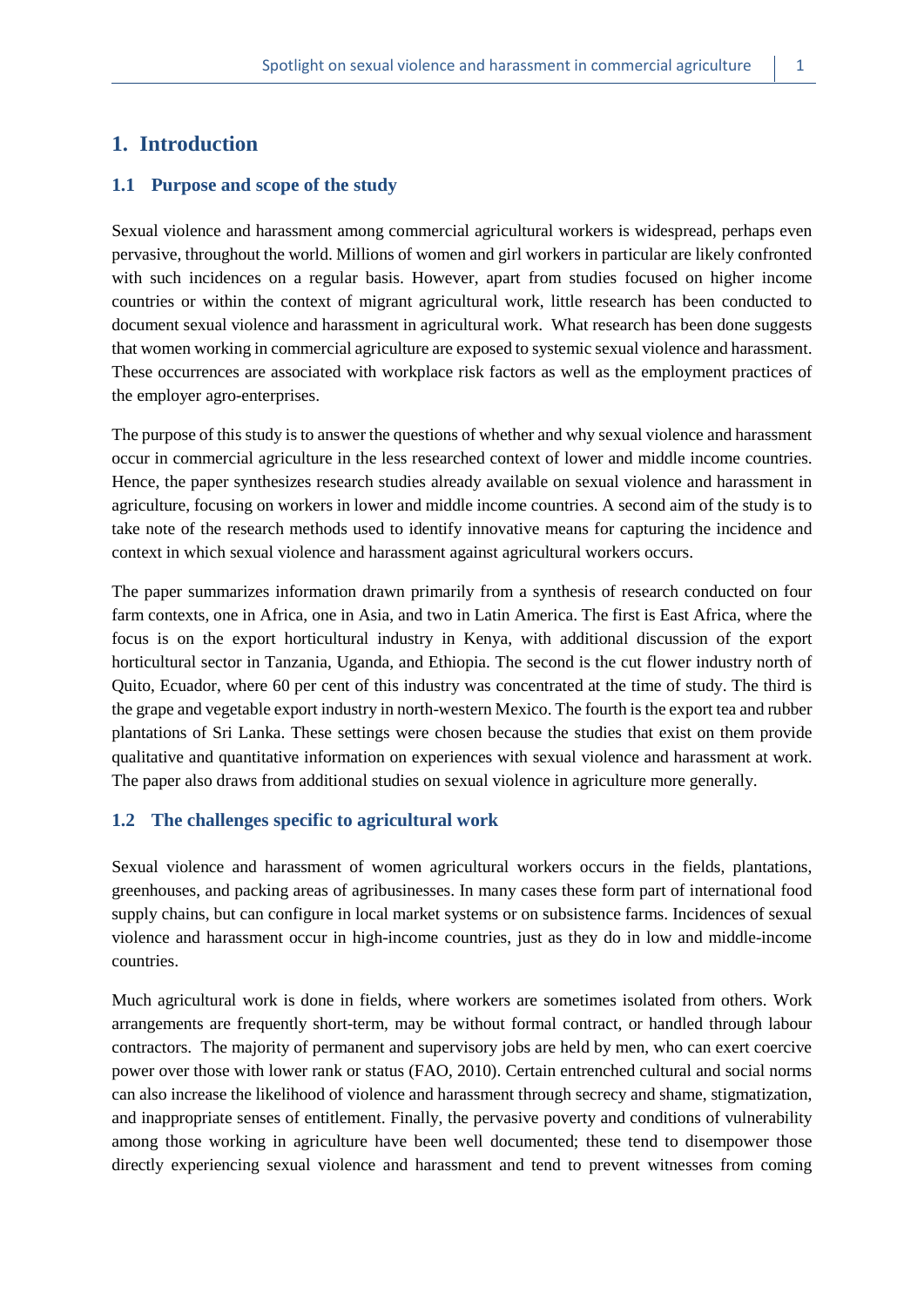forward.

The incidence of sexual violence and harassment in agriculture remains largely unknown, including in countries where research on the topic has been more extensive. Oxfam's recent literature review of sexual violence against women agricultural workers in the United States (Kominars, 2014) concluded that:

'…sexual violence is a longstanding and pervasive norm in the agricultural industry. The social and cultural dynamics of the farmworker population create unique obstacles for women farmworkers to report and seek support and remedies for sexual violence in the workplace. Researchers must develop alternatives to traditional data collection methods in order to gather accurate data about workplace sexual violence of women farmworkers…The lack of adequate data hides farmworkers from public attention and hampers efforts to raise awareness about the serious problems these women face.'(Kominars, p. 7).

Establishing standardized statistical measurement of sexual violence and harassment remains work in progress, despite the urgency in understanding its incidence and context.

#### <span id="page-9-0"></span>**1.2.1 Sexual violence and harassment in the world of work**

Violence and harassment in the world of work are realities for millions of workers not just in agriculture. Violence and harassment can cause physical, psychological, sexual or economic harm<sup>[1](#page-9-1)</sup>. Their occurrences foment fear and insecurity, contributes to gender gaps and occupational segregation, negatively impacts on the health and wellbeing of workers and leads to the loss of productivity and reputation of enterprises.

Sexual harassment, specifically, is often linked to power imbalances and encompasses both "quid pro quo" harassment and the presence of hostile working environments.[2](#page-9-2) The perpetrators and victims of sexual violence and harassment can be, potentially, anyone, including "employers, workers and third parties, including clients, customers, service providers, users, patients and the public in the world of work." Moreover, victims can be targeted based on such factors as gender, gender identity, class, race, sexual orientation, disability, or a combination or intersection of them factors. Nevertheless, sexual violence and harassment affect women disproportionately, and men tend to be the perpetrators (ILO, 2018).

Sexual violence and harassment can be associated with risk factors linked to circumstances surrounding the work situation, such as physical, structural, or management culture. Work arrangements without formal terms, temporary work and work with limited short term contracts can add risk, as can migrant status or third party contracts. Sexual violence and harassment occur with such frequency in some contexts that they can become "normalized" – that is, considered a normal part of day-to-day work.

The lack of adequate legal and regulatory environments also pose risk factors. Laws and regulations

 $\overline{\phantom{a}}$ 

<span id="page-9-1"></span><sup>1</sup> The term violence and harassment should be understood as a continuum of unacceptable behaviours and practices, or threats thereof, whether a single occurrence or repeated, having the aim or effect of causing physical, psychological, sexual or economic harm, and includes gender-based violence (ILO, 2018, vol. 2, p.97).

<span id="page-9-2"></span><sup>2</sup> (ILO, 2018, vol. 1, p.11).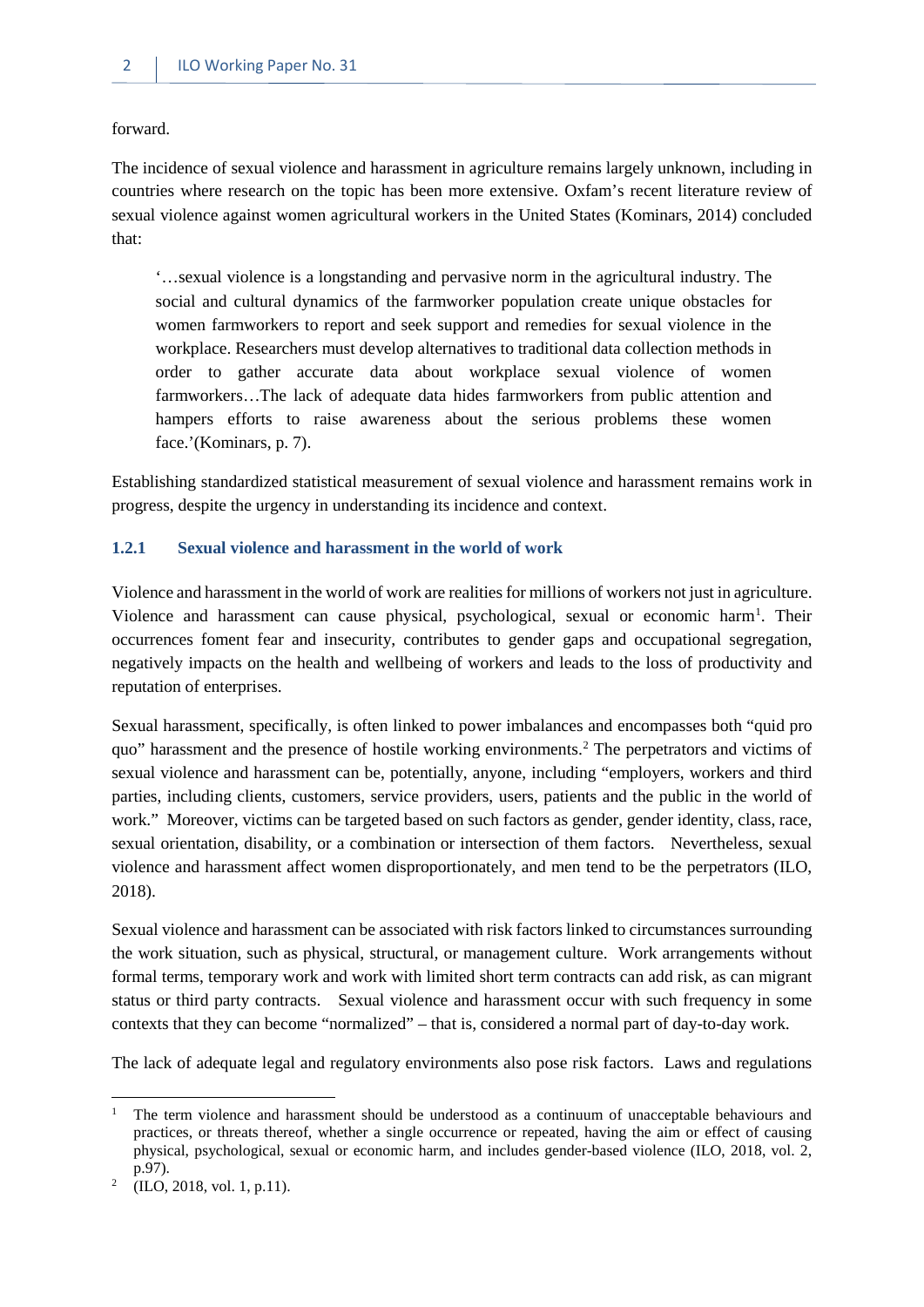calling on employers to provide safe and healthy work situations may not specifically address violence, or more specifically sexual violence. Employers' duty of care may not explicitly extend to violence or may lack effective means of enforcement. Employers do, however, have a duty of care to provide a working environment that is free from violence. Complaint mechanisms, protection of victims against retaliation, and punitive consequences for perpetrators may not be called for in regulations or incorporated in corporate policies. Laws and regulations also may not extend to casual or informal workers.

#### <span id="page-10-0"></span>**1.2.2 Women in commercial agricultural work[3](#page-10-1)**

**.** 

Of the estimated one billion people working in agriculture worldwide, approximately 40 per cent are waged agricultural workers and of these, the share that are women vary by country but average roughly to one in four (FAO, 2010). Employment in agriculture includes contributing family workers, subsistence farmers, who make up the brunt of workers in lower and middle income countries. Commercial agricultural workers are not usually counted within these numbers and instead are employed by small-scale commercial farmers, or as waged workers in larger farms, plantations and industries engaged in the supply, processing and distribution of farm products. Their agricultural work may be full-time, but is most often temporary and partly influenced by growing seasons. Work is found in the formal and informal economy, taking place around rural communities where access to services, protection and rights is frequently limited.

In commercial agriculture, women tend to be concentrated in unskilled, labour-intensive tasks, with limited opportunities for skills upgrading. Women account for a large share of waged and contract workers in commercial agriculture, where they are hired to carry out any number of tasks surrounding the production (eg. planting, cultivation, and harvesting) of various agricultural products and crops. Based on their non-standard employment status, which may involve third-party labour contractors, agricultural workers are frequently excluded from national labour laws, regulations and protections (ILO, 2008). When covered, many are poorly served due to the high costs and difficulty of monitoring agricultural work (eg. contracted production, temporary work forces, remote locations, spread-out workplaces). In part because of this failure in effective governance, violence and harassment in all forms are some of many decent work deficits plaguing agricultural workers. As noted by the International Labour Conference in 2008, rural workers, especially in agriculture, face difficulties and gaps in protection with regard to their basic rights. Women are likely to experience these problems in more severe ways than men, but unfortunately statistics on coverage and enforcement remain sparse (ILC, 2008). A report of the ILO Committee of Experts on the Application of Conventions and Recommendations (CEACR) the same year highlighted the problem of the exclusion of agricultural workers from relevant national laws and non-application of these in practice. Issues of violence, harassment, weak labour inspection mechanisms and non-recognition of trade unions concerning agricultural workers were also reported as quite common (ILC, 2008).

<span id="page-10-1"></span><sup>&</sup>lt;sup>3</sup> Commercial agriculture refers to agricultural production operations where output is intended to be sold for money or profit. The workers in commercial agricultural operations, particularly for larger operations, are mostly wage workers as opposed to unpaid contributing family members.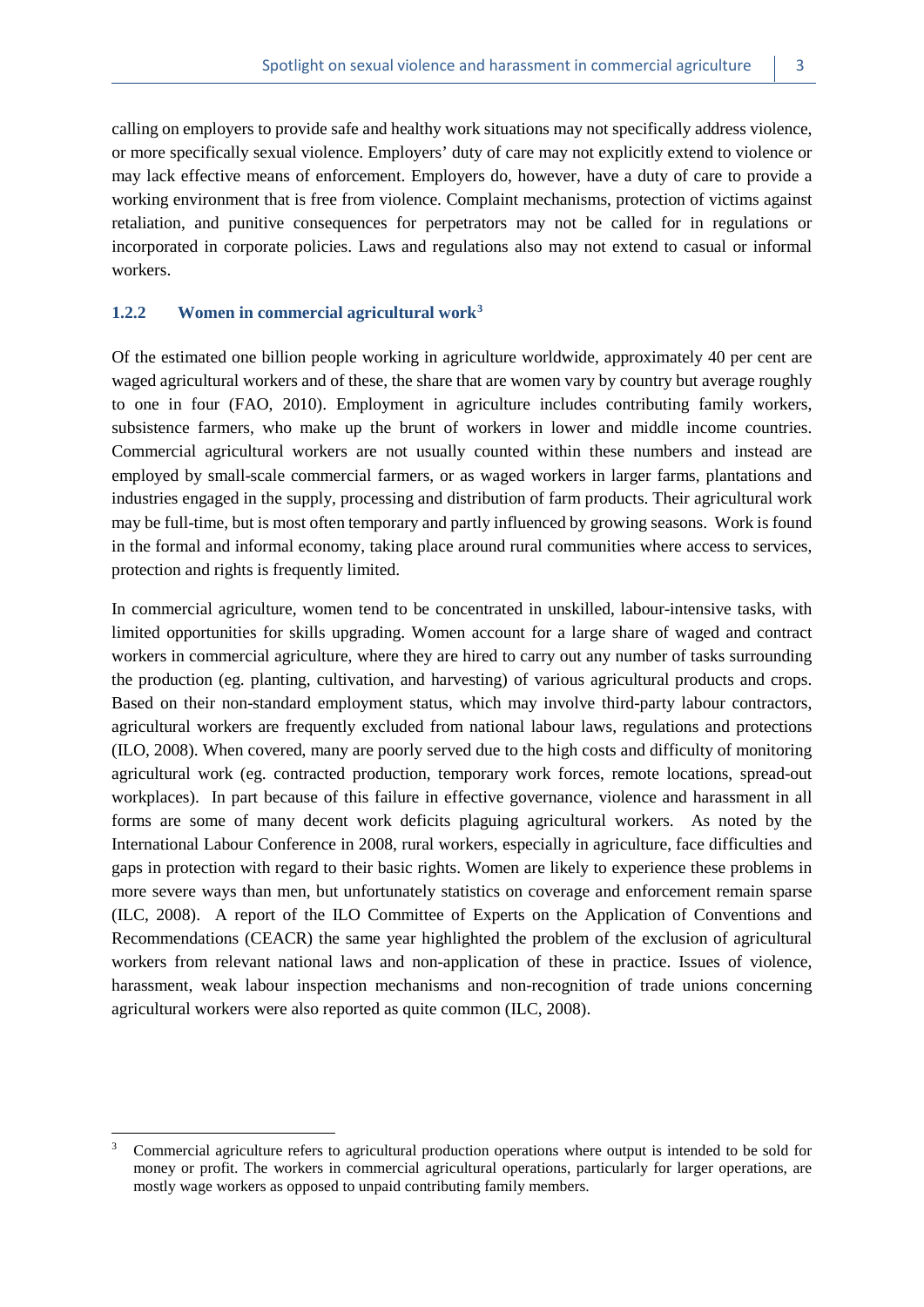#### <span id="page-11-0"></span>**1.2.3 Methodologies for researching sexual violence and harassment among agricultural workers**

Of the research examining sexual violence in agriculture reviewed for this analysis, most have been exploratory, qualitative in design and using mixed methods for data collection, with focus groups and face-to-face interviews constituting the predominant techniques. A summary of techniques is included in Table 1 and discussed below.

<span id="page-11-1"></span>

| Country                    | <b>Purpose/focus</b>                                             | Data collection method                                                                                                                                           | <b>Sampling</b>                                                                                                                                                                                                                                                 |
|----------------------------|------------------------------------------------------------------|------------------------------------------------------------------------------------------------------------------------------------------------------------------|-----------------------------------------------------------------------------------------------------------------------------------------------------------------------------------------------------------------------------------------------------------------|
| Sri Lanka                  | Assess situation of<br>sexual harassment in<br>plantation sector | Focus group discussions,<br>individual interviews with key<br>informants and women<br>workers                                                                    | Purposive sample of 100 women,<br>from 36 estates in seven districts                                                                                                                                                                                            |
| <b>Northwest</b><br>Mexico |                                                                  | Focus group discussions with<br>workers, Key informant<br>exchanges with community<br>members including<br>indigenous women's rights<br>organization and doctor. | Purposive sample, organized by<br>communities, based on at least one<br>year work experience. Three villages<br>in three provinces, all situated near<br>farms                                                                                                  |
| Ecuador                    |                                                                  | Off-site interviews of<br>agricultural workers                                                                                                                   | Purposive sample of 101 workers in<br>seven communities, associated with<br>47 companies                                                                                                                                                                        |
| Kenya                      |                                                                  | Off-site semi-structured<br>interviews, focus group<br>discussions, role play                                                                                    | Sample of five farms applying codes<br>of conduct for cut flowers plus one<br>without code, stratified random<br>sampling of 100 workers; purposive<br>sampling for 13 focus group<br>discussions; farm management<br>consent influenced sampling<br>population |

#### **Table 1: Research methods used in reviewed studies**

In their research on the plantation sector in Sri Lanka, analysts Wijayatilake and Zackaria (2001) used focus group discussions and individual interviews. The focus group discussions were with women workers and employers. The interviews were with women workers, employers or managers, representatives of unions, key personnel in the plantation sector and the relevant Ministries or departments, and other key informants. These interviews included in-depth interviews and interactive dialogues with women workers who had experienced sexual harassment, and with NGO personnel involved with the sector.

They employed a purposive sample that comprised "one hundred women with work experience ranging from a minimum of seven months to forty years drawn from 36 estates in the districts of Kandy, Natale, Nuwara Eliya, Hatton, Kegalle, Ratnapura, and Galle". The women worked primarily in tea plucking and rubber tapping; but also as factory workers, creche attendants, welfare officers, assistant field officers, estate clerical staff, and estate medical assistants. This range of workers provided researchers with responses from each level of the 'worker hierarchy' on the estates. Different locations were selected to provide a fair geographical as well as work condition representation of the sector. The estates were both private and state managed companies. Information was also sought from fifty persons, comprising employers from selected plantation companies operating in the areas. In addition, information was obtained from key personnel of employers and workers organizations, government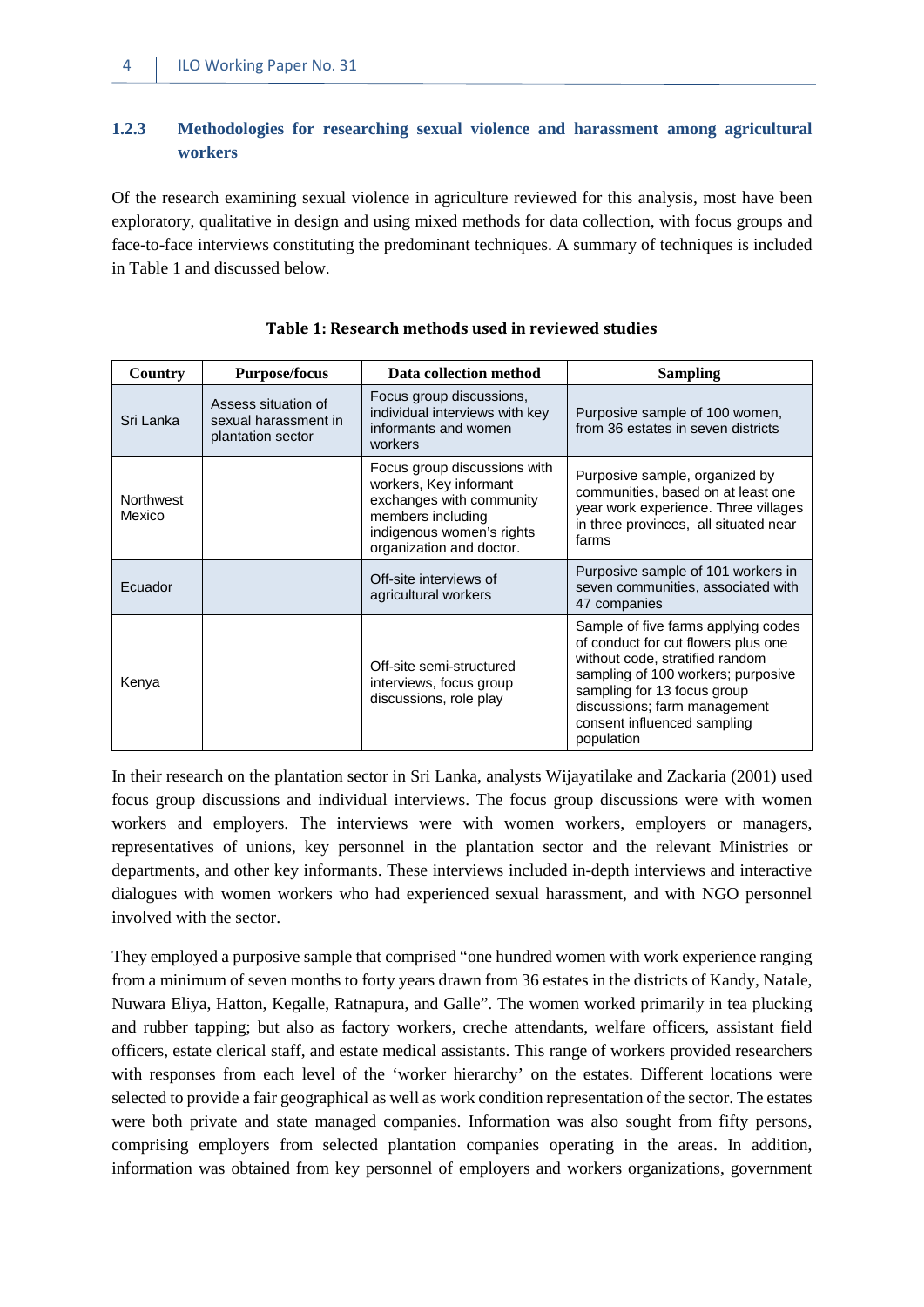ministries, activists, development workers, researchers, academics, and persons from the legal fraternity (Wijayatileke and Zackaria (2001: p. 2).

In the research on the export flower industry in Ecuador, the researchers interviewed 101 farmworkers working in 47 companies (Mena and Proaño, 2005: p. 1) in seven communities across three districts. They focused on the area north of Quito, which is home to 60 per cent of Ecuador's export flower farms. The companies sampled were small, medium-sized, and large, and evidenced varying levels of technological development. As it was impossible to conduct the interviews on the farms or surroundings, they conducted them at places where there were many people, such as bus stops, in parks, and at other places for recreation, at the moment when the women were leaving work. They found that the women who had experienced sexual violence and harassment were afraid of talking about these experiences, and did not mention them in the interviews.

The research on sexual violence and harassment on the farms of north-western Mexico was based on focus group discussions with women workers, including both local workers and workers from other regions of the country. The data collection was conducted in three villages in the vicinity of farms where grapes and vegetables are cultivated for export. These communities were in three provinces (Baja California, Sonora, and Sinaloa). Contacts in these communities invited the workers to the interviews and handled the logistics; they included a grassroots indigenous women's rights organization and a doctor. Criteria for selecting the workers included having at least a year's experience in agricultural work and having the ability to speak Spanish (Arellano, 2014.

Certain methods used in research that does not focus on sexual violence and harassment have proved successful for the collection of data on it, and so deserve mention here. Dolan, Opondo, and Smith (2004) conducted research in which they explored the advantages and disadvantages of methods used in Participatory Social Auditing in the cut flower industry in Kenya. They found that when they conducted semi-structured interviews, women respondents were more likely than men to share their feelings and perceptions of sensitive issues. Focus group discussions, of which the authors conducted 13 on four farms, resulted in workers becoming more open to sharing emotionally sensitive information, and workers did discuss sexual harassment and sexual favours during these focus group discussions. In mixed-sex focus groups, the men dominated. A third method that elicited good data on sensitive topics was role play. Six role-play exercises were carried out in the focus group discussions, each addressing an area of work-related concern. The researchers found role play to be particularly useful for the acquisition of a deeper understanding of issues including harassment by supervisors. For example, the abusive language used by supervisors was imitated during the role-play. Role play was especially effective at eliciting the perspectives of women, who expressed themselves most fully in this format. It also encouraged greater participation of reticent group members (Dolan, Opondo, and Smith, 2004: pp. 60-63).

These authors' sampling technique is instructive and may be useful in future research on sexual violence and harassment on farms. The goals of their research were to analyse how ethical trade can enhance the economic and social rights of women and men workers in the Kenyan cut flower industry, and to identify best practice in implementing gender-sensitive ethical trade based on worker and stakeholder participation. There are over 500 flower farms and/or packhouses in Kenya. Only farms applying  $code(s)$  of conduct formed the population of the study. The core fieldwork sample consisted of five flower production companies from the Lake Naivasha, Nairobi and Ruiru areas selected according to the type(s) of codes in application; this was an attempt to ensure a representative coverage of the codes.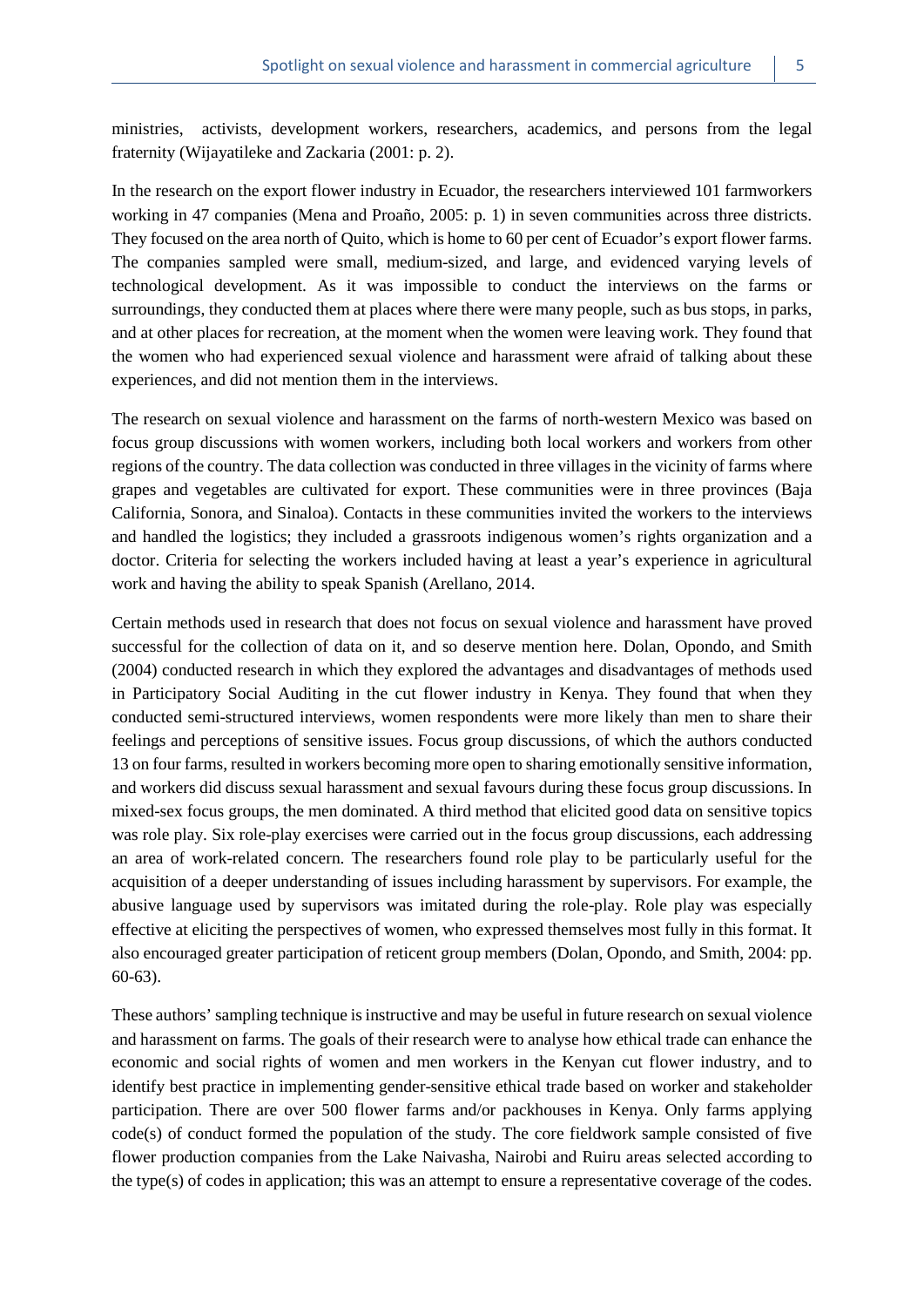The inclusion in the survey of one company that does not apply any codes was included as a control factor. Two additional companies were included in the 'Company Interviews', but 'Worker Interviews' were not conducted on their farms. However, the sample was not large enough to allow generalisations across the population, especially since another important criterion for the selection of the farm was the willingness of the management to participate in the research project. These 5 farms/packhouses have a total workforce of 1997. A sample of 100 workers was selected using a stratified random sampling technique according to gender, employment status (permanent, seasonal, or casual) and nature of work (packhouse, greenhouse and crop development unit). In each case the sample of workers was drawn from a roster of employees provided by the management. The sample of workers from each farm/packhouse was in proportion to the total population. Following completion of the semi-structured interviews, a preliminary analysis was conducted in order to ascertain the key workplace issues that were raised, and which were to be probed in greater depth through focus group discussions and other participatory methods.

Purposive sampling was undertaken for the focus group discussions, in order to ensure participation of the different types of workers. This classification was made on the basis of gender, nature of work (i.e. packhouse, greenhouse and crop development unit – concerned with spraying, irrigation and fertilizer application) and employment status (permanent and seasonal). A total of 13 focus group discussions were conducted among the four firms applying codes. The number of participants in these ranged from five to eight, for the most part drawn from the sample of semi-structured interviews conducted previously. The composition of the groups varied. Nine were comprised of mixed categories of workers across gender, nature of work and employment status categories, while four were homogenous. During several focus group discussions, group exercises comprised of mapping, role-play and ranking tools were facilitated, and transect walks through the farms were also carried out. Four focus groups were facilitated by women, three by men, and the remaining five by both men and women (Dolan, Opondo, and Smith, 2004: pp. 72-73).

#### *Standardizing statistical measurement of sexual violence and harassment*

The data collection and analysis methods used in the surveyed studies contrast with those used to capture statistical measures on broader occupational safety and health conditions. The International Conference of Labour Statisticians (ICLS) have taken initial steps to develop effective measurement of work-related violence, including sexual violence (ILO, 2013), which are more quantitative and could support nationally representative statistical measures. A first step is to agree on definitions for workrelated violence and how different forms of such violence can be delineated, particularly in terms of differences between acceptable and unacceptable behaviours. In addition to the characteristics surrounding the work-related violence, the nature of the relationship with the perpetrator is to be captured. Likewise important, is the number of persons affected by the work-related violence during a specified reference period.

Additional factors configure into appropriate measurement. Much of the sexual violence documented in the reviewed studies is internal, meaning that it takes place between workers, including supervisors and managers. Most victims of violence report having precarious employment situations, are low paid and have low status, which is statistically considered by ICLS as a factor placing them at higher risk. Many of their workplaces are poorly regulated for working conditions. Reporting policies, structures and protections are often missing. The consequences of violence are statistically important, considering effects on victims and their employers.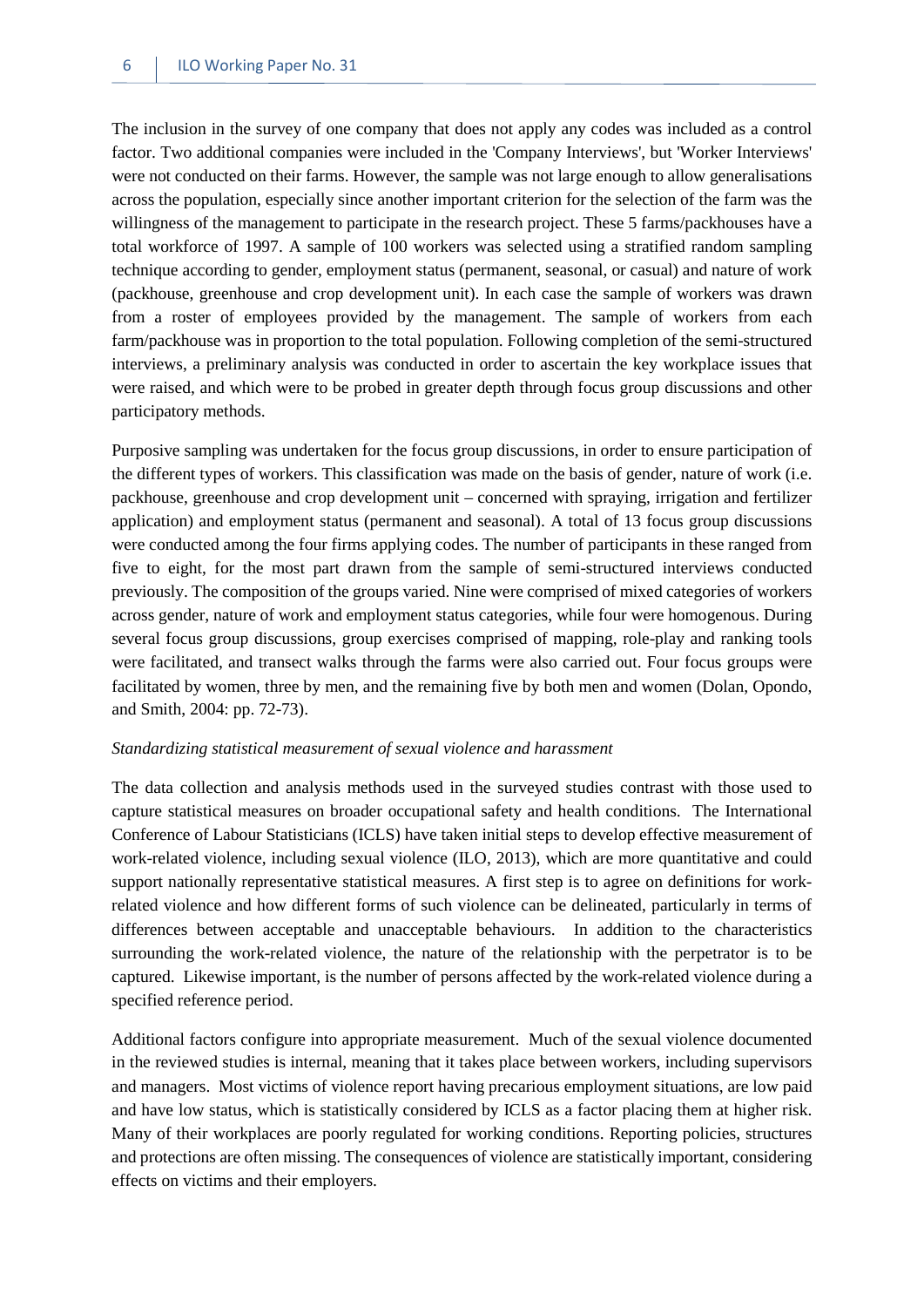Data can be collected from administrative sources, or household or establishment-based surveys. However, what is not yet well developed through these methods, is consideration of the sensitive nature of the subject matter, the need to source information from workers themselves, the vulnerability of respondents in being forthcoming, and the uneven understanding and attitudes of respondents towards sexual violence and harassment.

# <span id="page-14-0"></span>**2. Understanding the incidence and environment**

#### <span id="page-14-1"></span>**2.1 Incidence**

Because of the conditions in which they work, agricultural workers can be more exposed to sexual violence and harassment. However, as evidenced through methodologies, capturing their incidence is difficult given the sensitive nature of both to employers and workers. Of the few studies that have attempted to measure the incidence, findings are alarming.

Sexual violence occurs in agribusinesses of different kinds, in different countries. It is rife on the farms and in the packhouses of African horticulture (Arend, 2011; Blowfield and Dolan, 2008; Brahic et al., 2011; Jacobs et al., 2015), just as it is on the tea and rubber plantations of Sri Lanka (Wijayatileke and Zackaria, 2001), on grape and vegetable export farms in northwestern Mexico (Arellano, 2014; Arellano and Aranda, 2017), and in the cut flower industry in Ecuador (Mena and Proaño, 2005).

Not only does sexual violence and harassment occur in many different agricultural settings, its incidence is high. The literature search for this document did not uncover global figures, but case studies are suggestive. In Ecuador, in the area north of Quito, where 60 per cent of the export flower industry was concentrated at the time of the study, 55.45 per cent of women agricultural workers interviewed in a comprehensive study by Mena and Proaño (2005) had experienced sexual violence and harassment by supervisors and other workers. For workers between the ages of 20 and 24, the figure was 70.97 per cent; for those between the ages of 25 and 30 it was 54 per cent; and for those between the ages of 30 and 34 it was 66.67 per cent. In other words, well over half the women between the ages of 20 and 35 had experienced sexual violence and harassment (Mena and Proaño, 2005: p. 19). Some 18.81 per cent of workers interviewed had been forced to have sex with a co-worker or hierarchical superior, and 9.9 per cent had experienced sexual assault (Mena and Proaño, 2005, p. 1).

The incidence of sexual violence and harassment is also high in East Africa. In a study of the cut flower industry in which 62 farms were sampled in Kenya, Tanzania, Uganda, and Ethiopia, very high percentages of women workers had experienced harassment on farms or knew someone else who had (Jacobs et al., 2015). The authors of the study find that, "in Ethiopia, of the 160 women sampled, 137 said they had experienced some form of sexual violence and harassment themselves (GHOWERN, 2013: 14). In Tanzania, 89% of women workers across the 20 farms had personally witnessed one or more incidents, mainly perpetrated by managers (GHOWERN, 2013). In Kenya, 90% of those interviewed rated sexual violence and harassment as the most difficult problems experienced by women in the cut-flower sector. A total of 40% of Kenyan respondents had experienced offensive sexual jokes and comments, 24% experienced unwanted touching and 18% had had threats of reprisal for not responding to sexual advances. Another 2% reported sexual assaults. Harassment occurred both at work and outside – on transport, in towns and in the countryside – and this varied little between countries" (Jacobs et al., 2015: pp. 401-402). In a comprehensive study of the Kenyan cut flower industry (Dolan,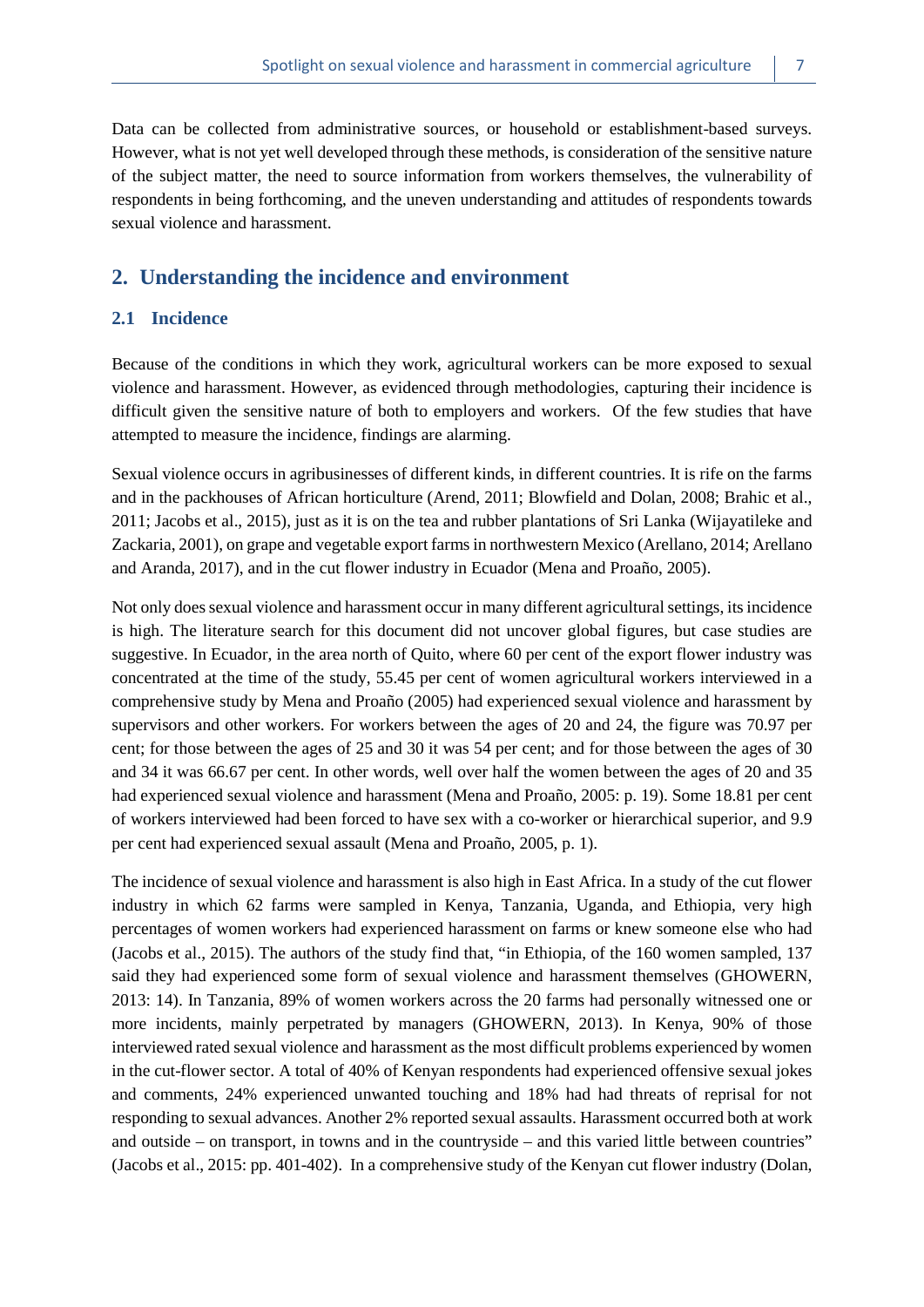Opondo, and Smith, 2004), sexual violence and harassment was reported on all the farms sampled, particularly by women who were subject to sexual harassment from male supervisors (pp. 8, 38-39). A separate study of 400 women employed in commercial agriculture in Kenya, found that 90 per cent had experienced or observed sexual abuse at their workplace (International Labour Rights Forum, 2002).

Sexual violence and harassment is also experienced by men in agriculture, but the literature focused on lower and middle income countries contains very little information on the subject. One study mentions that a male farmworker in Kenya's cut flower industry reported that he was sexually abused (Leipold and Morgante, 2013: p. 13), and a study of cut flower farms in Kenya, Tanzania, Uganda, and Ethiopia mentions that there have been instances of men being harassed, in nearly all cases, by female managers (Women Working Worldwide, 2013, cited in Jacobs et al., 2015: p. 401).

#### <span id="page-15-1"></span><span id="page-15-0"></span>**2.2 Forms of sexual violence and harassment in agriculture**

#### **2.2.1 Case study reporting on forms of sexual violence and harassment**

The sexual violence and harassment that agricultural workers experience takes many forms. On the agribusiness farms of north-western Mexico, for example, these includes inappropriate staring or gazing, speech containing sexual content, denigration, or insinuation; and requests and demands for sexual favours (Arellano, 2014: p. 169). On the tea and rubber plantations of Sri Lanka, these are manifested in many ways that demean or threaten (see Table 2). Perpetrators in this study retaliate if their sexual passes are rejected and give rewards if they are accepted, and they sometimes send the woman to an isolated place if they want to sexually harass her.

#### **Table 2: Forms of sexual violence and harassment identified, Sri Lanka**

- <span id="page-15-2"></span>• molestation:
- sexual advances;
- attempted rape;
- watching women while they bathe;
- references to the farmworker's bed;
- threats that sexual violence will be forthcoming;
- calling women by referring to their bodies;
- jokes making reference to past sexual activity;
- not giving women privacy;
- veiled threats of rape or unwanted touching; unwanted touching;
- forcing women to move a certain way and commenting on their bodies;

Source: (Wijayatileke and Zackaria, 2001, iv)

- standing so close that women's breasts brush against the perpetrator;
- comments about the woman having sex with her husband;
- holding the woman's hands tight; putting tea dust into women's blouses;
- jokes about women going to the toilet all the time;
- holding women's hips;
- spreading stories about women having relationships with male workers, especially when they work night shifts;
- sexist jokes; and
- derogatory remarks about the women's menstruation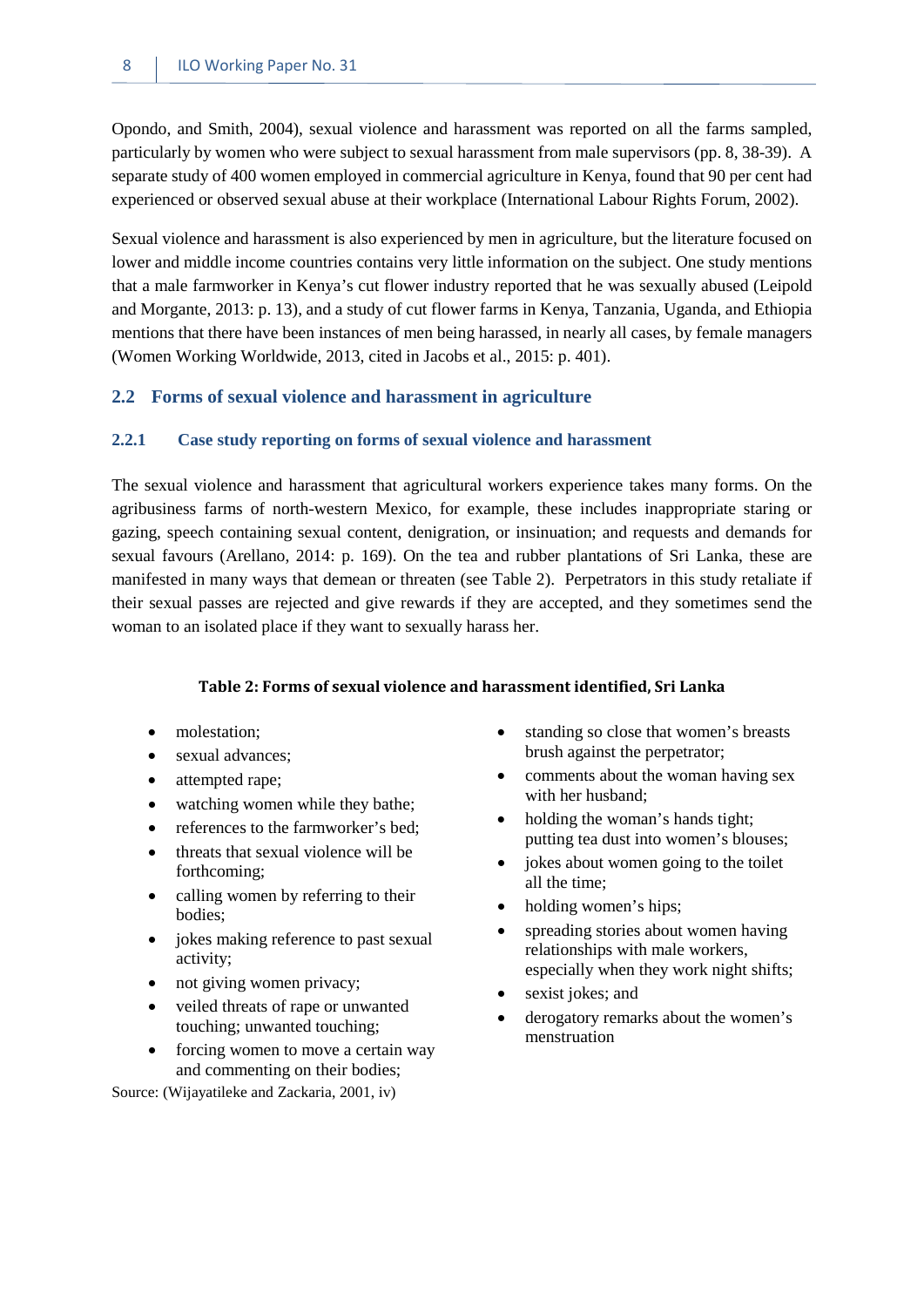Sexual violence and harassment take many forms in the cut flower industry in Ecuador. The most common forms of sexual harassment aimed at women are:

- whistling (experienced by 88.12 per cent of workers);
- invitations to go out together (experienced by 79.28 per cent of workers);
- insinuations expressed through a form of gaze (experienced by 71.29 per cent of workers); and
- sexual jokes (experienced by 64.36 per cent of agricultural workers).

More explicit and serious forms of sexual harassment occur as well, such as:

- unwanted touching (experienced by 28.71 per cent of agricultural workers);
- unwanted hugging (experienced by 47.52 per cent of workers);
- unwanted kissing (experienced by 29.70 per cent of workers);
- invitations with the offer of an advantage at work (experienced by 24.75 per cent of workers);
- invitations by a hierarchical superior with the offer of work or of an advantage at work (experienced by 17.82 per cent of workers); and
- invitations by men who earn more (experienced by 15.84 per cent of workers) (Mena and Proaño, 2005: pp. 19-20).

Additional forms of sexual violence and harassment include being forced to have sex with a superior or co-worker (experienced by 18.81 per cent of women workers); being attacked with sexual intent (experienced by 9.9 per cent of workers); obscene gestures; verbal insults such as "whore"; blocking of the woman's path, or standing very close to her; purposeful bumping or brushing; patting and pinching; pulling on clothes or hair; and spreading rumours or stories with sexual content (Mena and Proaño, 2005: pp. 15-16, 19-20).

Women agricultural workers are often sexually harassed in a context in which the woman's noncompliance has negative consequences for her ability to continue working at the farm, for her pay, or for the unpleasantness of the work assigned to her. The perpetrators tend to have power over one or all of these things. Women are sexually harassed with the knowledge that if they do not comply with the perpetrator's wishes, or if they report the harassment, the perpetrator can dismiss them (Dolan, Opondo, and Smith, 2004), not offer them more work (Mena and Proaño, 2005; Arellano, 2014), not allow them to get on the farm's bus to go to work in the morning (Arellano, 2014), not calculate their productivity and payment correctly (Wijayatileke and Zackaria, 2001), not appraise their performance fairly so that they do not receive a merit increase (Ollong, 2016, in research on Cameroon's banana supply chain); or cut their hours of pay (Ollong, 2016).

Supervisors who sexually harass agricultural workers use carrot and stick tactics to force them to comply with their advances. They retaliate if the farm worker does not respond to their sexual demands or advances, and give privileges if they do. On the plantations of Sri Lankan, for example, "When women don't comply with the sexual advances or begin to protest, the offender takes revenge by resorting to various tactics ranging from deleting her name from the register, isolating her and sending her to a lonely block, giving extra unwanted work, making her hold the sack at the weighing point, reducing on the weight plucked, to not granting leave" (Wijayatileke and Zackaria, 2001: p. 17).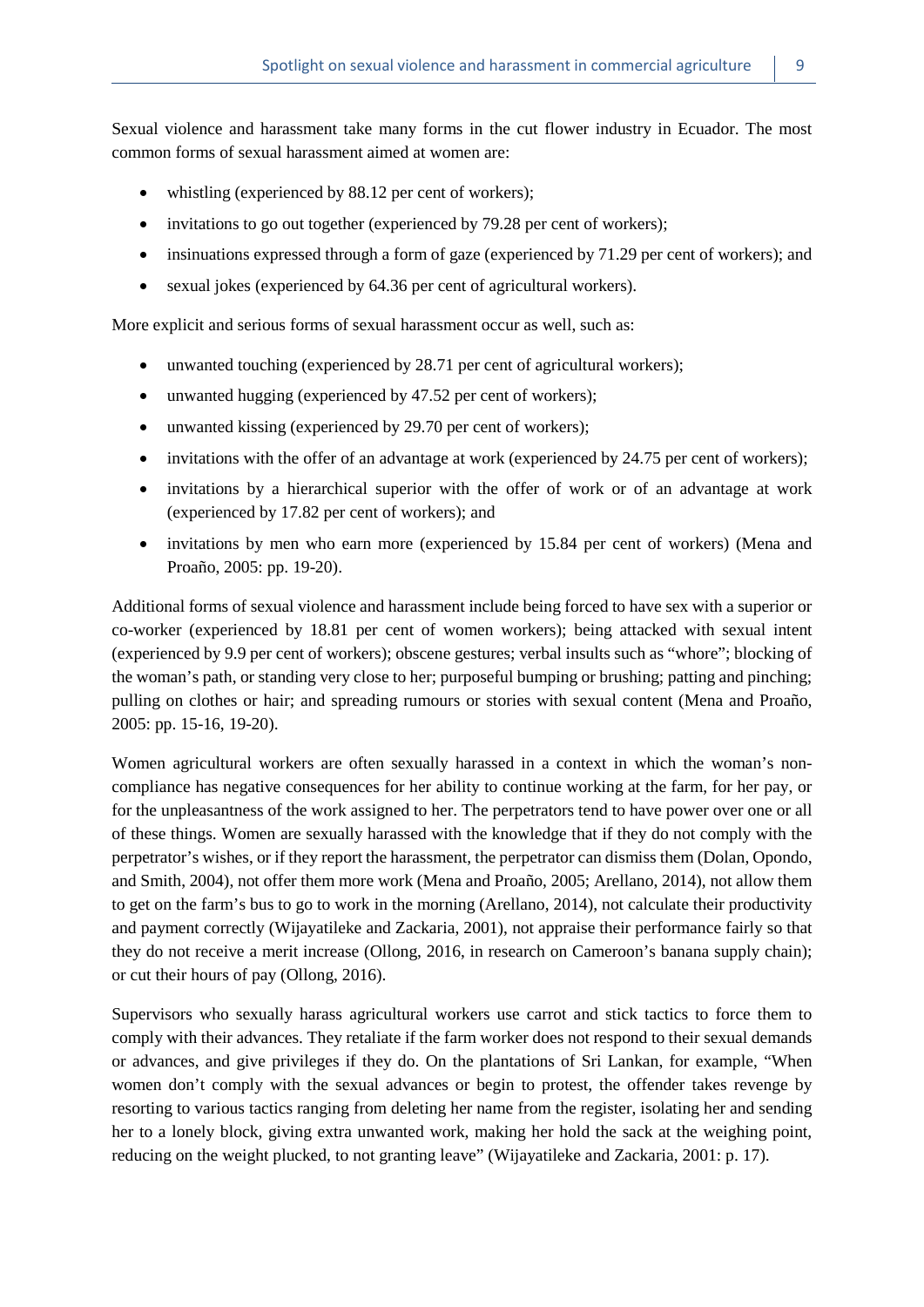In many contexts, the threat of losing their jobs hangs over workers who do not respond positively to sexual violence and harassment. In the cut flower export industry in Kenya, where women are subject to sexual violence and harassment by male supervisors, and sexual harassment was reported on all the farms studied, where workers claimed that supervisors request sexual favours in exchange for employment, time off, promotion, and bonuses. Workers feel that they cannot complain because there is no suitable channel through which to communicate such incidents to management. In some focus group discussions male workers claimed that women would offer sexual favours to reap benefits such as promotion or lighter work, particularly in the grading shed. However, the same group noted that supervisors can sack female workers who refuse their advances in order to employ women that will provide them with sexual favours. Alternatively, supervisors can deploy their power as supervisor to compel a woman to comply. One respondent reflected, 'When a male supervisor seduces a female worker and this doesn't bear fruit, he can use "thorax" [i.e. job power] to win that female worker" (Dolan, Opondo, and Smith, 2004: pp. 38-39).

Rejected supervisors retaliate. This practice is damaging not only to the victim, but also to all the other women workers, because they work in the knowledge that there will be retaliation if they, too, do not comply when they are harassed. On the farms of north-western Mexico, agricultural workers see patterns in the harassment they experience. A worker in Baja California says, "Here, sexual harassment takes many forms, and starts from the moment you get on the bus. Even the driver behaves towards you according to how you look; he looks at you and thinks about whether it is worthwhile for him to let you on, or not. Then you get there [to the fields], if the foreman decides that he like you, that's good, he won't bother you, but if you reject him the first time he talks to you, he will keep you on a short leash, telling you off. You don't give in, you do your work, but your nerves are always on edge, or tomorrow he will not want to give you work […] here women do endure a lot of violence" (Arellano, 2014: p. 169). The bus drivers (usually men) to whom this worker refers is responsible for taking the workers from the village to the farm. He can make it impossible for them to work by not allowing them to get onto the bus. Hence the sexual harassment occurs in a context in which workers are under great pressure to accommodate a series of potential perpetrators. In the banana export industry of Cameroon, if women refuse their supervisors' sexual favours, they fear that their hours of pay will be cut or their continued employment threatened (Ollong, 2016: p. 17).

Perpetrators retaliate not only in response to rejection, but also when agricultural workers speak out about the harassment. In north-western Mexican farms, there exist "…multiple forms of violence, which are silenced with punishment (such as not being hired again) and the abuse of power by people in dominant positions in the workplace hierarchy" (Arellano, 2014: p. 170). In Ecuador's cut flower farms, supervisors who harass women have been known to threaten them so that they do not talk, and workers fear retaliation if they do (Mena and Proaño, 2005: pp. 16, 19).

While perpetrators punish workers who reject their advances, they reward those who do, by giving them privileges at work. In Ecuador's cut flower farms, workers report that co-workers who receive privileges such as days off are having sexual relations with their supervisor (Mena and Proaño, 2005: p. 14). Meanwhile, workers over the age of 18 who have unwanted pregnancies think that by agreeing to give sexual favors, they can keep their job or enjoy certain privileges (Mena and Proaño, 2005: p. 19-20). In a study of Kenyan cut flower farms, the victims of sexual harassment were mostly temporary workers, and 63 per cent of the perpetrators were their supervisors (the remainder were male co-workers). The women who complied with supervisors' demands for sex were promised that they would keep their job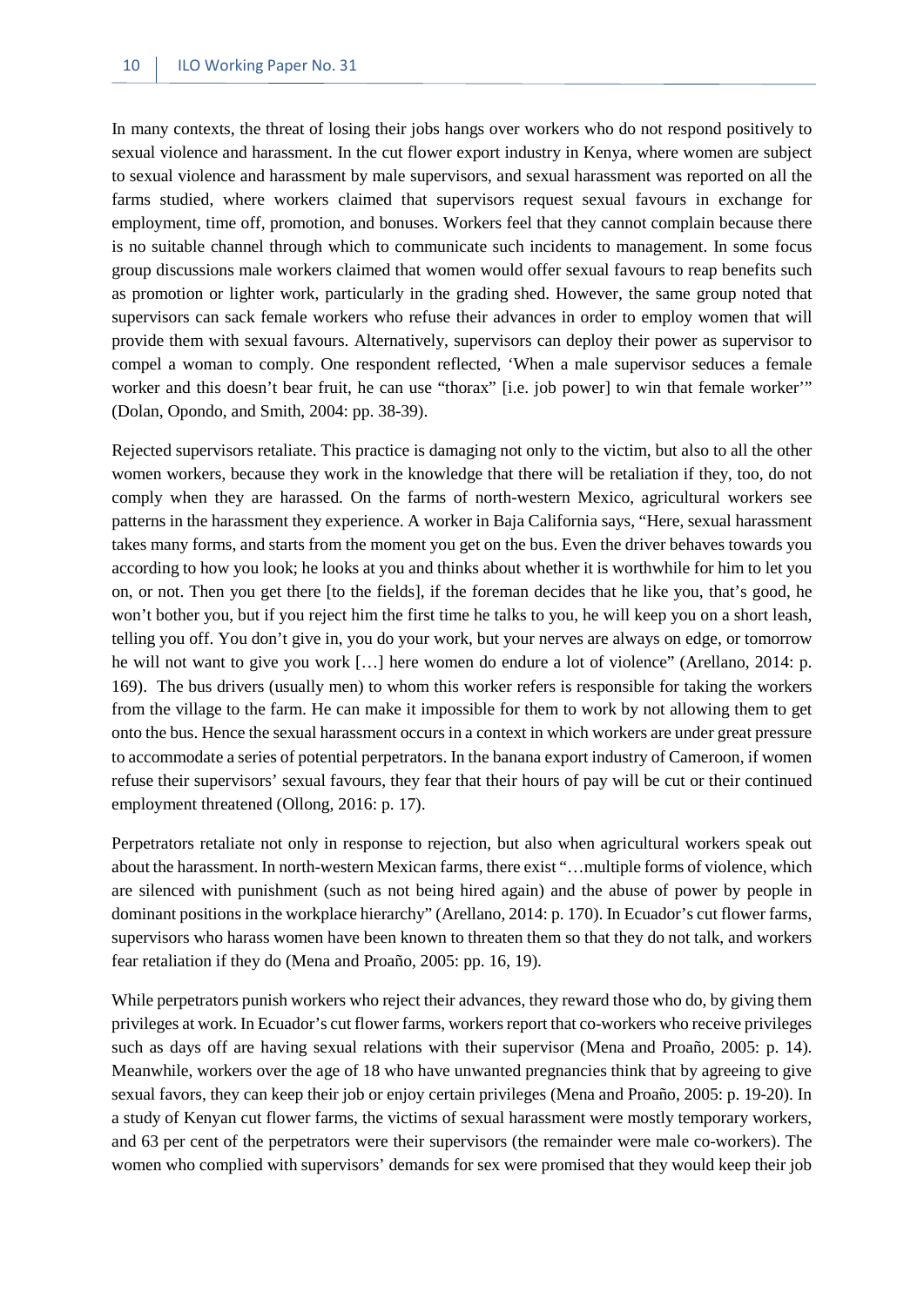and receive better benefits (KEWWO, 2008, cited in Merhof, 2010: p. 476). In the banana export industry of Cameroon, "the appraisals of female workers' performances for purposes of merit increments by their Sectional Heads is a tool for sexual harassment while Line Headmen use pro-rata payments as a tool for sexual harassment as well" (Ollong, 2016: pp. 14-15).

Another way in which perpetrators put pressure on workers to comply with their desire for sex is by asking them repeatedly. In the study of Kenyan cut flower farms mentioned immediately above (KEWWO, 2008, cited in Merhof, 2010: p. 476), of the women workers who were sexually harassed, 45 per cent said that they were asked for sexual services on average 14 times. In most cases, the women refused the requests; of those who said that had sexual relations with their perpetrator, 42 per cent were raped (KEWWO, 2008, cited in Merhof, 2010: p. 476).

In sum, many of the perpetrators of sexual violence and harassment have the power to deny their victims work, appropriate payment, benefits, or fair treatment at work, and to reward them if they respond favourably to their advances. The violence and harassment occur in many parts of the farms and at many times of day, but are especially likely to occur in areas in which the least qualified workers are employed, when workers are alone or at night, or where perpetrators come into contact with workers outside of where crops are grown or packed.

#### <span id="page-18-0"></span>**2.2.2 Other forms of violence and harassment experienced by women agricultural workers**

In agriculture, women workers not only experience sexual violence and harassment; they often also experience other forms of physical and psychological violence. Supervisors can be abusive in multiple ways. In the cut flower industry in Ecuador, for example, the workers endure several forms of supervisor abuse: verbal insults such as being called "crazy," "stupid," or "whore;" mocking and criticism; and under-reporting the amount of work performed (Mena and Proaño, 2005: pp. 15-16). On plantations in Sri Lanka, a worker reports, "They keep calling us to do this and that and when we say wait or refuse, he starts to scold us in bad language and when we talk back, he makes a complaint saying that we women used bad words. So far there has not been an inquiry but we are waiting" (Wijayatileke and Zackaria, 2001: pp. 11-12).

In the cut flower export industry in Kenya, where women workers are subject to sexual harassment by male supervisors, they also experience verbal and physical abuse, corruption, and wages being docked as a disciplinary measure (Arend, 2011). Another study conducted by Dolon, Opondo and Smith finds that they experience work-related harassment and verbal abuse, corruption and favouritism, and dismissal without just cause. In this study, supervisor abuse was ranked as one of the most significant problems facing both male and female workers, and it was reported on all farms sampled. It existed despite the fact that many social codes prohibit harsh or inhumane treatment or intimidation in the workplace (including verbal, psychological, and physical abuse). Non-permanent workers were particularly vulnerable to this abuse, as supervisors were often responsible for hiring them, and workers feared not being rehired, or being fired, if they complained or resisted. As one worker reflected, "the supervisor may simply lose his temper and get very angry and dismiss a worker". Workers said that supervisors were merely transferring the pressures from management onto workers such that the supervisor is "pushed" by the management who then "pushes the worker to do more work" (Dolan, Opondo, and Smith, 2004: p. 38).

Women agricultural workers experience psychological violence in the form of blame, berating, negative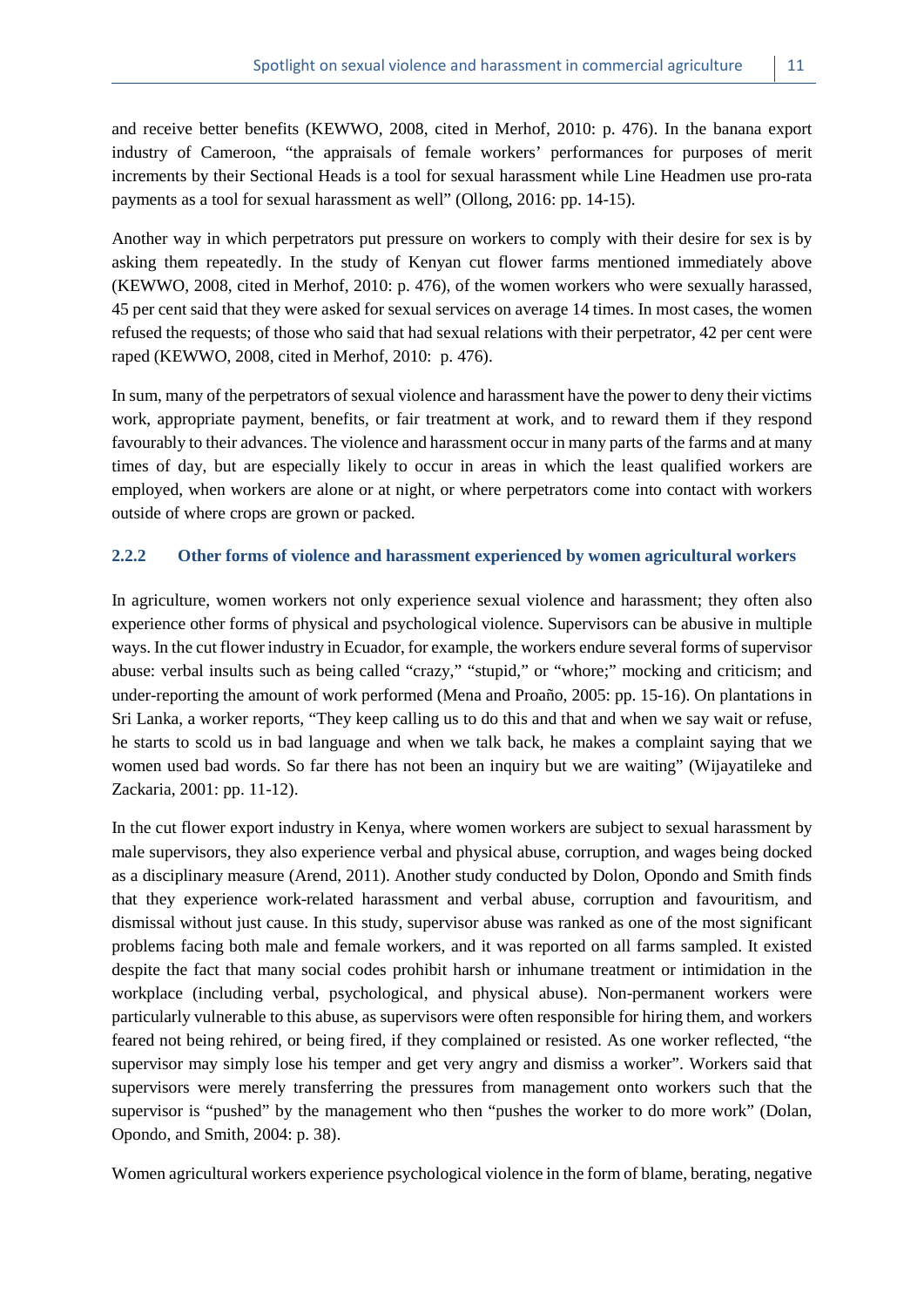judgments, gossip, and rumours. Some of it comes from perpetrators, and some from co-workers. The perpetrators of sexual violence and harassment sometimes claim that the woman whom they sexually harassed or assaulted wanted a sexual relationship, and this may be conceived as a form of psychological violence.

Women workers who experience sexual violence and harassment can be subject to negative judgments by men co-workers. A male worker in Sinaloa, in north-western Mexico, says, for example,

"In the fields, there are engineers who go with women […] [They] don't work […] while the other women are killing themselves working, and the women who have it very easy, getting chummy with the engineer, earn the same or more than the ones who are working" (Arellano, 2014: p. 170).

#### <span id="page-19-0"></span>**2.3 The perpetrators**

The perpetrators of sexual violence and harassment are often supervisors. Supervisors, in agriculture, "control decisions concerning work performance and hence remuneration for the 'task'" (Flora, 2014). In many cases, they have the power to dismiss or not rehire the workers working under them. In the horticultural industry in Kenya and Uganda, where flowers and cuttings (respectively) are produced for export, supervisors sexually harass women workers, most of whom work in the greenhouses and packhouses (Barrientos, 2014: p. 10). Supervisors are also reported to sexually harass women workers in the export horticultural sector in Ethiopia and Tanzania (Brahic et al., 2011). In another study of the cut flower export industry in Kenya, male supervisors sexually harassed women on all the farms sampled, in both packhouses and greenhouses. The workers claimed that supervisors request sexual favours in exchange for employment, time off, promotion, and bonuses (Dolan, Opondo, and Smith, 2004: pp. 38-39).

Supervisors also make sexual advances on the plantations of Sri Lanka (Wijayatileke and Zackaria, 2001: pp. 16-17), and on plantations in general, according to a compilation of research by The World Bank and partners (World Bank et al., 2009), where "Women are frequently concentrated in menial tasks, such as tea leaf picking, with men supervisors who abuse their positions by requesting sexual favors in exchange for job security, bonuses, or lighter workloads" (World Bank et al., 2009: p. 346).

However, those in authority over the women are not the only perpetrators. In the plantation sector in Sri Lanka, co-workers and even subordinates sexually harass workers. Even family members working on plantations have been reported as perpetrators (Wijayatileke and Zackaria, 2001: p. iv). Similarly, in Ecuador, women workers are harassed by co-workers: "In the cut flower industry, the work is solitary. Usually, there are only one or two people working in each part of the greenhouse, so it is easy for coworkers and supervisors to sexually harass workers" (Mena and Proaño, 2005: p. 1).

On the export grape and vegetable farms of Sinaloa, Sonora, and Baja California, in north-western Mexico, workers are sexually harassed by anyone with power over them at work. This includes their supervisors, overseers, head foremen, foremen who select the women workers and are responsible for their team's carrying out certain tasks and fulfilling production goals, engineers intermediaries between the workers and the company, and drivers who take the women from the communities in which they live to the fields. In some cases, one person occupies a number of these roles (Arellano, 2014: pp. 166, 169-171). All such perpetrators have the power to give or deny the women work. According to Zúñiga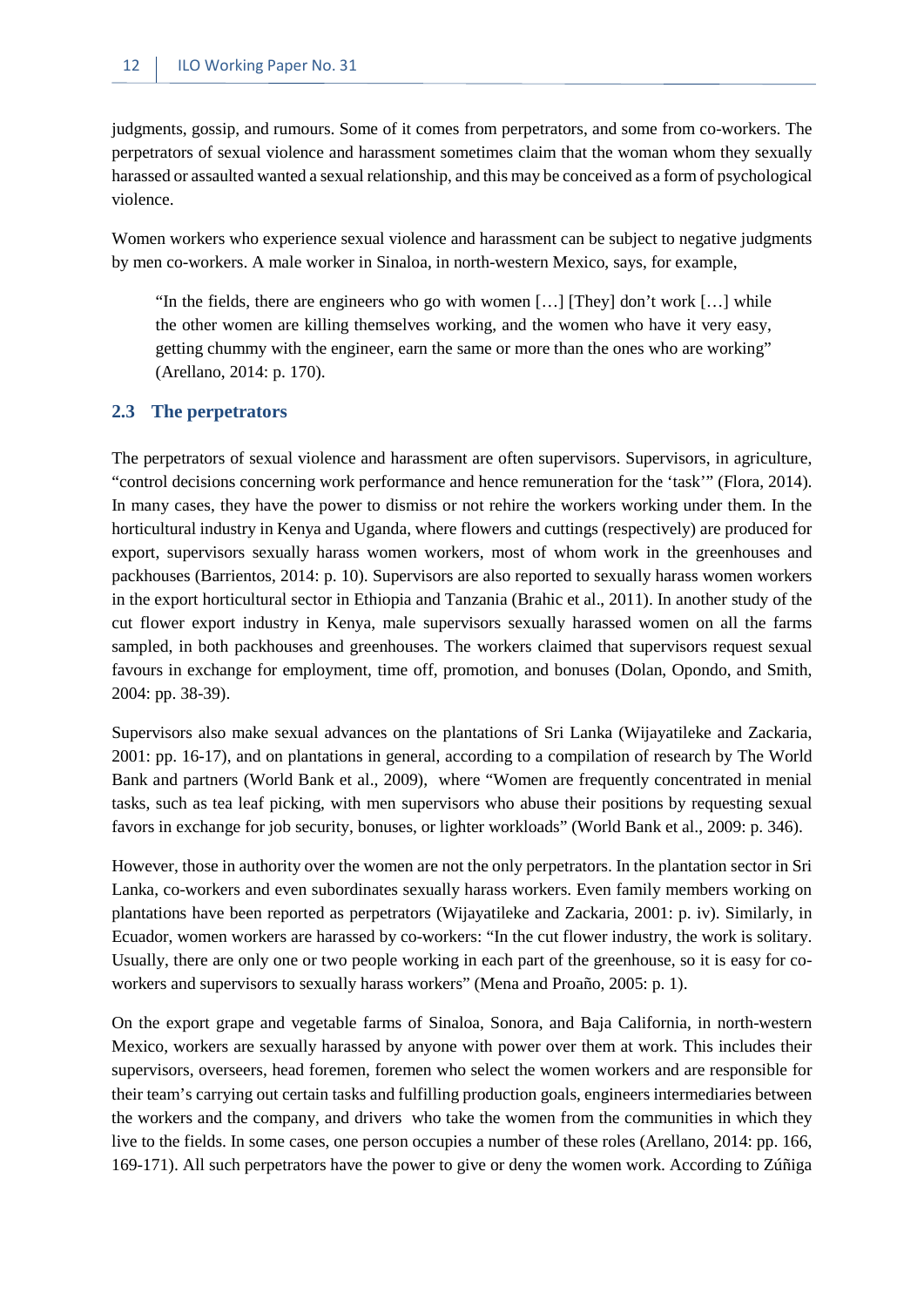(2008a, 2008b, cited in Arellano, 2014) the hierarchical structure of the company reproduces the power inequities between men and women, and this makes the violence and harassment possible.

The men who choose which women workers will work and which will not, do so in some cases based on physical appearance or the likelihood of receiving some sexual favor in exchange for the work (Arellano, 2014: p. 166). The perpetrators who are supervisors or foremen sometimes ask for sexual favours in exchange for work or for work privileges. They punish the women workers if they refuse, by not offering them further work. A worker in Sonora relates,

"Once they kicked me out because I didn't pay any attention to the foreman. You shouldn't have to go with anyone in order to be able to work, if you come to work, simply because you need to earn the income […] I thought I was better off leaving […] There is no way, I prefer a hundred times over that they sack me. There are many fields. But yes, this is what we experience, and single mothers all the more so" (Arellano, 2014: p. 170).

In north-western Mexico, co-workers have been reported to be perpetrators as well. Men who work alongside them in the furrows sexually harass women farmworkers (Arellano, 2014: pp. 169-171). "Coworkers treat them as sex objects, sexually harass them with their gaze, with denigrating sentences containing sexual content, with insinuations, and even with direct and indirect requests for sex" (Arellano, 2014: p. 169).

Some perpetrators exercise sexual violence and harassment against a series of women. In Baja California, in north-western Mexico, a farmworker describes,

"I have seen two, three girls who are already pregnant by the head foreman, the foreman in charge of the team, or the bus driver. Sometimes the man is a harassment veteran and goes with girls of 15, 14, and 13 years of age..."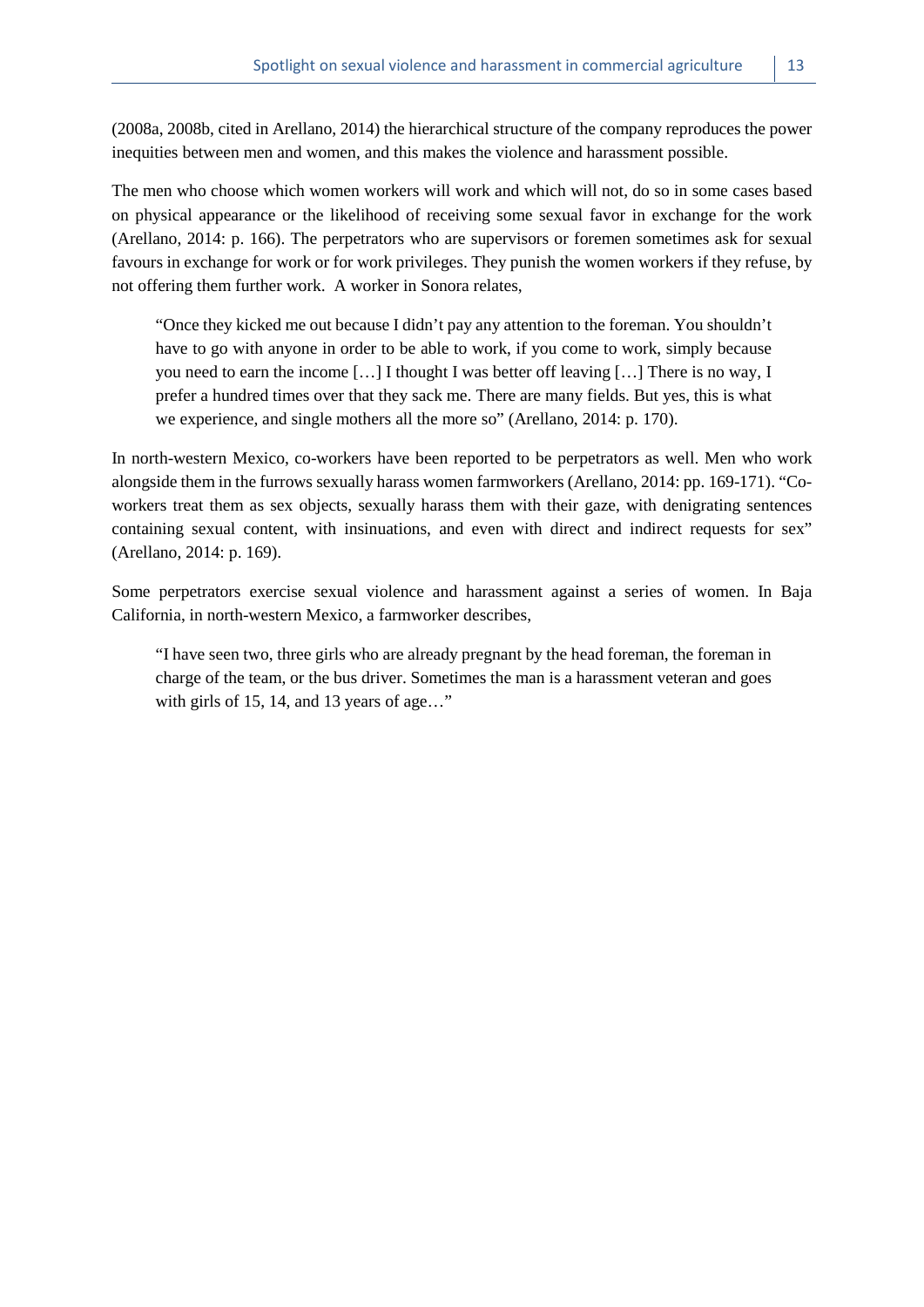### <span id="page-21-0"></span>**3. Response and actions taken after sexual violence and harassment**

#### <span id="page-21-1"></span>**3.1 The aftermath of sexual violence and harassment**

#### <span id="page-21-2"></span>**3.1.1 Barriers to reporting**

Agricultural workers who experience sexual violence and harassment tend not to report it. In Ecuador's cut flower industry, for example, only 5 per cent of the instances of sexual violence were reported to superiors (Mena and Proaño, 2005: pp. 1, 21). There are many reasons why workers tend not to report. Already mentioned, is the fear of losing the opportunity to work, coupled with the fact that the workers tend to be poor and to need the work badly. Agricultural workers also fear retaliation by the perpetrator. As mentioned above, the perpetrators of sexual harassment tend to retaliate if their sexual advances are rejected (Wijayatileke and Zackaria, 2001: pp. 16-17; Mena and Proaño, 2005).

There are several additional reasons why workers do not report sexual violence and harassment. In the cut flower industry of Ecuador, workers do not report because they do not know how to deal with the situation.

"Women workers who are victims of sexual harassment feel bothered and offended, but they do not know how to deal with such situations. They do not acknowledge that sexual harassment is a problem, or a violation of their rights. They do not speak about these instances because they sometimes do not understand them or are confused about what is happening; because the perpetrator has made threats so that they do not talk; because they feel shame or guilt; or because they think that they will not be believed" (Mena and Proaño, 2005: p. 16).

In addition, workers do not know where to seek help or how to make a complaint (p. 22); they avoid telling managers about the harassment because they think that the managers tend to believe supervisors more than they believe workers (p. 21); and they are concerned about their husbands finding out, and so they do not mention the harassment, and this leads to family and marital difficulties (p. 22). As a consequence, complaints are not made and sexual harassment is not normally talked about.

In some cases, feelings such as guilt, shame, and fear of a scandal prevent workers in Ecuador from reporting the sexual violence and harassment that they endure. The women respond to the aggression with silence.

"They do not speak up to the perpetrator, or to others, from whom they hide the experience, or to the administrators of justice (judges or work inspectors). They feel guilty about the harassment, and think that they are responsible for what happened because they might have said or done something to provoke it. They remain silent because they are afraid or ashamed. They fear a scandal, or are afraid that they will lose their job. Their anger and pain, which are internalized, can cause physical, spiritual, and psychological illness" (Mena and Proaño, 2005: p. 22).

One worker states: "Women don't like being assaulted. The fact that these acts are not reported does not mean that we like being assaulted" (2005: p. 22).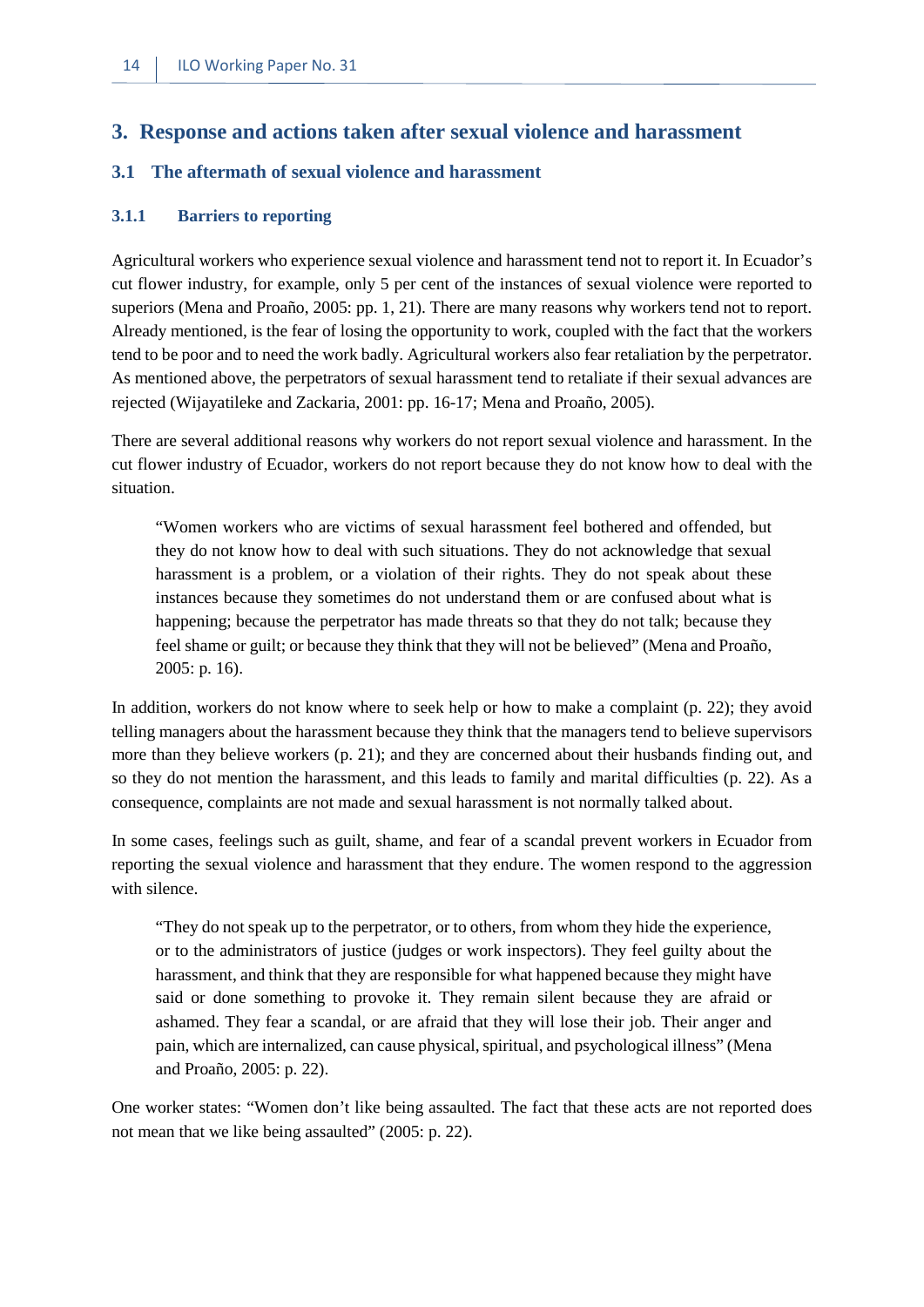Meanwhile, according to Mena and Proaño (2005: p. 22), companies in the cut flower industry in Ecuador place little importance on sexual violence and harassment. There is scant acknowledgement that such occurrences are criminal offences. These ways of thinking reproduce the prejudices and stereotypes that exist in the culture. One of the reasons why harassment and abuse are not made visible as problems is that women face similar aggressions in the home.

In many cases, agricultural companies and the authorities do not take measures to punish the perpetrators or protect victims when victims report sexual harassment. This is the case in the Ecuadorean cut flower industry, where in only 14 per cent of reported cases was the perpetrator punished. Some 59 per cent of the perpetrators were not punished in any way, and in 26 per cent of cases it was not known whether or not the company punished the perpetrator (Mena and Proaño, 2005: pp. 1, 21).

In some contexts, however, there are female higher-ups who have taken action upon hearing complaints of sexual harassment. In this same industry, according to one worker, the few cases in which action was taken were reported to female supervisors or female members of the authorities. This worker describes the case of a supervisor who was rejected by a worker and subsequently made her work life difficult, and then adds:

"He would give her difficult or heavy work; he would say that if she didn't finish the task she was working on, she could not go home. Until she complained to the woman engineer. She hired a psychologist. He asked each of us, "How is the supervisor behaving? Two more co-workers complained, the engineer took some disciplinary measures with the supervisor, until he got footsore and left" (Mena and Proaño, 2005: p. 21).

In many farm contexts, unfortunately, there are no female higher-ups to report to. In the cut flower export industry in Kenya, for example, where women are afraid to report sexual violence and harassment that they experience, aspects of the workplace that contribute to this fear include the hierarchical structure within companies coupled with the lack of female senior staff. A consequence is the persistence of sexual harassment (Dolan, Opondo, and Smith, 2004: p. 8).

There are sometimes government offices to which workers can in theory turn for assistance. Farmworkers in north-western Mexico, however tend not to turn to government offices to report the sexual violence that they experience. Reasons for this, according to Arellano (2014, p. 174), are the few options for denouncing the violence and harassment in the three communities in which the study was conducted as well as the time and cost of traveling up to three hours to the seat of their municipal government office. The civil servants to whom they report the sexual violence also tend to take the attitude that the workers provoked it. Agricultural workers who are members of indigenous groups from the south of Mexico face the additional problem of a language barrier. Many do not speak Spanish, and civil servants in the northeast do not speak their dialect.

Fortunately, in response to varied experiences of violence against women at work, indigenous women workers who moved to the area from other provinces have formed an association with the goal of creating awareness about the violence and demanding care. They conduct activities with the goal of informing people about their rights as workers, and accompany women when they place complaints.

Rather than report, the agricultural workers of north-western Mexico deal with the various forms of workplace violence that they face with diverse strategies that enable them to continue working. They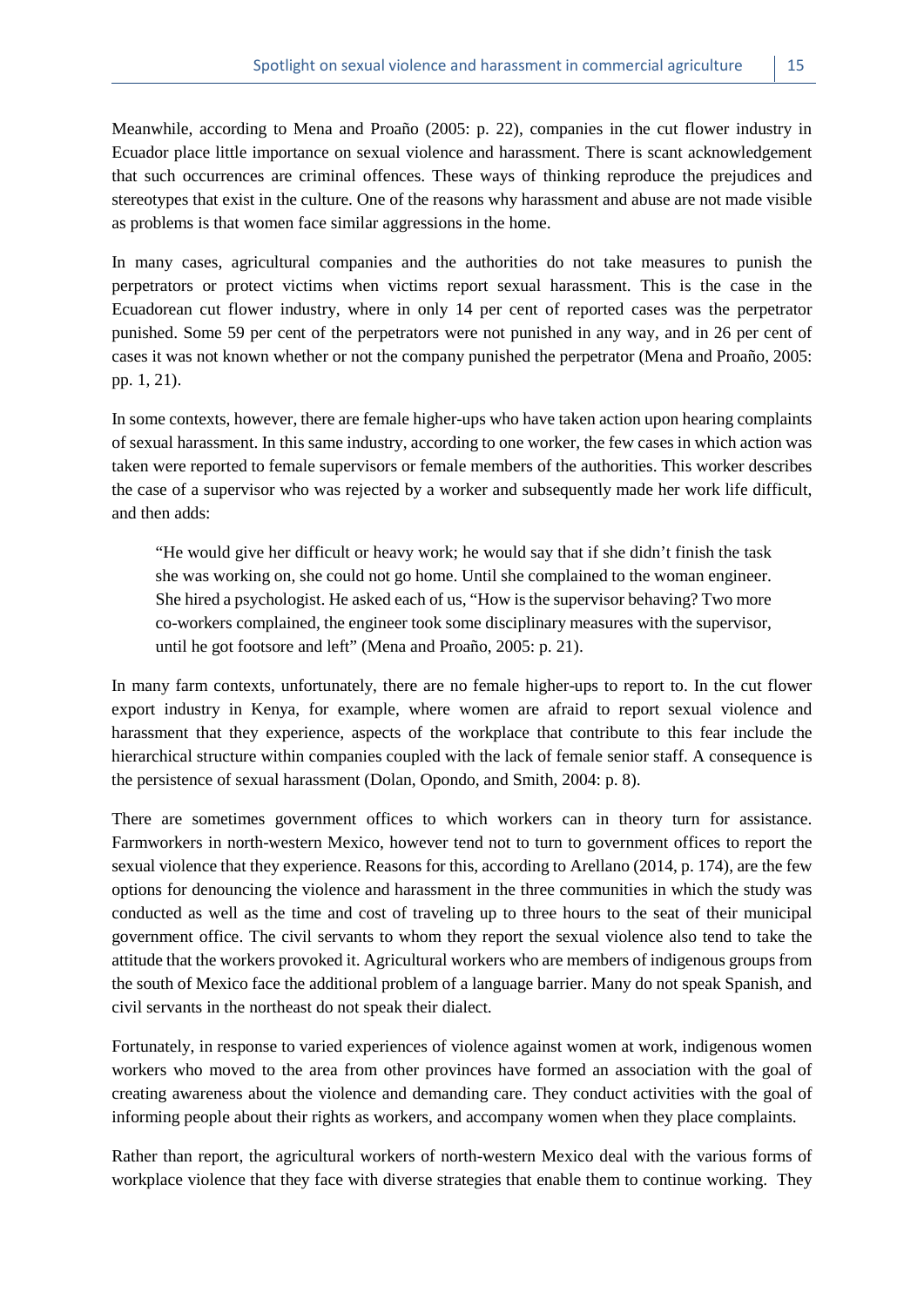form silent alliances with other co-workers so as to protect themselves in risky situations. For example, they accompany each other on the daily trip from their communities to the fields, since they are more vulnerable to sexual assault on the paths, if there is no-one else around. Unfortunately, these strategies are personal in nature and bring only temporary solutions (Arellano, 2014: p. 173).

On the cut flower farms of Ecuador, approximately 40 per cent of workers interviewed sought support from their female and male co-workers, within their family, and/or from friends (Mena and Proaño, 2005: pp. 1, 21). In some instances, however, instead of receiving support, the victims of sexual violence and harassment are berated and blamed by family members, as happens in the plantation sector in Sri Lanka (Wijayatileke and Zackaria, 2001: pp. 16-17).

Women workers who witness sexual violence and harassment do not necessarily come forward. On the cut flower farms of Ecuador, some women remain silent after seeing other women be sexually harassed or abused (Mena and Proaño, 2005: p. 19). They refer to "the machismo of men who sexually harass young girls, who deceive and lie to them; but we keep quiet so as to avoid problems". Moreover, the employment context may place them in competition with each other to keep their jobs. In some cases, they remain silent so as to try to win the good will of their hierarchical superiors and avoid having problems with the company.

#### <span id="page-23-0"></span>**3.1.2 Short and long-term consequences for victims**

Women workers experience a multitude of negative emotions when they are sexually harassed. One common response to the sexual harassment is guilt. Referring to the cut flower industry in Ecuador, Mena and Proaño (2005: pp. 22-23) state, "The women feel guilty in response to the aggression: they think that they are responsible for what happened because perhaps they did or said something that provoked it." Another emotion that workers experience after they are sexually violated or harassed is shame or embarrassment. In the same industry, 20 per cent of women who experienced sexual harassment or sexual violence said that they felt ashamed, bothered, and/or guilty. Some 16 per cent did not answer questions on this issue because they preferred not to discuss the subject because they felt ashamed, nervous, and offended (Mena and Proaño, 2005).

Sexually violated or harassed workers also experience fear and anger. "They are afraid that there will be a scandal, or that they will lose their jobs. The internalized anger and pain can cause physical, spiritual, and psychological illnesses" (Mena and Proaño, 2005: pp. 22-23). As well as fearing a scandal, they experience fear related to losing the opportunity to work, as described above, where, in an excerpt, a worker from Baja California mentions that if a farmworker rejects the foreman, she works with her "nerves on edge" (Arellano, 2014: p. 169).

Sexual violence and harassment can provoke a range of unpleasant emotions in the plantation sector in Sri Lanka, where workers' feelings included anger, shame, humiliation, helplessness, guilt, and even confusion. The women expressed that sexist jokes made them feel emotionally harassed, and that derogatory remarks concerning their biological functions (menstruation) made them feel angry. However, they continued to work out of fear of losing their job. In most cases, they were left with a 'no choice' situation. The varying degrees of emotional stress that the farmworkers experienced affected their work (Wijayatileke and Zackaria, 2001: pp. iv, 16). The unpleasant feelings can continue for quite some time. Sri Lankan plantation workers who are victims of sexual harassment feel violated, vulnerable and degraded in the longer-term: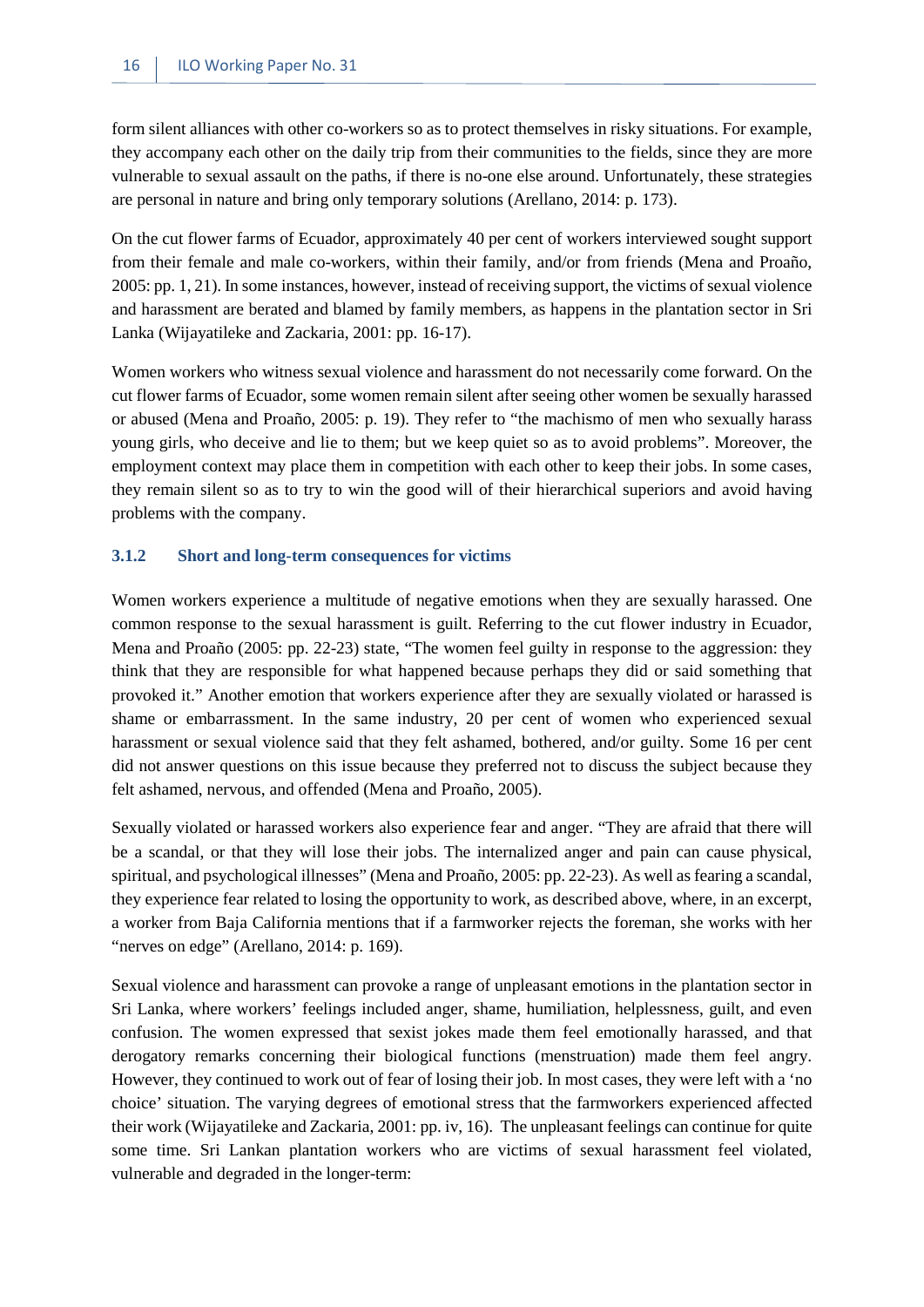"While some victims have negative feelings in the short term, most of them continue to feel degraded, vulnerable and violated. In some instances they reported that to some extent their effectiveness in terms of output also got affected due to the trauma they faced" (Wijayatileke and Zackaria, 2001: pp. 16). Victims "feel further harassed when news spreads and the victim is blamed, as the usual practice is for customary social pressures mounting against the woman as the guilty party. Very few women were able to confront such issues, make complaints or protest" (Wijayatileke and Zackaria, 2001: p. iv).

Feelings of degradation, vulnerability, and violation may possibly reduce still further any chance that the victim will speak out if she is harassed again in the future. In the plantation sector in Sri Lanka the victims of sexual violence and harassment are known to have rumours spread about them, to become the targets of gossip, and to be berated and blamed by their parents, who put pressure on them to keep working at the same workplace, even if the work environment is 'unsafe. . For one young girl tea picker, "her parents' attitude of blaming her for the episode adds to her feelings of guilt and confusion. In another instance of harassment, gossip in the work place caused both her family and the wider community to turn against and blame the victim. She had the support only of a handful of female coworkers. Feeling isolated, the victim attempted to commit suicide by burning herself. Social pressures are heavily weighted against the victim especially when the family finds fault with the woman for the occurrence of sexual harassment" (Wijayatileke and Zackaria, 2001: pp. 16-17).

Another reported longer term effect is abusive treatment linked to retaliation by rejected perpetrators, as mentioned already. One worker from the cut flower industry of Ecuador illustrates this particularly well:

"The co-worker hooked up with a warehouseman, the supervisor found out and wanted to have a relationship with her, but she did not want this. After that, the supervisor did many things to complicate the co-worker's situation at work; he made her feel bad, so that she would give way to his insistence. He would give her difficult or heavy work; he would say that if she didn't finish the task she was working on, she could not go home. Until she complained to the woman engineer" (Mena and Proaño, 2005: p. 21).

Lastly, sexual violence can have very serious consequences for health. HIV is prevalent in some farming communities, and in these communities women workers cannot afford the expensive medicines needed to treat it, as Bhatasara and Chiweshe (2015) have shown in their study of Zimbabwean women workers. For these women, living with becomes a severe health problem because they cannot afford the medicines needed to survive. Sexual violence and harassment on farms can also result in higher rates of HIV/AIDS in the community: "The prevalence of HIV and AIDS rises in communities where unequal labor relations leads to increased sexual activity in the workplace" (World Bank et al., 2009: p. 321).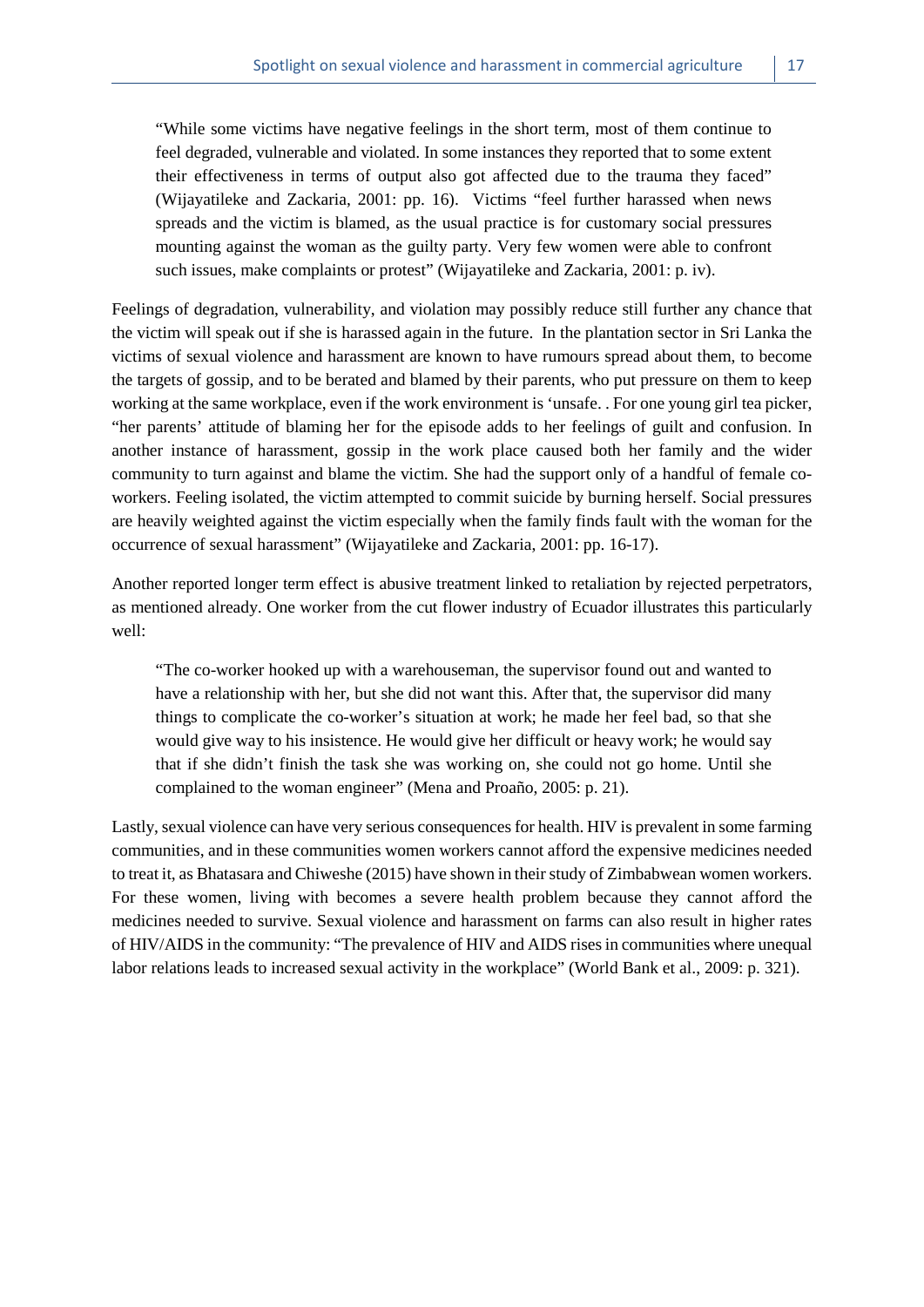#### <span id="page-25-0"></span>**3.2 Risk factors within agricultural work**

There are a number of attributes that are associated with sexual violence and harassment of agricultural workers, and these are discussed here.

#### *Work hierarchies and negative gender stereotypes*

Research on sexual violence and harassment against agricultural workers in low and middle- income countries refers almost exclusively to women as the victims. While most studies tend to take the fact that women are the victims for granted, there are studies in which the authors analyse the reasons for the women's victimization. In her study of north-western Mexican farms, for example, Arellano (2014) suggests that the hierarchical structure of the farm companies, in which men occupy all the positions of power and women are subordinate, is an important factor in accounting for why women are the targets of sexual harassment. Arellano also explains the sexual harassment of women in terms of cultural beliefs about women, such as the idea, prevalent among men who work on or with the farms, that women workers are sex objects that men can enjoy. Similarly, in their study of Ecuadorean farms, analysts Mena and Proaño (2005: p. 21) conclude that women, unlike men, are the victims of a series of sexual violence because they are women and because of various factors that can be summed up in terms of their physical weakness vis-à-vis men, their submission, and their being positioned as sex objects.

#### *…and/or conditions of poverty*

Agricultural workers who experience sexual harassment in low and middle-income countries are nearly all poor. Poverty is associated with sexual harassment because it makes it extremely important for the worker's own and their family's survival that they have work. Workers in this situation do not make complaints about the sexual harassment that they endure because it means putting their job at risk. As a worker in the cut flower industry in Ecuador explains, "There is abuse even by the bosses, there is no law; and because we need the income, we are forced to stay quiet about it" (Mena and Proaño, 2005: pp. 20-21). On farms in Sinaloa, Sonora, and Baja California, in north-western Mexico, workers are also poor and need the work in order to survive, and so are less likely to make a complaint about the sexual harassment. Arellano (2014: p. 174) states, "[Their] poverty makes the decision to report [the harassment] a difficult one, especially the fear of the immediate consequence of doing so, which is a reduction in opportunities for employment and with this, in the family income."

As the fact that they are poor would lead one to expect, the farmworkers tend to have low wages. In the cut flower export industry in Kenya, where women on all the farms studied were subject to sexual harassment by male supervisors, women workers' wages were low, even if they were typically better than the government minimum wage and wages that could be obtained through viable alternatives in the region (Dolan, Opondo, and Smith, 2004: pp. 8-10). Similarly, on farms in the export horticultural sector in Ethiopia, Tanzania and Uganda, where women workers also endure sexual harassment by supervisors, these women have low income levels and are employed in insecure jobs (Brahic et al., 2011).

#### *…and/or living in an area with few or no job opportunities other than in agriculture*

Another factor that makes workers vulnerable to sexual harassment is having few or no job opportunities other than in agriculture (Arellano (2014: pp. 170, 171, 177). This is the case in north-western Mexico: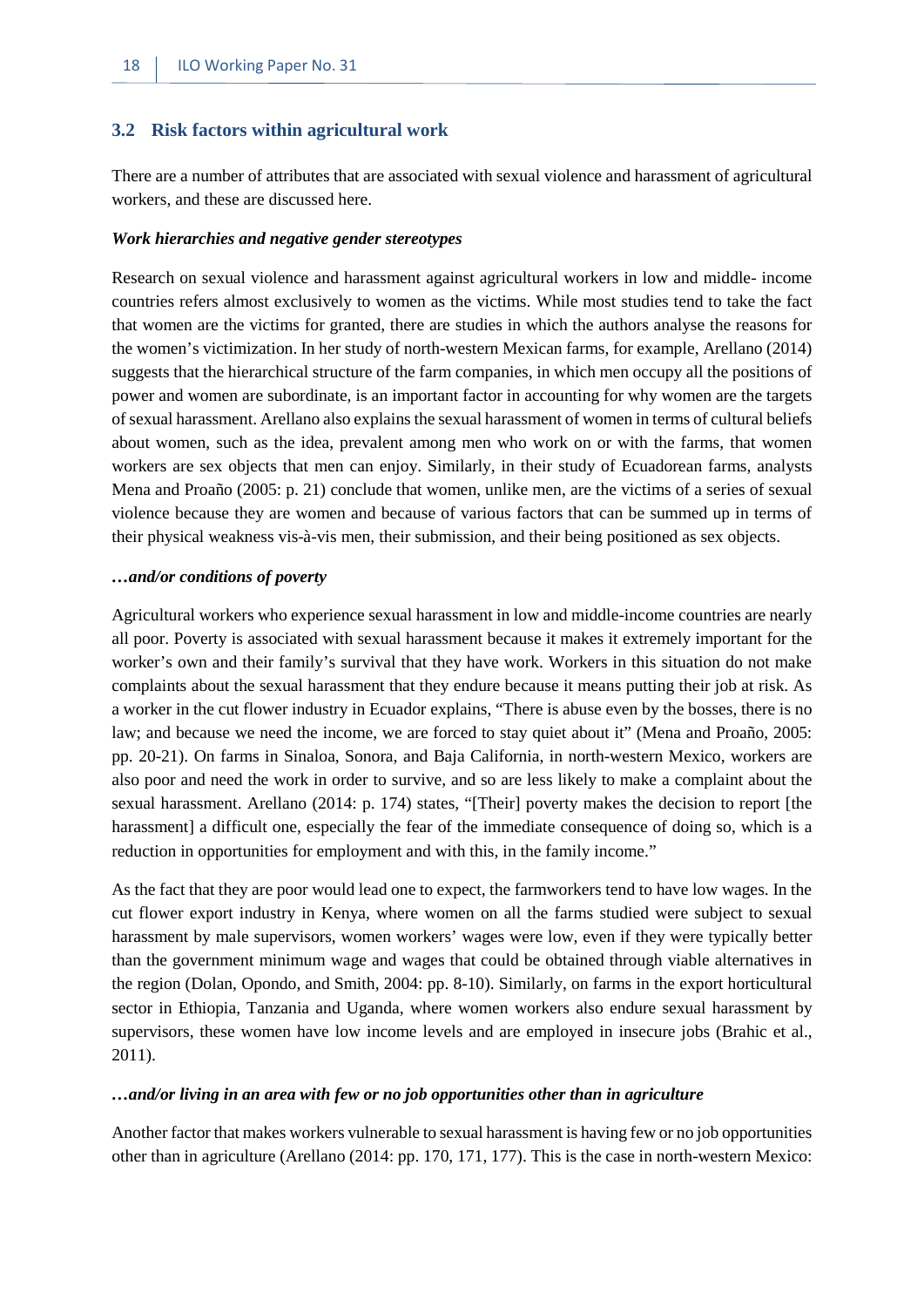Very pressing economic need and the lack of employment options puts women in a system of power relations in which they are subordinate. The violence is expressed in interactions with co-workers, who treat them like sex objects; sexually harass them by looking at them a certain way; use denigrating sentences with sexual content; insinuations; and even direct requests and demand for sexual favors. […] For most, farm work is the only way that they can earn an income, which they need because they are poor." (Arellano, 2014: pp. 169, 177).

Being poor, having to work, and there not being other job opportunities makes the victims of sexual harassment unwilling to risk reporting or rejecting the advances, lest they lose the chance to earn an income.

#### *…and/or being targeted because of coming from another region*

In some contexts, being from outside the area and having different linguistic or cultural practices can make a worker more vulnerable when it comes to sexual harassment. On the north-western Mexican farms, some of the workers self-identify as indigenous and 48 per cent speak an indigenous language (Arellano, 2014: p. 159). Some of the indigenous workers have gone to work in north-western Mexico from distant parts of the country, namely Oaxaca, Guerrero and Veracruz, and do not speak Spanish. As mentioned earlier, this makes it very difficult for them to communicate with the staff of any government office to which they might turn for assistance with the problem of sexual harassment. These offices do not have interpreters, according to a related but broader study of farmworker communities in Sinaloa, Sonora, Baja California, and Baja California Sur (Bejerano and Arellano, 2014: p. 111). An activist from Sinaloa explains,

"If they (men and women day workers on farms) go to make a complaint, to report, if they speak a dialect, they can't be helped, because they [civil servants] do not understand them" (Bejerano and Arellano, 2014: p. 111).

According to these authors, because the workers do not speak the same language as the civil servants, they are put in a subordinate position and experience abuses of power by these civil servants. Not speaking Spanish also results in indigenous workers being unable to read published information about sexual violence, about how to denounce it, and about services offered to help deal with it. This makes it very difficult for them to access justice (Arellano, 2014: p. 179).

The agricultural workers are also vulnerable when they come from another part of the country and do not have identity papers that prove that they are citizens. If they find themselves in this situation, they are unable to receive assistance from relevant government offices if they wish to make a complaint, according to Bejerano and Arellano (2014: pp. 110-111).

#### *…and/or being less skilled*

In some contexts, workers with lower skill levels are more likely to be sexually harassed. On the plantations of Sri Lanka, for example, sexual harassment was more pervasive at the lower levels of the worker hierarchy (Wijayatileke and Zackaria, 2001: p. iv). In the cut flower industry of Ecuador, there is more sexual harassment in the areas of flower cultivation and post-harvesting, where the workers are least skilled. Here, 73.26 per cent of women report that they have been sexually harassed, more than in any other area of work on the farms. The next largest proportion of women reporting experiences of sexual harassment work in cleaning (12.87 per cent of women in cleaning). In areas of work that require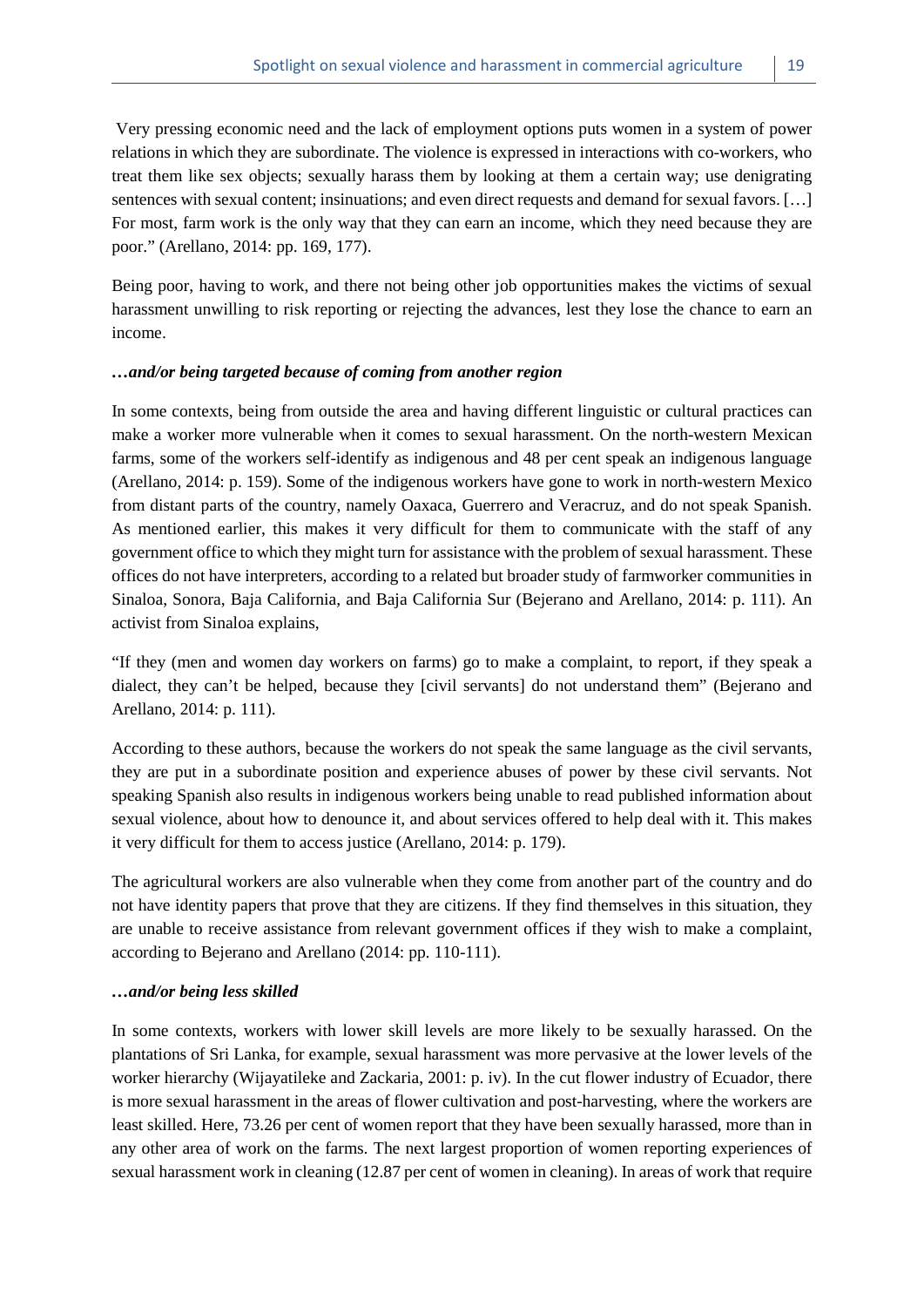more skills, such as supervision and administrative work, the figure drops to 6.93 per cent (Mena and Proaño, 2005: pp. 19-20).

#### *…and/or being targeted because of one's youth*

Youth increases the likelihood of being sexually harassed, for women workers. In the plantation sector in Sri Lanka, younger women were more vulnerable with respect to sexual harassment (Wijayatileke and Zackaria, 2001: p. iv). In northwestern Mexico, teenaged workers are known to have been raped (Arellano, 2014: p. 171). On Ecuadorean cut flower farms, younger women endure more sexual harassment, but older women come close behind. As mentioned earlier, some 70.97 per cent of women workers between the ages of 20 and 24 had experienced sexual harassment, followed by 66.67 per cent of women between the ages of 30 and 34, and 53 per cent between the ages of 25 and 30. Adolescents between the ages of 13 and 15 also experience high levels of sexual harassment by hierarchical superiors or older co-workers (Mena and Proaño, 2005: p.19). Younger workers are particularly vulnerable because they are less likely to organize, more likely to succumb to the perpetrator's pressure, and more timid, according to Mena and Proaño's (2005). It is important to note that the female worker population as a whole tends to be young, in some contexts. In the cut flower industry in Ecuador, for example, approximately 80 percent of women workers are under the age of 30, and some 20 per cent are younger than 20. The mean age is 24.5 years and the median age is 24 years (Mena and Proaño, 2005: pp. 1, 19).

#### *…and/or being targeted as a single mother*

In one study, being a single mother was described as making women vulnerable to sexual violence and harassment. On the farms of north-western Mexico, being a single mother is a risk factor for being at the receiving end of sexual insinuation by men, because in the social imaginary, single mothers are "easy", and men operate according to this idea, and harass them (Arellano, 2014).

#### *…and/or not understanding what constitutes sexual violence and harassment*

In some agricultural settings, not understanding what constitutes sexual violence and harassment increases a woman's vulnerability to it. In the plantation sector in Sri Lanka, for example, most women did not understand what exactly sexual harassment was. This was not the case for the minority who were aware that they were being exploited. Moreover, "In most instances, they did not perceive as sexual harassment, those incidents of verbal harassment or even those involving physical contact not as grave as attempted rape or rape. To these women rape or sexual contact close to rape was more in their line of thinking as being typical of sexual violence and harassment. This could be due to the fact that (as articulated by the Trade Union official) they see other 'milder' forms of sexual violence and harassment as 'part of the system' They are socialized into understanding such forms of harassment as being 'something taken for granted' that they did not identify them as sexual harassment per se. Their ignorance about this issue may be due to two reasons - a) their understanding of what constitutes sexual harassment itself and their inability to distinguish this from jokes and plain teasing which is a habitual affair and b) their level of awareness of exploitative employment relations and their own status as women workers. This lack of awareness appears to bind them further in situations where they become either innocent bystanders or victims, and vulnerable to more subtle forms of sexual harassment" (Wijayatileke and Zackaria, 2001: pp. 14-15). The lack of awareness of what constitutes sexual harassment results in their not recognizing what they experience as sexual harassment.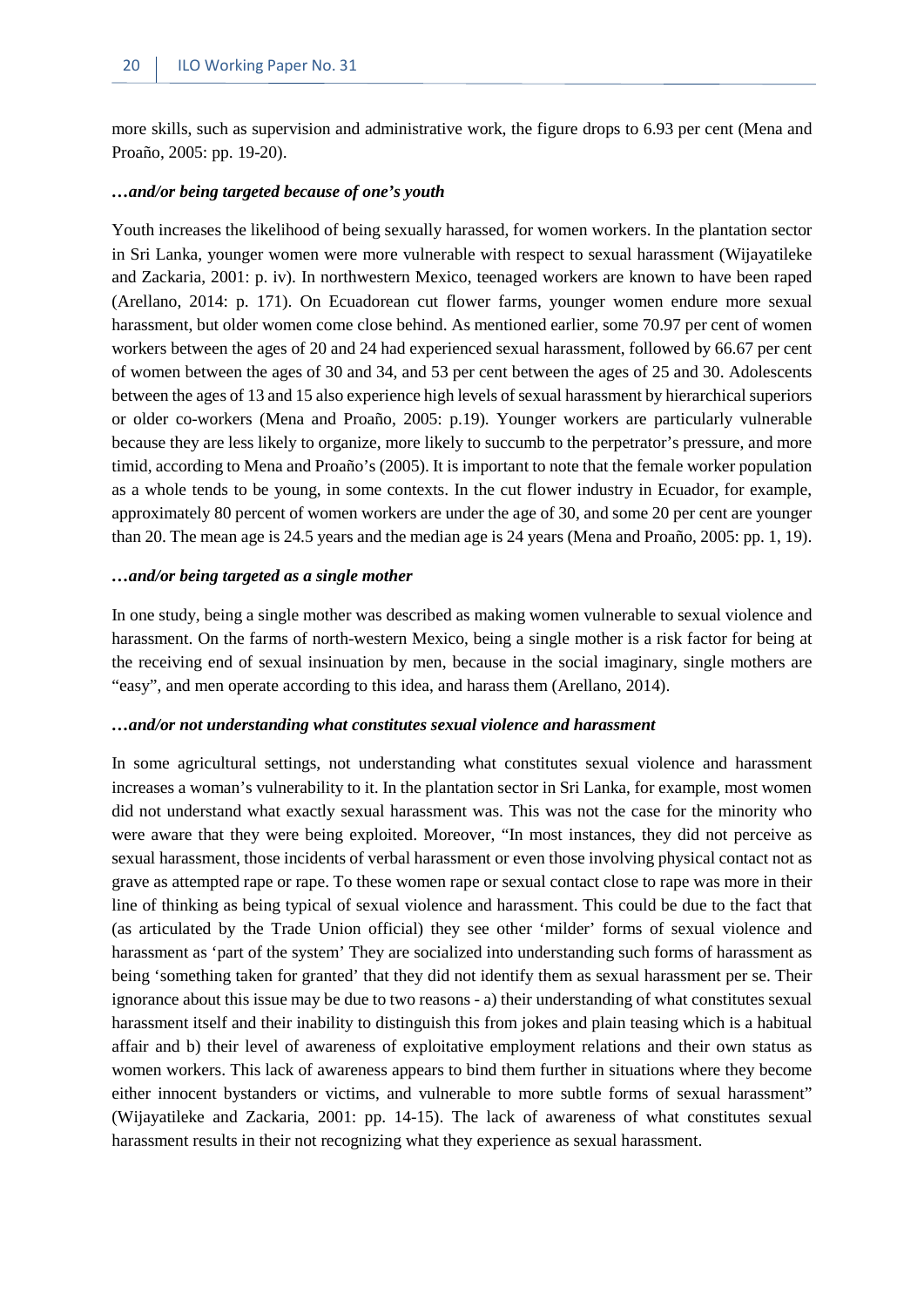#### *…and/or not having social support networks*

On the farms of northwest Mexico, the absence of social support networks is a contextual factor that affects whether or not women decide to resist workplace violence (including sexual violence) (Arellano, 2014: p. 171). Through networks, workers can create bonds with others for mutual support, so as to avoid the violence; and take protective measures such as forming alliances with other women workers so as to be safe in particularly risky situations. They work together with another woman worker or with a relative (a husband or sons) so as to not have to face talk with sexual content. When they are working in fields with no restroom nearby, and so must climb a nearby hill where sexual assaults are known to occur, they arrange to have another woman accompany them, although the foremen sometimes forbid it. (Arellano and Aranda, 2017: p. 181).

#### *…and/or living on the commercial farm*

Where workers live on the farm, they are particularly vulnerable to sexual harassment because their situation gives perpetrators more opportunity to sexually harass them, and because they are dependent on management. Under such circumstances, their work environment is not limited to the fields, nor are their interactions with supervisors and co-workers. On some Sri Lankan plantations, for example, the workers' homes, the day care center, the clinic, and the footpaths to the day care center and fields are all within the same compound on the plantation. When workers both live and work on the plantation, it is more likely that perpetrators from the workplace will find opportunities to commit acts of sexual violence.

Another reason why living on the plantation is conducive to sexual harassment is that it perpetuates a 'dependent-resident' labour situation that goes back to colonial times. Where workers' housing, schooling, and health facilities are provided by the estate management, their dependency ties them to management. Despite changes of estate management over the years, with some estates being managed by private companies and others by the State, there has been little or no change in the hierarchical structures within the estates (Wijayatileke and Zackaria, 2001: p. 2-3).

#### *…and/or isolation in traveling to work and work places*

Workers are also more likely to be harassed when they work alone outside (Mena and Proaño, 2005). Similarly, as mentioned above, on the plantations of Sri Lanka, supervisors have been known to send workers to "the lonely block" when they want to sexually harass them (Wijayatileke and Zackaria, 2001, pp. 16-17).

Night work also increases workers' vulnerability to sexual violence. In Ecuador's export flower industry, for example, the potential for sexual harassment increases when farmworkers work at night (Mena and Proaño, 2005: pp. 2-4). Another time in which sexual violence is likely to occur is when workers take breaks (Mena and Proaño, 2005: pp. 22-23).

A further source of vulnerability to sexual violence is the need to travel to work along isolated paths or roads. In north-western Mexico, for example, isolated paths provide opportunities for sexual violence. Where there is no-one around, workers risk sexual assault.

In sum, sources of vulnerability to sexual violence include being a woman, being poor, having few or no other job opportunities in the region, being the member of an indigenous group from another region,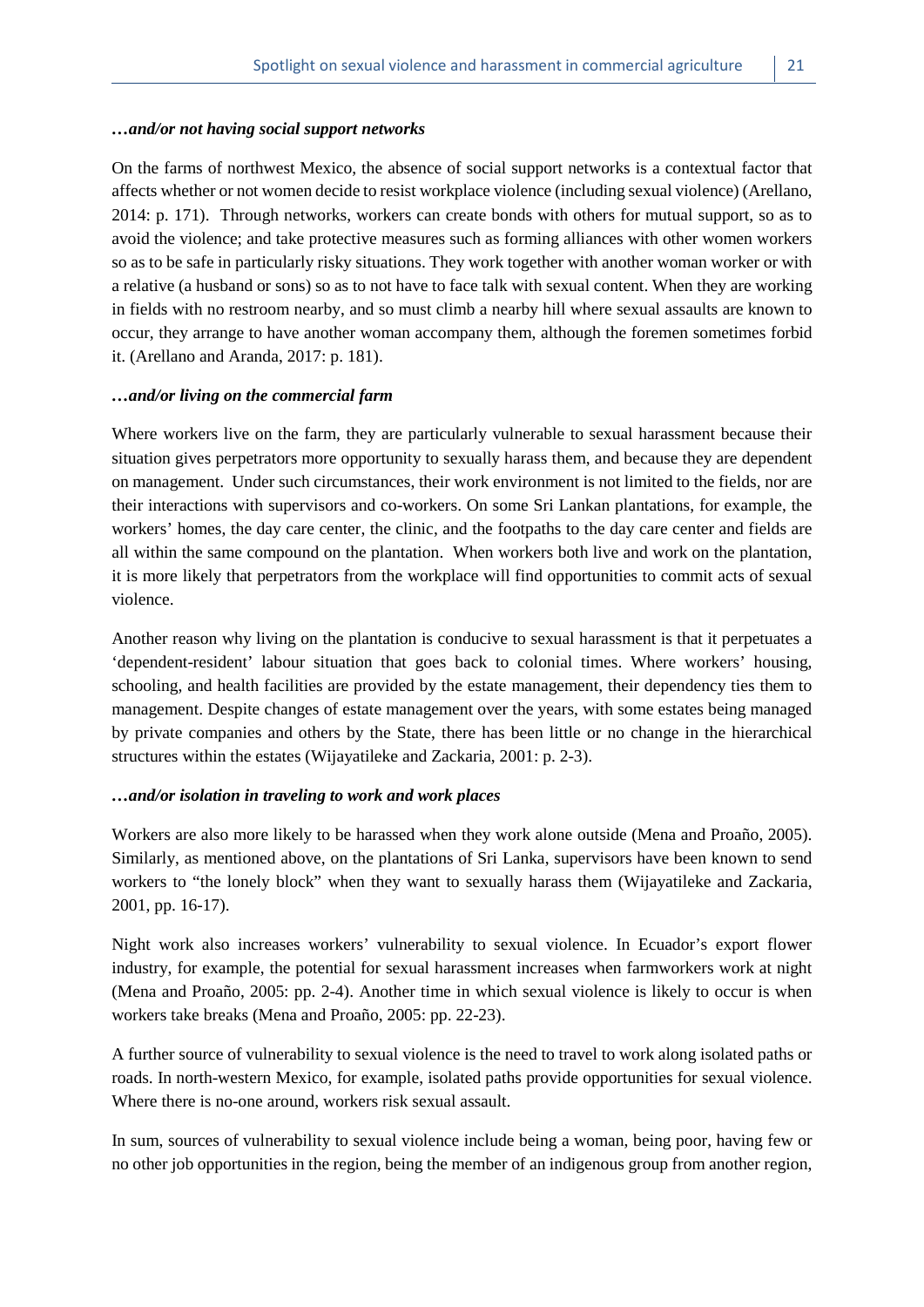being of rural extraction, being less skilled, being young, being a single mother, not understanding what constitutes sexual harassment, not having social support networks, living on the farm, and living somewhere that requires them having to travel along isolated paths to get to work.

# <span id="page-29-0"></span>**4. Governance, employment status and accountability, preventative measures**

#### <span id="page-29-1"></span>**4.1 The employment relationships between victims of sexual violence and the farms**

Security of employment is a very significant concern for many women workers. Non-permanent farmworkers and farmworkers with casual employment are particularly vulnerable to sexual harassment. In north-western Mexico, for example, many of the farmworkers who endure sexual harassment do not have stable jobs, and instead of contracts, they have offers of work that are expressed orally. They are day labourers, typically offered work for the day (Arellano, 2014). In the plantation sector in Sri Lanka, where sexual harassment is widespread, casual employment is very common, and has contributed to the increased vulnerability and related risk of job loss (Wijayatileke and Zackaria, 2001: p. 3). In Kenya's horticultural industry, women temporary workers face sexual harassment (Arend, 2011), and in a comprehensive study of cut flower export farms that had adopted codes of conduct, where women on all the farms studied were subject to sexual harassment by male supervisors, non-permanent workers were particularly vulnerable. This was because the supervisors were often responsible for hiring them, and workers feared not being rehired, or being fired, if they complained or resisted.

#### **Casual and temporary employment status**

Some 33 per cent of the research sample was employed in in seasonal and casual work (Dolan, Opondo, and Smith, 2004: p. 38-39). As Barrientos (2014: p. 11) explains, "research on flower export farms in 2002 found high levels of job insecurity overall across the flower industry, with approximately 35 percent of workers on permanent contracts, and 65 percent on temporary or casual contracts (Dolan and Sorby, 2003; Smith et al., 2003). However, this ratio varied by farm depending in part on their value chain position. For example, in the same year a study of seven progressive farms at higher tiers of the value chain found a reverse ratio of permanent to casual workers (Dolan, Opondo, and Smith, 2004). The study further noted "Permanent workers are more likely to be in unions which negotiate with management and address problems on their behalf."

Much the same is true in the export horticultural farms in other East African countries. On the 62 Ethiopian, Kenyan, Tanzanian, and Ugandan horticultural export farms studied by Jacobs et al. (2015), female casual and temporary workers are most likely to be targeted. In Tanzania, Ethiopia, and Uganda, casualized workers are disproportionately female (Brahic et al., 2011). These workers tend to be employed in insecure jobs, for example as daily labourers with and without written contracts, in Ethiopia. Casualization makes women workers more vulnerable to sexual harassment by supervisors, and it increases women's vulnerability and has numerous other negative implications for the conditions of work. Brahic et al. (2011, p. 80) explain this in the following way: "In addition to low income levels, casual workers, and women in particular, experienced increased vulnerability. Insecure employment status, coupled with the lack of written contracts, means that casual workers are more vulnerable to exploitation and abuse - including sexual harassment by supervisors - and to unfair dismissal. Tanzanian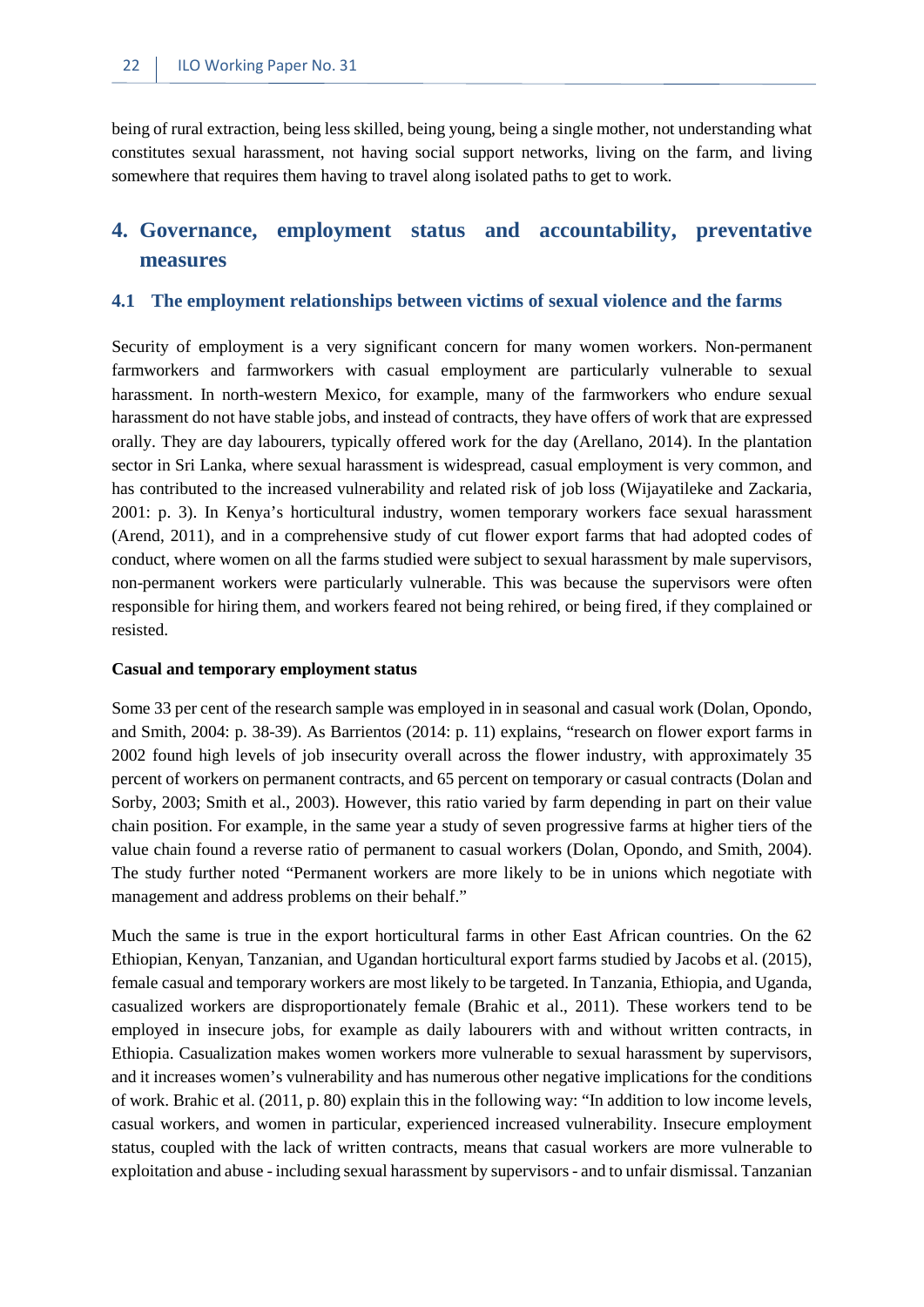and Ugandan partners highlighted how high levels of unemployment, coupled with casual recruitment strategies (such as 'recruitment at the gate' whereby jobseekers wait at farm gates to be hired for work), and made it difficult to expose abuse of workers' rights. Even where women have rights, insecure working conditions meant that they cannot claim them." When the workers are employed on a casual basis, they depend on the goodwill of recruiters for work. Consequently, if they report or reject a perpetrator's sexual advances, they risk not being offered work the next day.

#### **No written contracts**

Women make up the bulk of the African horticultural workforce, and most have insecure jobs (Brahic et al., 2011). Research on Ugandan farms, for example, indicated that about 60 per cent of the workforce was female, and 45 per cent of workers had no contracts (Uganda Workers' Education Association, 2010: p. 11, in Brahic et al., 2011). As Brahic et al. (2011, pp. 79-80) explain, "The horticultural industry in these three countries [Tanzania, Uganda, and Ethiopia] has been marked by reliance on casual labour, including part-time, temporary and seasonal work, to meet demands of 'just in time' production" (Kumar, 1995). Women are mainly employed in insecure and labour- intensive jobs, and form the majority of the African horticultural workforce. For example, research on Ethiopian farms indicated that women represented approximately 71% of employees. At the onset of the programme, a majority were employed either as daily labourers with written contracts (28%) or else had no contractual terms of employment (35%). Only about 27% of the workers had permanent contracts. However, a substantial proportion of temporary workers had been working for more than six months, which indicates that workers are systematically being employed on a de-facto permanent basis without being awarded permanent contracts (National Federation of Farm Plantation Fishery and Unions, 2010; Women Working Worldwide, 2007). In Uganda, about 60% of the workforce was female, and 45% of workers had no contracts (UWEA, 2010: p.11). Non-permanent workers have been identified as the most disadvantaged group amongst African horticultural workers".

#### **Third party hiring**

In the Ecuadorian cut flower industry, there is a tendency towards hiring workers in such a way that the relationship between worker and work site is not made official. The worker commits to performing a particular job in the cut flower business, but the company does not have a direct relationship with her, or obligation toward her. In such cases, according to Mena and Proaño (2005), the company do little or nothing where there are complaints of sexual violence or harassment.

The workers are employed on a casual basis and do not receive formal contracts directly with the company. Instead, there are verbal agreements with intermediaries between the farmworkers and the company, such as with men who select the women workers who will constitute their team, and are responsible for the team's carrying out certain tasks and fulfilling production goals; or with drivers who are responsible for taking the women from the communities in which they live to the fields. (Arellano, 2014: pp. 166, 168).

There are several reasons why workers with non-permanent status and other forms of casual employment are vulnerable to sexual violence. The main one, as suggested above, is that they are afraid to resist or complain about sexual violence lest they not be offered work the next day or lose their job. In Kenya's horticultural industry, farmworkers are rarely offered permanent, stable employment (Smith, et al., 2004), and here, as Arend (2011, p. 5) states: "As temporary workers, women are also more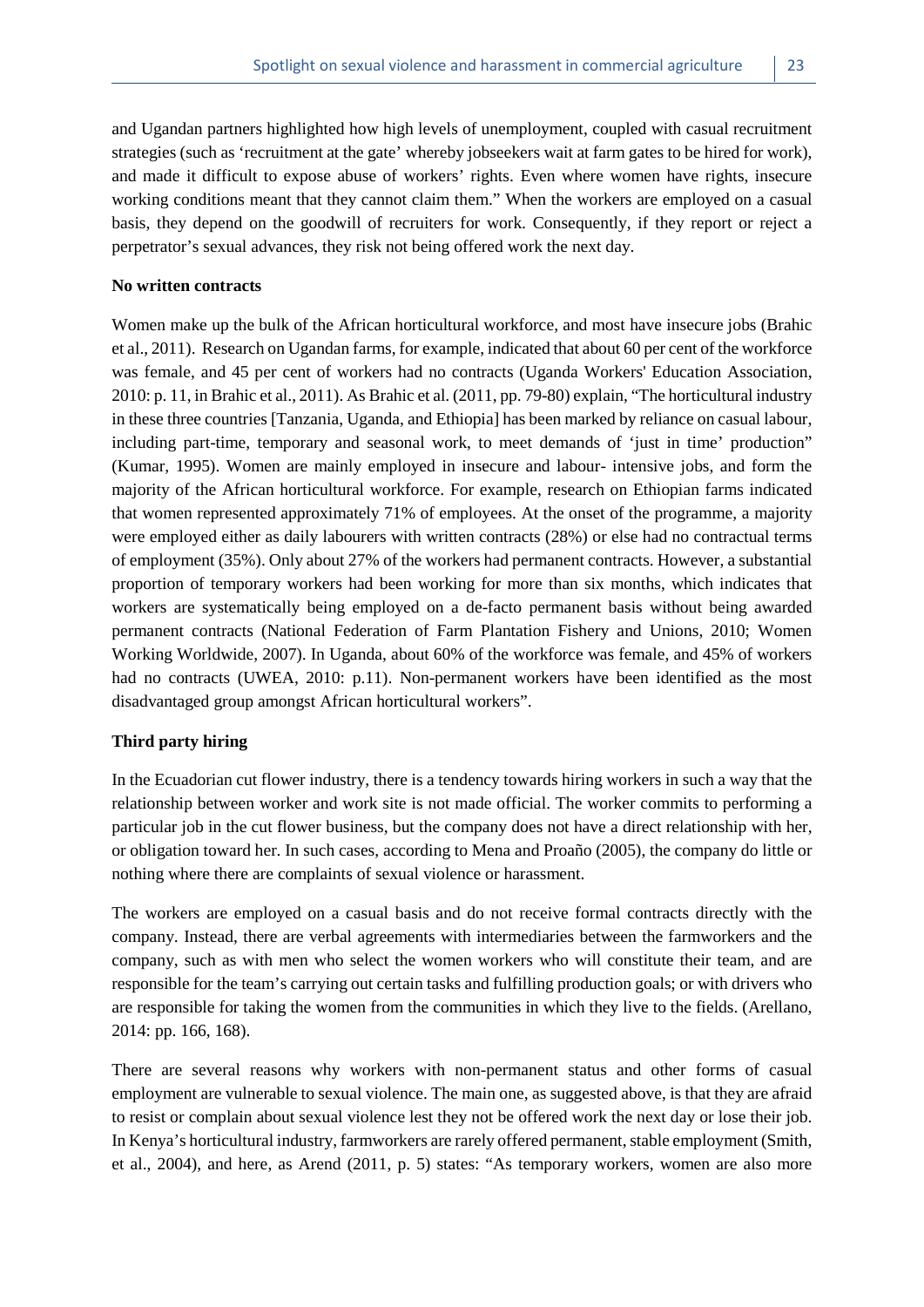vulnerable to verbal and physical abuse, sexual harassment, corruption and wages being docked as a disciplinary measure. Fear of dismissal often stops women from complaining."

Two related reasons why insecurity of employment fosters sexual harassment are workers want security of employment and employment benefits, and their higher-ups know this and ask for sex in exchange for these things. The studies have shown that women trade sex for job security, markets, and other employment benefits that should be part of the labour contract. In studies of the cut flower industry in Kenya, women reported that supervisors required sexual favours for job security, and refusal could lead to dismissal (Dolan, Opondo, and Smith, 2004). This harassment occurs in spite of company codes of conduct that prohibit such behaviour. (World Bank et al., 2009: p. 321).

#### **Not protected by national labour laws and voluntary codes**

A further reason why agricultural workers with non-permanent status are more vulnerable to sexual violence and harassment is that they are the least likely of all workers to benefit from national labour law or voluntary codes. In the cut-flower export industry in Kenya, women make up the majority of non-permanent workers, and this is a key reason why many are unaware of codes and feel limited benefit from them. Women feel that their concerns in the areas of harassment, job security, working hours, wages, and discrimination are not being addressed or in some cases even recognized by any of the formal channels currently available to them (Dolan, Opondo, and Smith, 2004). Most workers sampled in Dolan, Opondo, and Smith's (2004) study are unaware of codes despite the fact that the study was conducted on farms that had a comparatively long history with codes. There is poor communication with workers about codes and their importance. Moreover, most workers are unaware of their employment rights and of national legislation that is relevant to them. Non-permanent status is linked to not being aware of company codes, or one's labour rights.

#### **Excluded from union membership and collective bargaining**

An additional reason why workers with non-permanent status are more vulnerable to sexual violence is that having non-permanent work results in exclusion by some trade unions. In the Kenyan cut flower export industry, trade union representation is low on cut flower farms, and unions exclude workers in non-permanent job categories. As a result, there is no forum through which all workers can freely express their opinions and voice their concerns, particularly women (Dolan, Opondo, and Smith, 2004). Another study of the same industry finds that "Fear of dismissal often stops women from complaining [about sexual harassment and other forms of abuse]; since women are under-represented in trade unions and workers committees, avenues for addressing these fears are severely limited" (Arend, 2011: p. 5).

Lastly, precarious employment can foster sexual violence and harassment because it makes it difficult to train the women who work in the cut flower industry and reduces the likelihood that they will organize. Moreover, the instability of the work, together with the conditions of work, produces competition between co-workers, and blocks the development of solidarity between them. This occurs in the cut flower industry in Ecuador, for example, where sexual harassment of workers by supervisors and by other workers is widespread (Mena and Proaño, 2005: pp. 10, 22-23). In these many ways, nonpermanent and precarious work makes workers particularly vulnerable to sexual harassment.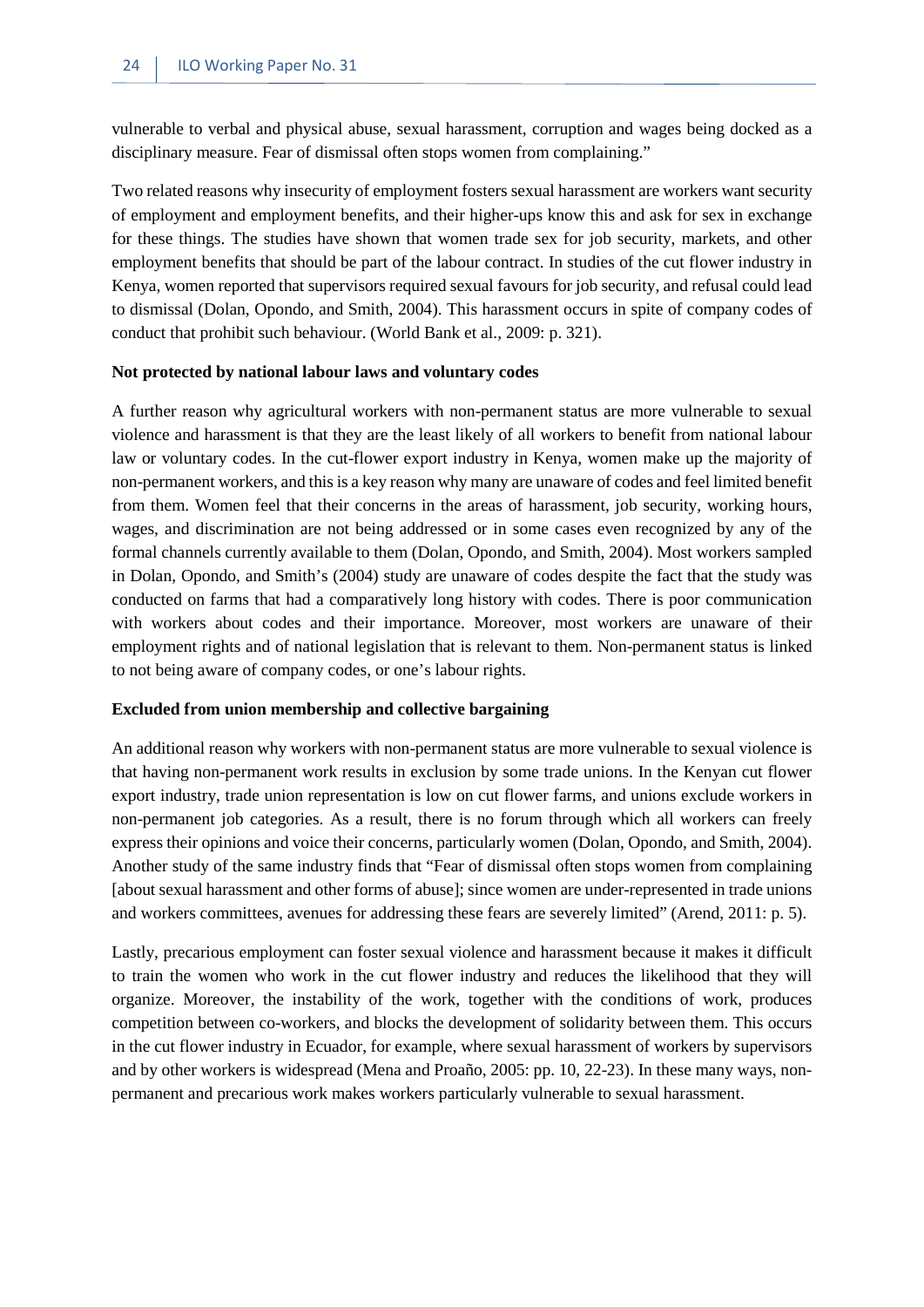#### <span id="page-32-1"></span><span id="page-32-0"></span>**4.2 Employers' practices**

#### **4.2.1 Management attitudes and status given to women workers**

As stated earlier, management on many farms demonstrate limited knowledge and interest in the sexual violence and harassment problems of their workers. Some managers are more aware of the extent of the sexual violence that occurs than others, and some dismiss the problem as a cultural issue. On the plantations of Sri Lanka, for example, management "seemed to be unaware of the daily harassment faced by women workers, although some did express that sexual harassment was a frequent occurrence" (Wijayatileke and Zackaria, 2001: p. iv). In the cut flower export industry in Kenya, where women on all the farms studied were subject to sexual violence and harassment by male supervisors (Dolan, Opondo, and Smith, 2004: p. 8), most of the management interviewed did not think that sexual harassment occurred on their farms. When they did acknowledge it, they viewed it as a cultural rather than a company issue. One employer claimed, "there is a problem between male supervisors and female workers – women are treated badly. This is largely a socio-cultural phenomenon – women have traditionally been abused by men" (Dolan, Opondo, and Smith, 2004: pp. 38-39).

In the agricultural export companies of north-western Mexico, it has been reported that managers are not interested in the fact that sexual violence occurs on their farms and appear able to ignore them in part due to the limited influence of women workers:

"However, [the strategies that farmworkers adopt to protect themselves from sexual violence] do not free them of the violence, because the dynamics of the workplace favor such interactions, as most of the middle managers are men, who are interested in production and not in relations between male and female workers, and as the women farmworkers are in positions at the bottom of the hierarchy, where they lack power. These conditions are conducive to the existence of all forms of violence" (Arellano, 2014: p. 179).

Perhaps because of these attitudes, managers on the farms studied do not take strict measures to discipline the perpetrators or protect the victims when complaints about sexual violence and harassment are made. In Mena and Proaño's study (2005: p. 1), only 5 per cent of the instances of sexual violence were reported to superiors, and of these, in 59 per cent of cases no disciplinary measures were taken against the perpetrator. In 26 per cent of cases the workers did not know whether or not the company took disciplinary measures; and in only 14 per cent of cases were disciplinary measures taken (Mena and Proaño, 2005: p. 21). While few cases of sexual violence and violence are reported, in far fewer instances has management taken action.

On the farms in which sexual violence and harassment occurs, it is often the case that the farm management violates the rights of workers in numerous additional ways. In Ecuador's cut flower industry, for example, there are on-going and systematic violations of human rights and workers' rights (Mena and Proaño, 2005: p. 2). Workers face on-going issues such as frequent exposure to chemicals and not having the necessary protective equipment or information about how to protect themselves; late payment of wages; extended work hours at times of peak demand, amounting to double the number of daily working hours established by law; non-payment of overtime; non-payment of overtime if the worker does not meet her productivity target; companies not signing workers up for social security or lateness in paying the dues; the exercise of pressure to meet company targets in a way that is stressful for workers; docking the wages of workers who are less productive than the others; paying wages that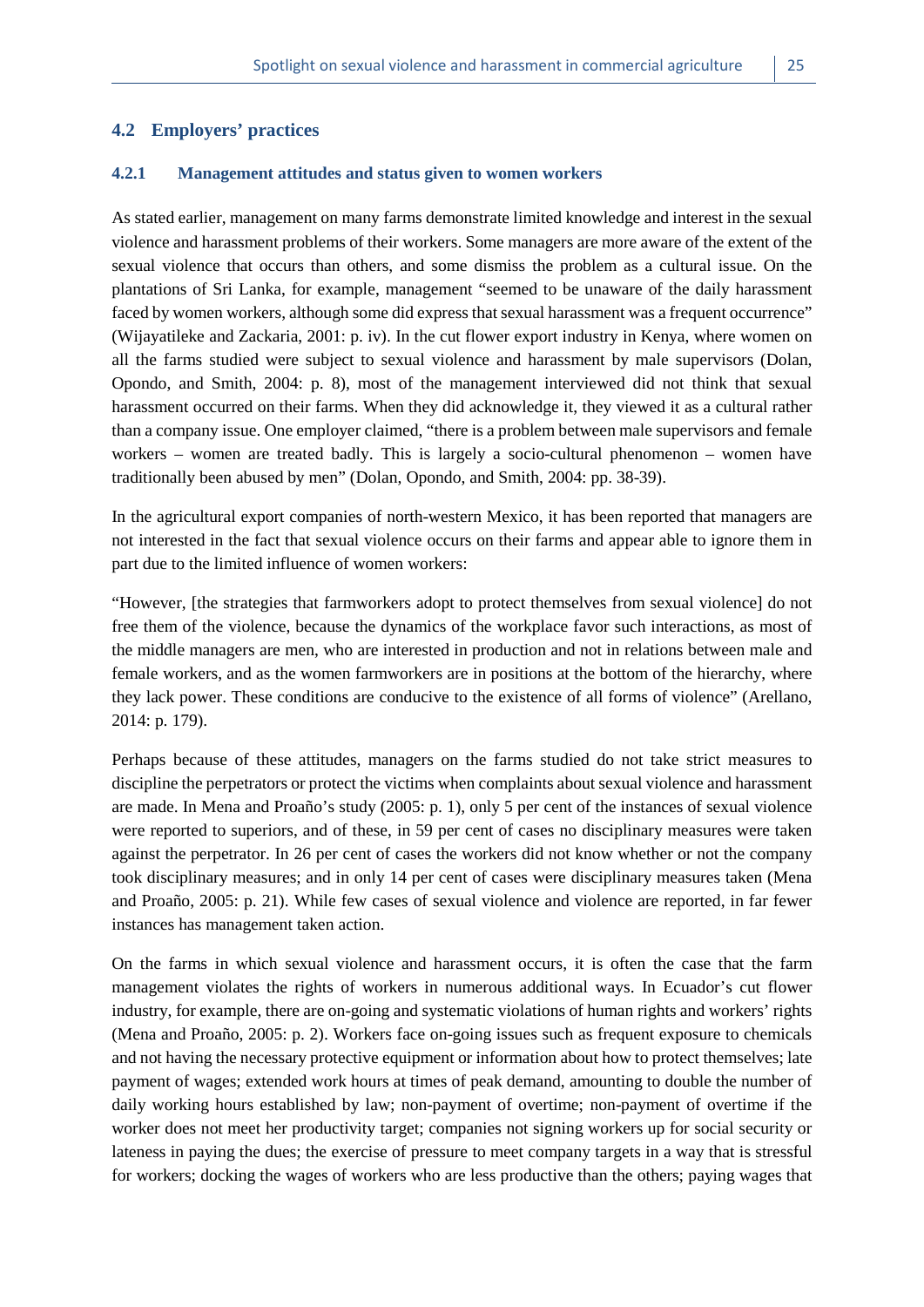are too low to enable workers to meet their personal and family needs; and circulating among companies a "blacklist" of workers who have previously been trade union members, and not hiring them (Mena and Proaño, 2005: pp. 10, 13).

One worker who used to be a trade union leader states: "I had to work under another name because I needed the work. But they realized and I had to leave the new plantation" (Mena and Proaño, 2005: p. 13).

Furthermore, some companies discriminate against women, and in particular women who are married and/or have children, so as to avoid having to provide benefits related to pregnancy and maternity. Some companies do not hire women who are pregnant and do not provide parental leave; some hire women very short term so as to avoid complying with the law regarding workers and parental leave. In addition to these violations, companies cut down the number of workers or give them short-term contracts that effectively eliminate the development of solidarity that could lead to collective action, as mentioned above (Mena and Proano, 2005).

As in Ecuador, farm management tends to be careless about workers' rights in the export horticultural sector in Ethiopia, Tanzania and Uganda, where women workers endure sexual harassment by supervisors. For example, they do not provide adequate protection for workers exposed to pesticides and other chemicals, and tend to be hostile toward the formation of women workers' committees because women who are aware of their rights are more likely to struggle for them (Brahic et al., 2011: p. 90). Workers' rights are also violated in Kenya's cut flower export industry. Overtime, for example, is often compulsory and frequently exceeds the maximum hours set out in codes and national law. Overtime payments vary, with many workers feeling that they are not properly compensated. Personal safety can be an issue when transport is not provided after dark. Chemical exposure remains an important concern among workers, and in particular with respect to a lack of provision of protective clothing for workers handling chemicals, the non-observance of re-entry periods, and the exposure of pregnant women to chemicals. There are generally few opportunities for upward career progression, and few prospects for women to move into management positions. Promotion is linked to corruption, sexual favours/demands, tribalism, and nepotism (Dolan, Opondo, and Smith, 2004: pp. 8-10).

Because women agricultural workers do not receive maternity leave, this "creates anxiety about income security and can lead women to seek abortions and/or hide their pregnancies, both of which can carry long-term health implications. […] Only one of the farms studied had childcare facilities" (Dolan, Opondo, and Smith, 2004: pp. 8-10). Employment benefits "are of great importance to workers in hazardous, relatively low-paying sectors such as floriculture where demand for labour often fluctuates. Benefits such as maternity leave, childcare provision and transport may be especially important to women, enabling them to balance unpaid caring work with paid work in the industry" (Barrientos, Dolan and Tallontire, 2003). Permanent workers are more likely receive benefits such sick pay, medical care and maternity leave. Some improvements have been noted in increased access of non-permanent workers to benefits (Dolan, Opondo, and Smith, 2004: p. 48).

Women in Kenya's horticulture industry are rarely offered permanent, stable employment, despite Kenyan employers' legal obligation to promote temporary workers to permanent jobs (Arend, 2011: p. 5; Smith et al., 2004). They face the risk of dismissal if they get pregnant, which can lead them to hide or abort their pregnancies, both of which can have long-term negative health consequences (Dolan, Opondo, and Smith, 2004). Many women do not have legally protected benefits such as sick pay,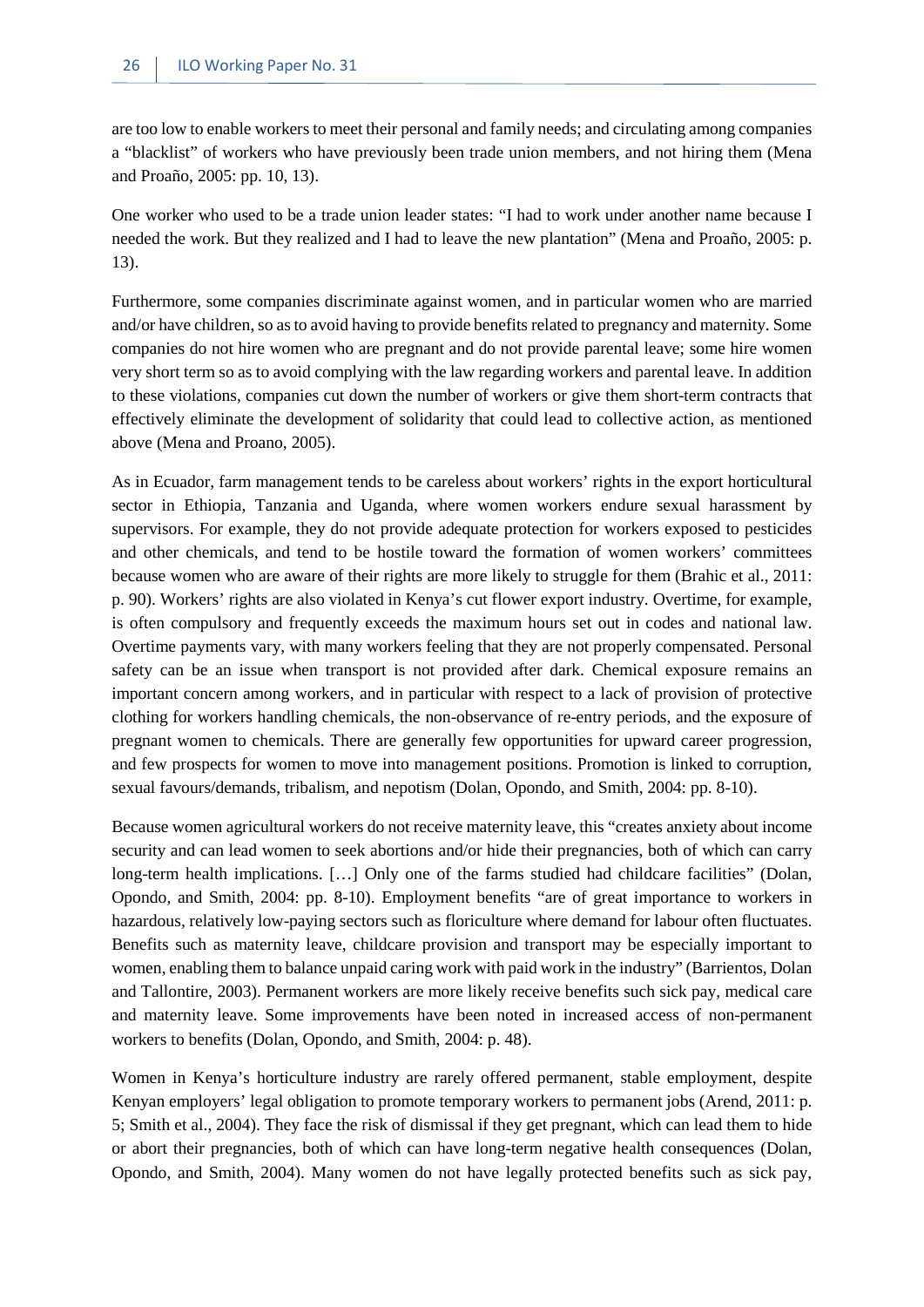medical care and childcare. As temporary workers, women are also more vulnerable to verbal and physical abuse, sexual harassment, corruption and wages being docked as a disciplinary measure. As Arend (2011, p. 5) states:

"While women constitute 75 percent of the cut flower industry's labor, they face multiple forms of gender discrimination. Women's unequal treatment in the horticulture sector is embedded in social norms that consider women more compliant and better suited to certain types of horticultural work (such as picking and packing), coupled with perceptions that women's income is supplementary, rather than central, to household well-being" (Smith, et al., 2004).

Hence from gender discrimination to negligence regarding health and safety standards, workers' rights are violated in agricultural companies.

#### <span id="page-34-0"></span>**4.2.2 Workplace norms that support sexual violence and harassment**

Cultural norms that support sexual violence and harassment form the backdrop to the sexual harassment that occurs in commercial agricultural work settings. In many cases, ideas that exist in the local community contribute to making it less reprehensible when perpetrators harass women than it might otherwise be. In north-western Mexico, for example, there is the idea that women are sex objects, and as such, they are interchangeable (Arellano, 2014: p. 171). Such ideas arguably make it more likely that men will exercise sexual violence.

Another idea shared by men on the farms of north-western Mexico is that single mothers are "easy." A worker, excerpted above, mentions that single mothers are more often bothered by foremen than other women. Arellano (2014: p. 170) states, "Single mothers risk being the target of insinuations of a sexual nature because, in the social imaginary, they are "easy," and men use this to sexually harass them." Further aspects of the local culture that provide an enabling context for the perpetration of sexual violence and harassment include a tendency to blame the individual rather than the circumstances surrounding and promoting violence; cultural beliefs in women's subordinate position, including in the area of work; and a permissiveness about violence and harassment at the societal level (Arellano, 2014: p. 171). Hence, certain cultural patterns and beliefs make it more likely sexual violence will occur.

The misperception that women are responsible for the sexual violence and harassment they experience is prevalent in a number of the farm contexts studied. In the plantation sector in Sri Lanka, for example, some believe that workers who experience sexual violence and harassment bring it upon themselves. Even parents have been known to blame and berate daughters who fall victim to sexual violence and harassment, as discussed earlier.

In the cut-flower industry in Ecuador, also, misperceptions can make it more likely for sexual violence to occur. Here, sexual harassment of workers by supervisors and by other workers is widespread, but women report only 5 per cent of their workplace experiences of sexual violence and harassment to their supervisors, as we saw above (Mena and Proaño, 2005: p. 1). One reason for this is that both women and men in Ecuador think that sexual harassment is normal, whether it is desirable or not, according to Mena and Proaño (2005): "Sexual harassment and sexual abuse […] are not seen as rights violations or crimes, but rather they are accepted as normal, and even legitimate, often by women themselves" (p. 22). Third, the electricity generation data does not distinguish between different electricity-generating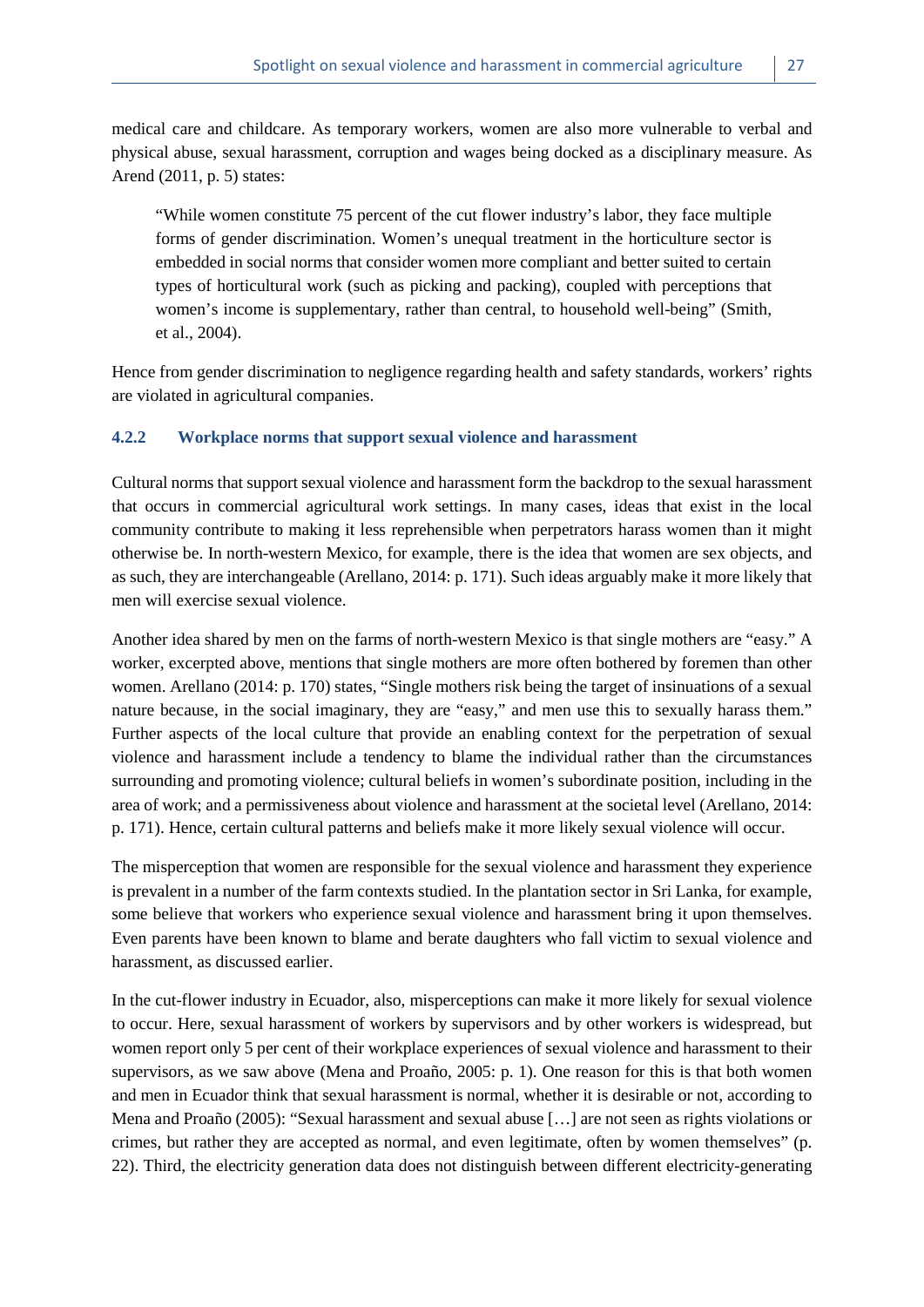technologies, particularly in the renewables sector, which are known to have different employment requirements (see, for example, Wei et al. 2010 or Cameron and van der Zwaan 2015).

Furthermore, sexual violence and harassment "go completely unnoticed to most of society. There is implicit and even explicit reticence towards acknowledging the problem. This attitude possibly provides justification for the sexual abuse and harassment, and stands in the way of the adoption of measures needed to prevent it from happening, in all spheres […]. This attitude makes it possible for there to be a number of myths about the ill treatment of women, and these myths provide poorly thought out and superficial reasons for why the problem exists, and define the problem as consisting only of particular and isolated cases that concern only certain groups (low-income groups, for example), certain women (women who provoke it, masochists, and irresponsible women), certain men (machista men, alcoholics), and certain circumstances (family crisis, social isolation, workplace strikes)" (Mena and Proaño, 2005: p. 18).

The men interviewed in the Ecuadorean study also blame the women in cases of sexual harassment. They say, "they offered themselves," "everything depends on the woman," "men propose, women decide," and "they should know how to behave." Very few men defend the victim in situations of sexual harassment or abuse. When they comment on these situations, they joke about them. Most of the male workers, however, are not interested in their female co-workers' situation (Mena and Proaño, 2005: p. 18).

A final idea that is conducive to sexual harassment, in Mena and Proaño's (2005) analysis, is widespread acceptance in Ecuador of the fact that women are submissive and obedient and that men are providers and in positions of authority. This is conducive to sexual harassment because it results in men applying their power in a number of situations, including in the context of work relations and sexual relations (Mena and Proaño, 2005: pp. 2-3).

In Kenya's cut flower export industry, the idea that women are always treated badly in Kenya and have traditionally been abused by men forms a backdrop to the sexual harassment. (Dolan, Opondo, and Smith, 2004: pp. 38-39). Managers justify their inaction by alluding to such ideas and practices. For example, on the farms where women were being sexually harassed and management acknowledged this, they fell back on the argument that it was a cultural rather than a company issue. As mentioned above, one employer claimed, "there is a problem between male supervisors and female workers – women are treated badly. This is largely a socio-cultural phenomenon – women have traditionally been abused by men" (Dolan, Opondo, and Smith, 2004: pp. 38-39).

Ideas that are widely held can, therefore, constitute barriers to eliminating sexual harassment because they result in stricter measures against it not being taken, in men not feeling that to sexually harass is an aberration, and in the persistence of structures of power that are conducive to sexual harassment.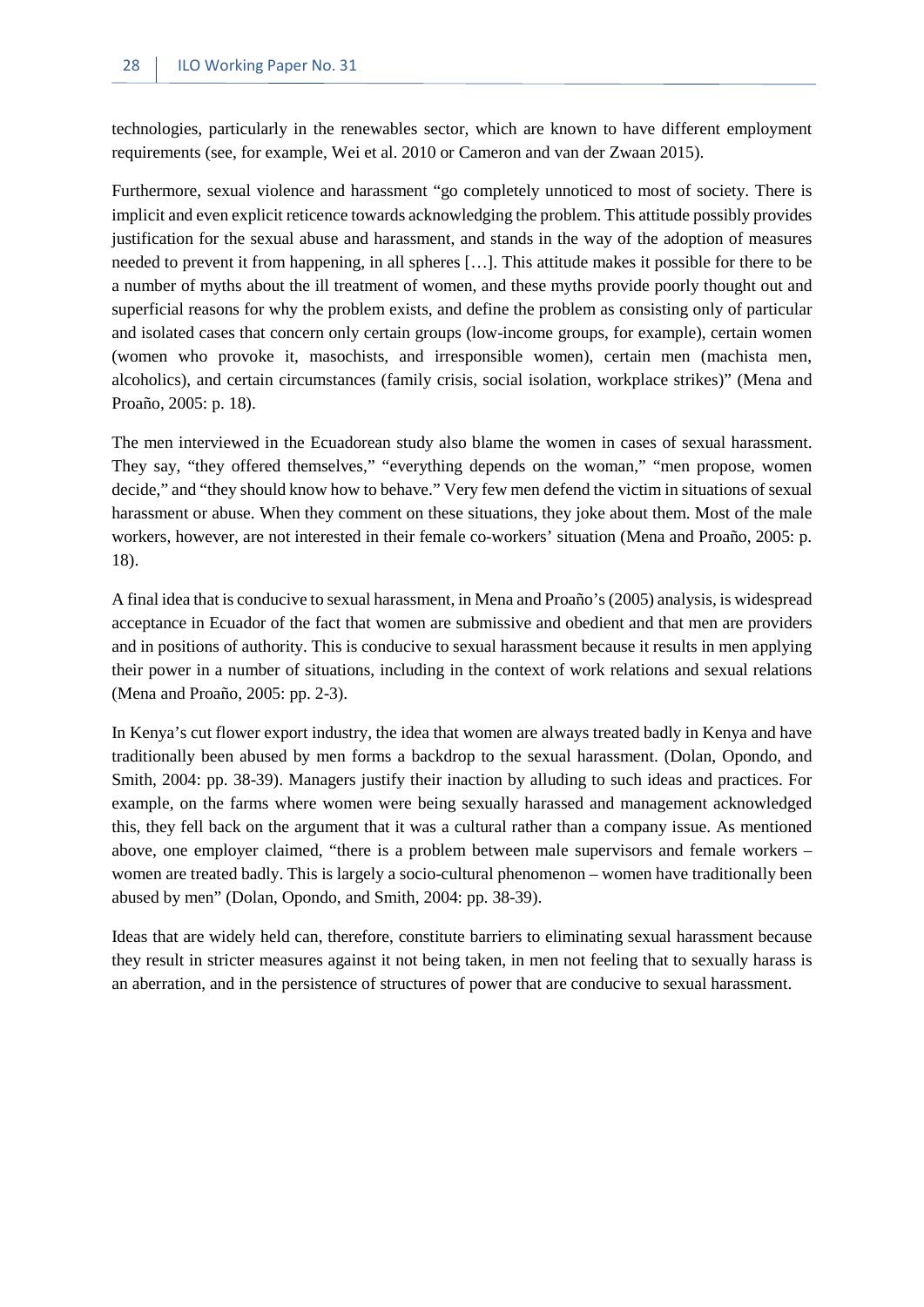#### <span id="page-36-0"></span>**4.3 Employer policies and obstacles to addressing sexual violence**

Many agricultural companies have no workplace policies or procedures in place for reporting sexual violence. In the cut flower industry in Ecuador, for example, there are no procedures for receiving and responding to complaints about the sexual violence and harassment that occurs on plantations (Mena and Proaño, 2005). Policies and procedures are also absent on the farms of north-western Mexico studied by Arellano (2014), and the companies take no action to prevent sexual violence. In the plantation sector in Sri Lanka, there was no space for women victims to speak out or for women's grievances to be taken to a woman arbitrator (Wijayatileke and Zackaria, 2001: p. 5). Many agricultural enterprises do not have policies, procedures, or even a space in which women can speak out about sexual harassment.

Some companies do have ways for workers to place complaints, but these are inadequate. In the cut flower export industry in Kenya, for example, where women on all the farms studied were subject to sexual violence and harassment by male supervisors (Dolan, Opondo, and Smith, 2004: pp. 8-10) companies generally have an informal approach to complaints that does not take into account workers' vulnerable positions, fear about approaching management, and risk of being sacked if they report, as mentioned earlier.

When workers do report, often little is done about it. On Sri Lanka's plantations, "remedies and mechanisms for redress were mild or inadequate. The normal practice was for the perpetrator to be transferred to another estate. Both employers and workers were of the view that only when it concerns rape or attempted rape that it became a serious issue. However, when there was collective mass action it was given some level of attention, though action by the authorities still remains weak" (Wijayatileke and Zackaria, 2001: p. 5). The lack of workplace policies, procedures, and spaces in which to report the sexual violence, constitute considerable barriers for workers who endure sexual violence and harassment. In the cut flower industry in Ecuador, for example, few cases are reported to the authorities, and 59 per cent of the time, when cases of sexual violence and harassment are reported, no disciplinary measures were taken against the perpetrator. Some 26 per cent of the time, whether or not the company punished the perpetrator was not known. Only 14 per cent of the time were disciplinary measures taken (Mena and Proaño, 2005: pp. 1, 21). When they do act, management does not take strict measures punishing the perpetrators or protecting the victims. It is likely that when it is common knowledge among workers that no or little action will be taken if they complain, it stops them from reporting.

A related obstacle is the rigid hierarchical structure of companies and the fact that complaints from workers must pass through supervisors before reaching management. In Kenya's cut flower industry, for example, "complaints are typically received through line management and committees on most farms, though it varies in terms of whether there is a formal documented procedure or not." Workers "felt that supervisors do not forward their grievances to management as they do not want to be perceived as pro-worker by the management. There are also salient gender implications to this structure as women must communicate their problems to predominantly male managers before reaching management. This decreases the probability that women will share any sensitive information such as sexual harassment, health concerns or childcare problems, and at the same time leaves management unaware that there may be problems among their workforce" (Dolan, Opondo, and Smith, 2004: p. 45). Moreover, according to workers, those who express grievances to the management without the supervisor's consent risk being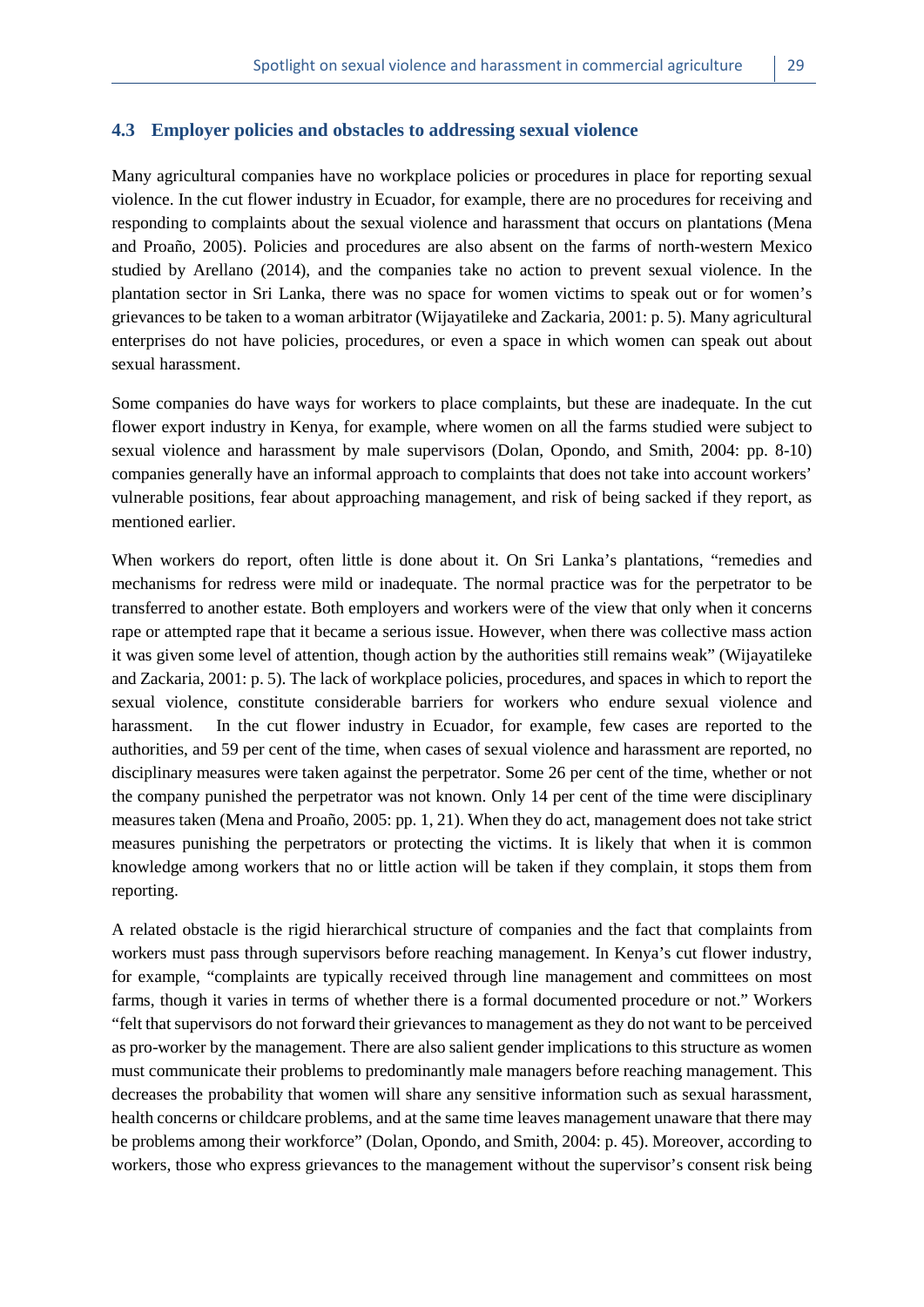sacked (Dolan, Opondo, and Smith, 2004: pp. 38-41).

In the cut flower export industry in Kenya, aspects of the workplace that contribute to the persistence of sexual harassment include the lack of female senior staff, coupled with a hierarchical structure within companies coupled. Both these factors cause women to feel intimidated with respect to reporting the harassment, according to Dolan, Opondo, and Smith (2004):

"The organisational structure of companies is often quite rigid with communication occurring through vertical channels. Supervisors are delegated substantial power for hiring, firing, discipline, and promotion, and serve as a barrier between workers and management. Without training supervisors tend to replicate the gender and social norms mentioned above. This is exacerbated by the fact that there are relatively few female supervisors, and an absence of grievance mechanisms or viable workers' committees through which workers can articulate their concerns" (p. 65).

Part of the reason why there is no forum through which workers can freely express their opinions and voice their complaints is that there is low union membership in some agricultural industries. On Kenya's cut flower farms, for example, trade union representation is low, and it excludes workers in nonpermanent job categories. Consequently, there is no forum through which all workers can freely express their opinions and voice their concerns, particularly women (Dolan, Opondo, and Smith, 2003: pp. 38- 41). Under-representation in a trade union means that the victims of sexual harassment have fewer avenues through which to address the problem (Arend, 2011: p. 5).

Not speaking the same language as the authorities can be a further obstacle when it comes to seeking remedy and protection from sexual violence, as we saw earlier. Indigenous workers from other regions can find themselves in this position. Many workers in northwestern Mexico are from indigenous communities in provinces in the far south of the country, and while some speak Spanish, many only speak their indigenous language. This made it difficult for them to communicate with bureaucrats to whom they could addressed their complaints, because the offices in question do not tend to have interpreters (Arellano, 2014; Bejerano and Arellano, 2014). Not speaking the Spanish puts the women in a subordinate position in which they are vulnerable to the abuse of power by bureaucrats, according to Arellano (2014).

Agricultural workers who do not have papers that prove that they are citizens also face obstacles when it comes to seeking judicial remedy for sexual violence. Many in north-western Mexico are in this situation, being members of indigenous groups and having migrated from southern Mexico. Lack of proof that they are Mexican citizens makes them unable to access government services or programs if they wish to report the sexual violence that they experience. It also makes them unable to access education and social security (Bejerano and Arellano, 2014: pp. 110-111).

A further reason why workers in north-western Mexico tend not to turn to government offices to report the sexual violence (Arellano, 2014: p. 174) is that there are no government offices dealing with the problem in their village or town, and the trip to the office in another town can take up to three hours, as mentioned earlier. Moreover, they have to spend money to get there, which is difficult for them, as they have very little. Hence their poverty is a barrier to their making a complaint. Moreover, bureaucrats take the attitude that they provoked the sexual assault, and this reduces their opportunities for reporting (Arellano, 2014: p. 174). Workers, then, face a plethora of barriers to accessing justice for the sexual violence that they endure.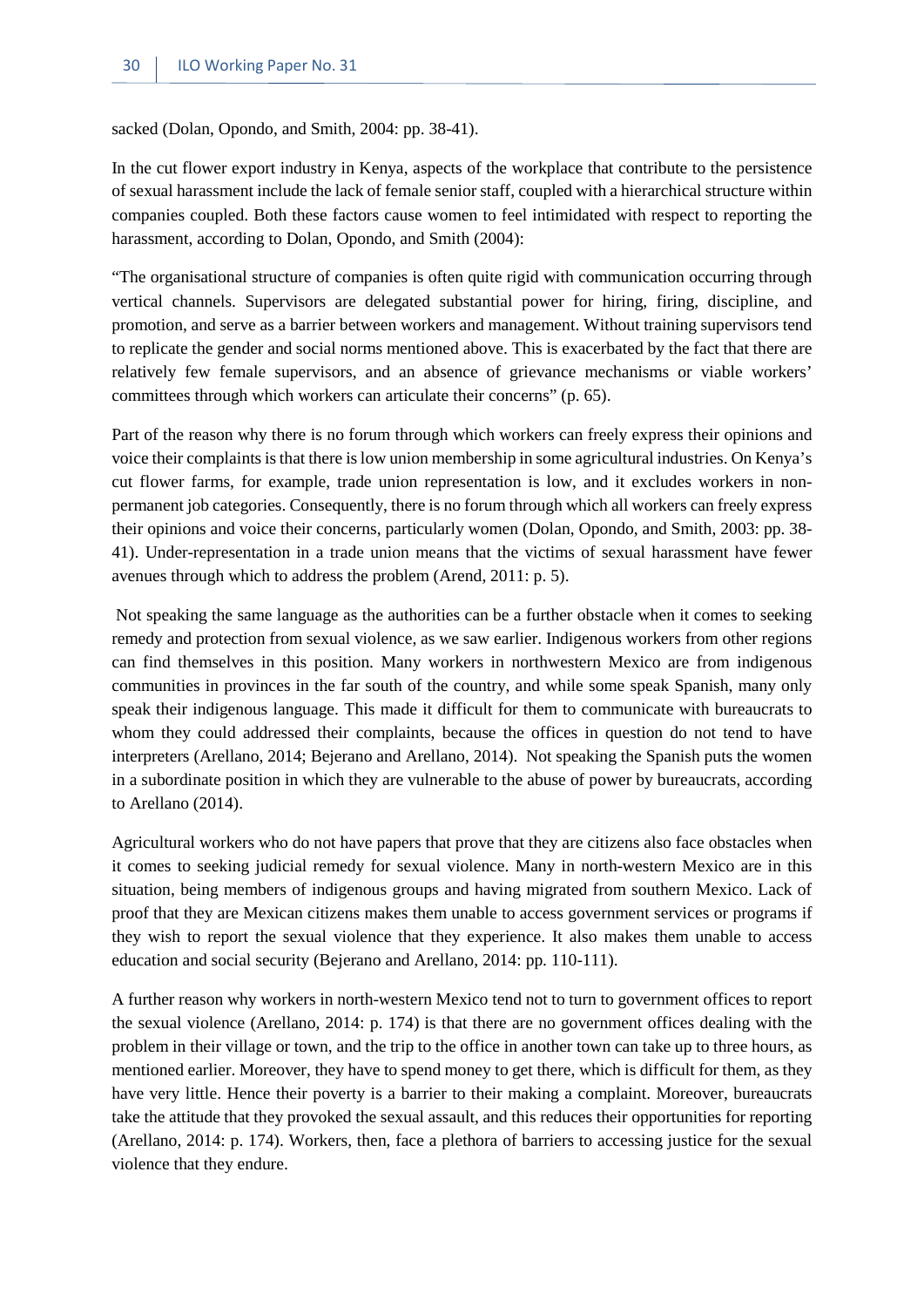#### **Table 3: Summary of employer obstacles to addressing sexual violence**

- <span id="page-38-2"></span>• No official company policy on sexual violence and harassment
- No procedures for receiving and responding to complaints
- Employers take no action to prevent sexual violence
- No space in which women can speak out about sexual violence harassment
- Hierarchical company structures with complaints from workers passing through supervisors before reaching management
- Few women in supervisory or management positions
- Worker difficulties in establishing their status and right to complain to authorities
- Communication and language difficulties

#### <span id="page-38-0"></span>**4.4 Legal and industry-supported protections and oversight**

#### <span id="page-38-1"></span>**4.4.1 National protections and oversight**

National protections and oversight are not effective in preventing sexual violence in agriculture. Results from the multiple studies point to this. In Sri Lanka, sexual harassment was recognized as a cognizable offence under the Penal Code in 1995 [Sec 345 Penal Code (Amendment) Act, No. 22 of I 995] (Wijayatileke and Zackaria, 2001: p. 4), but this has not prevented it from occurring on tea and rubber plantations in the country.

The same is true in Mexico. Here, national legislation aimed at preventing and punishing violence against women, including sexual violence, is comprehensive (Bejerano and Arellano, 2014). There are provisions to this effect in the Mexican Constitution, and in the General Act for Equality between Men and Women, published in 2006. The "General Act Enabling Women to Enjoy Lives free of Violence was passed in 2007. It defines violence against women as "any action or omission, based on gender that causes injury or suffering of a psychological, physical, patrimonial, economic, or sexual nature, or death, in the public or private spheres (Cámara de Diputados, 2013: p. 2).

The General Act Enabling Women to Enjoy Lives Free of Violence includes workplace violence in its description of the types of violence to which it refers, and defined it as that which "is exercised by individuals who are linked to the victim through their work, teaching, or similar context, regardless of the nature of the hierarchical relationship, and consists of an act or omission constituting an abuse of power that injures the self-esteem, health, integrity, freedom, and safety of the victim, and impedes their development and damages equality" (Cámara de Diputados, 2013: p. 4.) It includes sexual harassment (Arellano, 2014: p. 160).

In 1998, Mexico ratified agreements of the Interamerican Convention on the Prevention, Punishment, and Eradication of Violence against Women (the Convention of Belém do Pará), which requires that states "take appropriate measures […] to modify or abolish existing laws or regulations, or to modify judicial or customary practices that support the continuation of or tolerance towards violence against women" (Bejerano and Arellano, 2014: pp. 103-106). Mexico has also ratified the Convention on the Elimination of All Forms of Discrimination Against Women, and the CEDAW Committee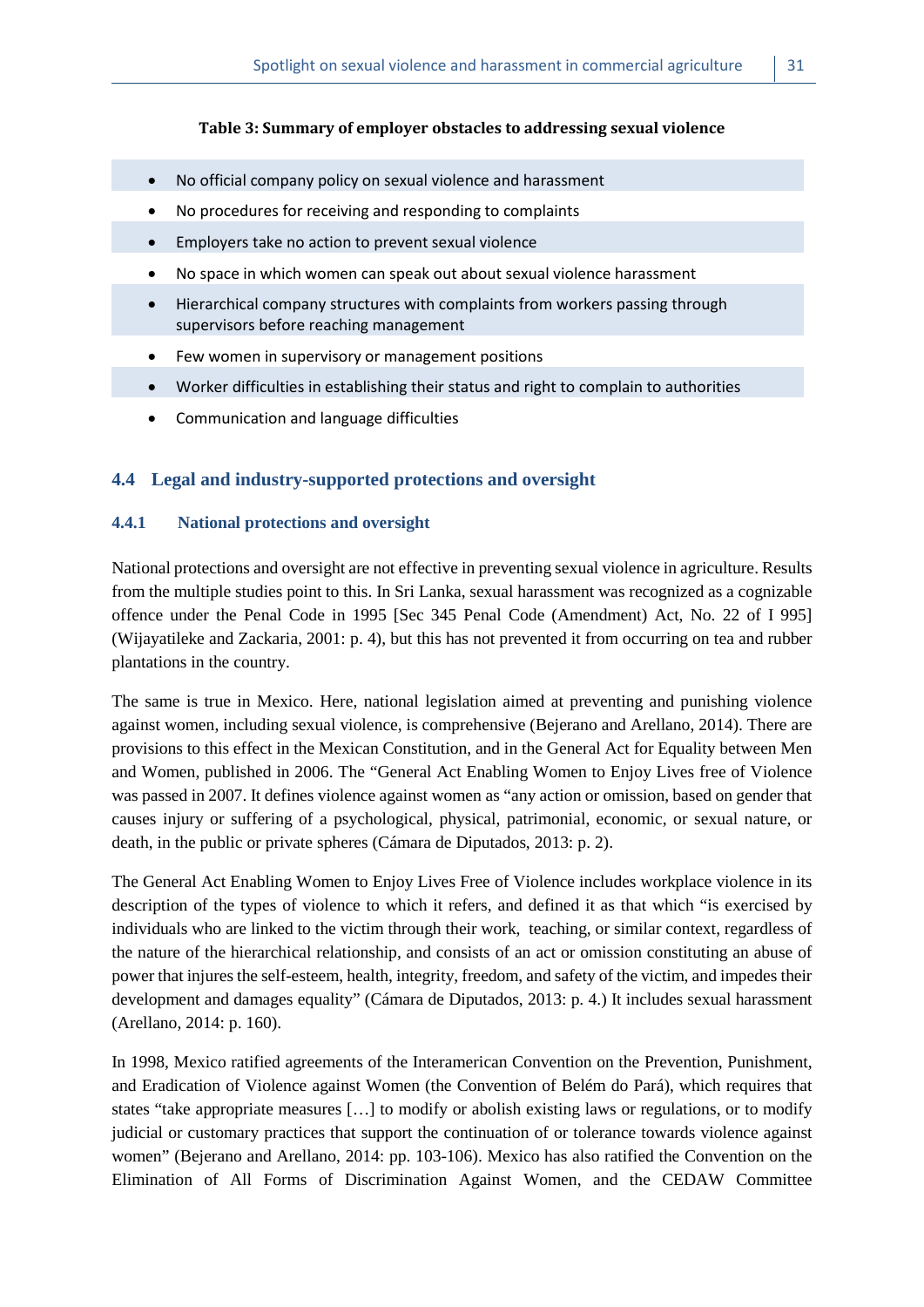recommended in 2006 that Mexico take all measures necessary to eradicate violence against women.

Although the national legislation is fairly comprehensive, it does not guarantee women's right to lives free of violence because there are contradictions and gaps, and insufficient mechanisms and means for its implementation (Bejerano and Arellano, 2014: pp. 103-106). Moreover, state-level legislation on violence against women is not entirely in harmony with national legislation and sometimes contradicts it, and there are lacunae. Moreover, there are delays in the publication of laws and regulations and in the creation of systems and mechanisms for the functioning of the legal framework, and this serves to reaffirm the subordinate position of women in the public and private sphere and makes possible multiple forms of violence (Bejerano and Arellano, 2014: pp. 103-106). For example, the General Act enabling Women to Enjoy Lives Free of Violence is not entirely aligned with CEDAW or the Belém do Pará Convention, as it contains lacunae. Moreover, there are obstacles to its proper implementation, due to the lack of financial resources and personnel familiar with the meanings and varied manifestations of Gender-Based Violence, and due to the need to develop the relevant legal statutes. A civil servant in Baja California Sur states, "We need a new law that is harmonized with changes that have occurred at the international level, and above all with federal legislation". Legal advances are not the same in all states, and consequently the rights of women to lives free of violence cannot be exercised to the same degree across states.

On the other hand, academics and activists state that few women go so far as to lodge complaints or applications for action, and when they do, they are doubly victimized because they encounter social actors who reproduce patterns of behaviour and thought that subordinate and discredit their experiences. This is manifested by unfinished or inconclusive investigations, delays and rendering invisible the different kinds of violence, and constant violations of their rights (Bejerano and Arellano, 2014: pp. 114-115). A further problem related to the implementation of all legal documents relevant to Gender Based Violence is the authorities' not taking action when complaints about violence are presented to them (Bejerano and Arellano, 2014: pp. 114-115). Hence there are numerous problems with implementation, not least of all the fact that state laws are not in harmony with the General Act Enabling Women to Enjoy Lives Free of Violence (Bejerano and Arellano, 2014: pp. 103-106).

In Ecuador, there are legal provisions concerning sexual harassment and sexual abuse in the Constitution, the Special Act on Violence against Women and the Family, the Penal Code, the Labour Code, and the Code regarding Childhood and Adolescence (Mena and Proaño, 2005: p. 6). As these authors explain, "At present, the law is not limited to punishing the fact of engaging in a sexual relationship under threat of losing one's job, but it also includes deliberate or repeated behaviour that is not wanted by the female worker, and also other sex-related behaviour that is hostile, offensive or degrading to women. Penalties must be imposed for unwanted sexual advances, requests for sexual favours, and other verbal or physical behaviours of a sexual nature." According to the authors grounds for penalization would be when:

- There is submission to such behaviour and it occurs under an explicit or implicit term or condition set by an individual employee;
- There is submission to or rejection of that behaviour by an individual, and this is used as the basis for work-related decisions affecting the female worker;
- A particular behaviour or effect may interfere with the work performed by a person or create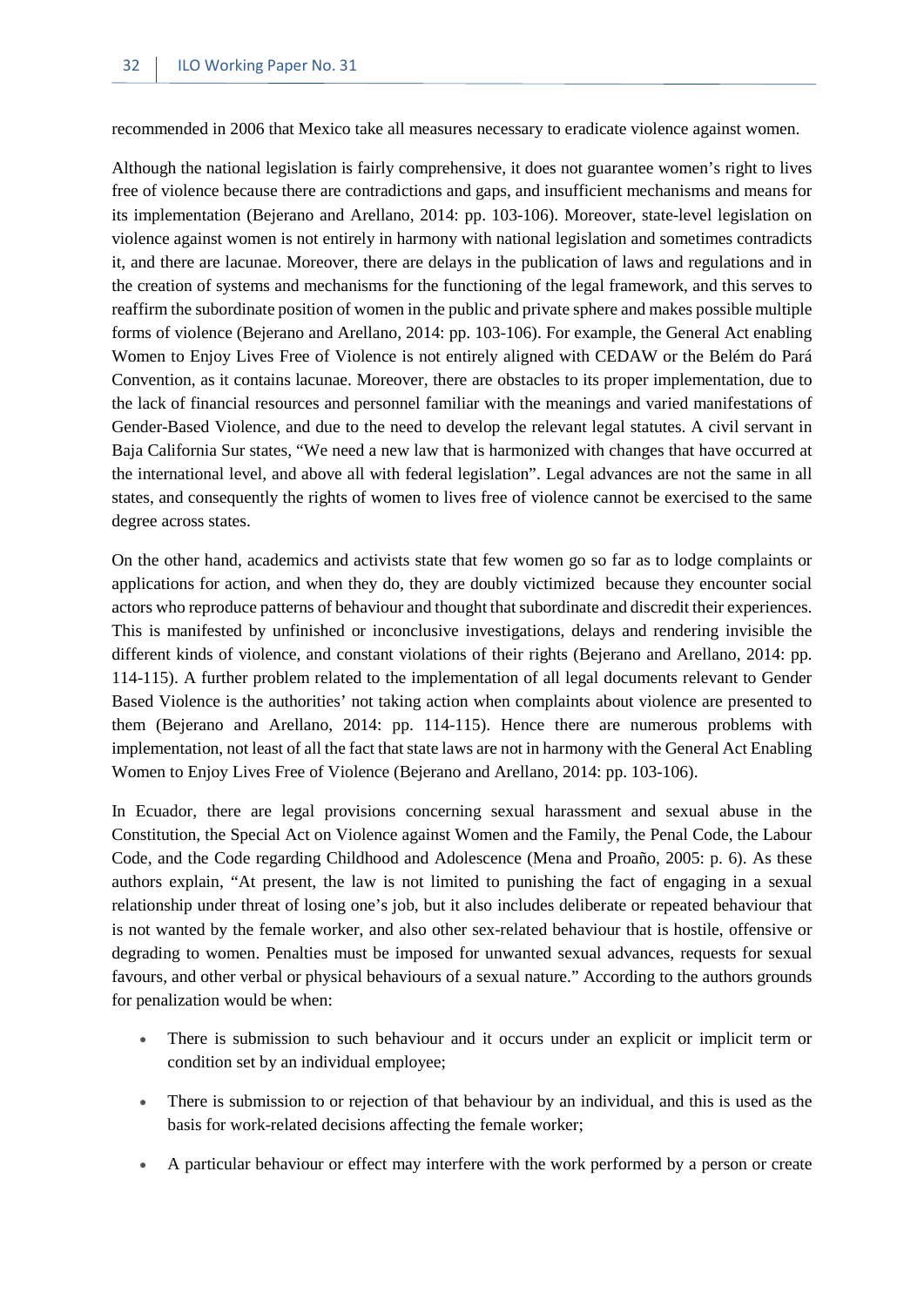an intimidating, hostile or offensive atmosphere in the workplace.

Penalization would in turn prohibit two main categories of behaviour:

- Any attempt to demand sexual cooperation by means of threats (explicit or implicit) or with work-related consequences;
- Any sex-related conduct that is unwanted or offensive, even if the woman suffers no workrelated consequence.

Unfortunately, the fact that laws prohibiting sexual harassment and violence exist does not guarantee that the harassment and violence do not take place. For example, although Ecuadorean law defines sexual harassment and abuse as crimes, in practice, few cases are processed. As discussed above, workers in the cut flower industry reported only 5 per cent of incidences of harassment to their supervisors (Mena and Proaño, 2005: p. 1).

Labour legislation is also relevant to sexual harassment. In Kenya, legislation aimed at protecting workers includes the Employment Act Cap 226, the Workmen's Compensation Act Cap 236, the Regulation Of Wages And Conditions Of Employment Act Cap 229, the Factories Act Cap 514, the National Hospital Insurance Fund Cap 255, the National Social Security Fund Cap 258, the Trade Unions Act Cap 233, and the Trade Disputes Act Cap 234 (Dolan, Opondo, and Smith, 2004: p. 69).

Legislation concerning casual labour is particularly relevant to sexual harassment, since many workers are vulnerable to harassment because they are employed on a casual basis. Analysts conducting research on farms in the export horticultural sector in Ethiopia, Tanzania and Uganda, where women workers endure sexual harassment by supervisors, suggest that government has a crucial role to play in the elimination of casual labour, which is one of the pre-conditions for sexual harassment in the agricultural sector (Brahic et al., 2011: p. 85). These analysts explain, "In regards to addressing the issues of casual employment, the involvement of governments is crucial to ensuring managers' compliance with labour laws. […] Recent labour laws in both countries [Uganda and Tanzania] (TPAWU, 2010a; UWEA, 2010) […] state that all workers, regardless of their type of contract, have equal right to employment benefits and can become union members."

While there are obstacles to the enforcement of these laws, positive action has been taken. As Brahic et al. (2011: p. 85) describe, "Labour inspectorates' lack of resources has been a major hurdle to law enforcement in the countries monitored. In Tanzania, enhancing the role of labour inspectorates by promoting adherence to the law through awareness-raising on farms and with management has been a key strategy to tackle casual labour. On the Tanzanian farms monitored, awareness raising and the development of mature industrial relations (through, for example, the organization of multi-stakeholder meetings) has been vital to promoting adherence to the new legislation and contributed to the reduction in the number of casual (women) workers.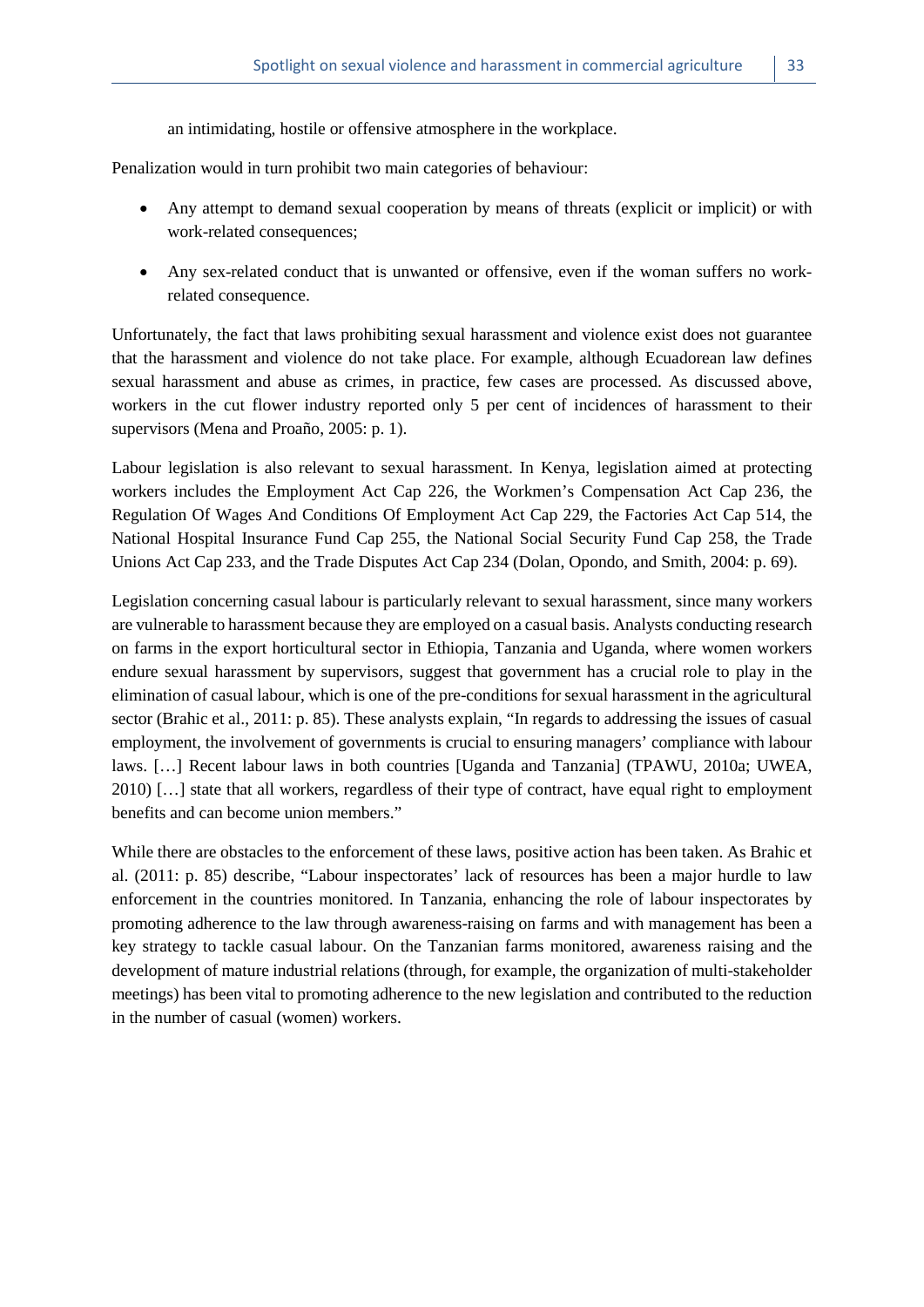A problem with labour legislation in all countries, when it comes to preventing sexual harassment, is the fact that many labour laws do not apply to casual workers. As World Bank et al. (2009: pp. 337- 338) explain,

"Most laws and standards apply only to permanent laborers in agricultural and other sectors. Seasonal and temporary laborers, many of them women, are omitted and suffer the worst of labor conditions. Large-scale migration also poses a challenge to the protective capacity of labor law in many countries (Fenwick, Kalula, and Landau, 2007).

Documented migrants, those who enter a country legally, more likely work under favourable conditions and in some migrant programmes, may also qualify for labour protections whereas undocumented migrants are more vulnerable to exploitation and abuse and do not have recourse to the protection afforded by local labour laws.

#### <span id="page-41-0"></span>**4.4.2 Private sector governance initiatives**

Legislation is not the only macro-level approach used to prevent sexual harassment at workplaces. There are also industry-wide mechanisms. All of the cut-flower farms sampled in Dolan, Opondo, and Smith's (2004) Kenyan research were subject to industry-supported oversight in the form of industry codes and auditing. "Codes" are codes of conduct with which Kenyan flower growing farms and other agricultural and industrial producers have to comply. They are developed by their major marketbrokers, international organizations, national industry associations, and multi-stakeholder partnerships. They are a manifestation of the global increase in nongovernmental regulation, but they also make reference to Kenyan labour and health and safety law, and the core conventions of the International Labour Organization. The impetus for making industries comply with codes came from the concerns of consumers, retailers, auctions, European regulators, and civil society organizations. Codes are widespread in the cut flower industry in Kenya because Kenya's success in supplying European markets has brought with it increased attention to the industry's social and environmental impacts (Dolan, Opondo, and Smith, 2004: pp. 38-39).

Unfortunately, industry codes have only limited effectiveness when it comes to improving working conditions (Dolan, Opondo, and Smith (2004: pp. 60-63). In the Kenyan cut flower industry, producers have raised social and environmental standards by developing their own industry codes and adopting overseas buyer codes, and this has resulted in positive changes in employment practices. But even though growers have taken constructive steps to comply with codes and improve working conditions, a number of employment problems persist, as Dolan, Opondo, and Smith (2004: pp. 60-63) explain. These range from gender-related concerns such as sexual harassment and maternity leave, to occupational health issues. The problems that workers identify can be solved partly by implementing existing codes, but some of the challenges are more systemic, and consequently efforts must be made in additional areas as well. The challenges include gendered social relations and a patriarchal employment context reinforced by a legislative context that upholds gender discrimination; rigid organizational structures within companies with communication occurring through vertical channels (from workers to supervisors, for example), and relatively few female supervisors and an absence of grievance mechanisms or viable workers' committees though which workers can articulate their concerns; the existence of intense competition and the fact that buyers in Europe pass risk and insecurity, as well as the costs of code compliance, down the supply chain; the fact that codes in the cut flower industry have been largely driven by developed country consumers and business, rather than by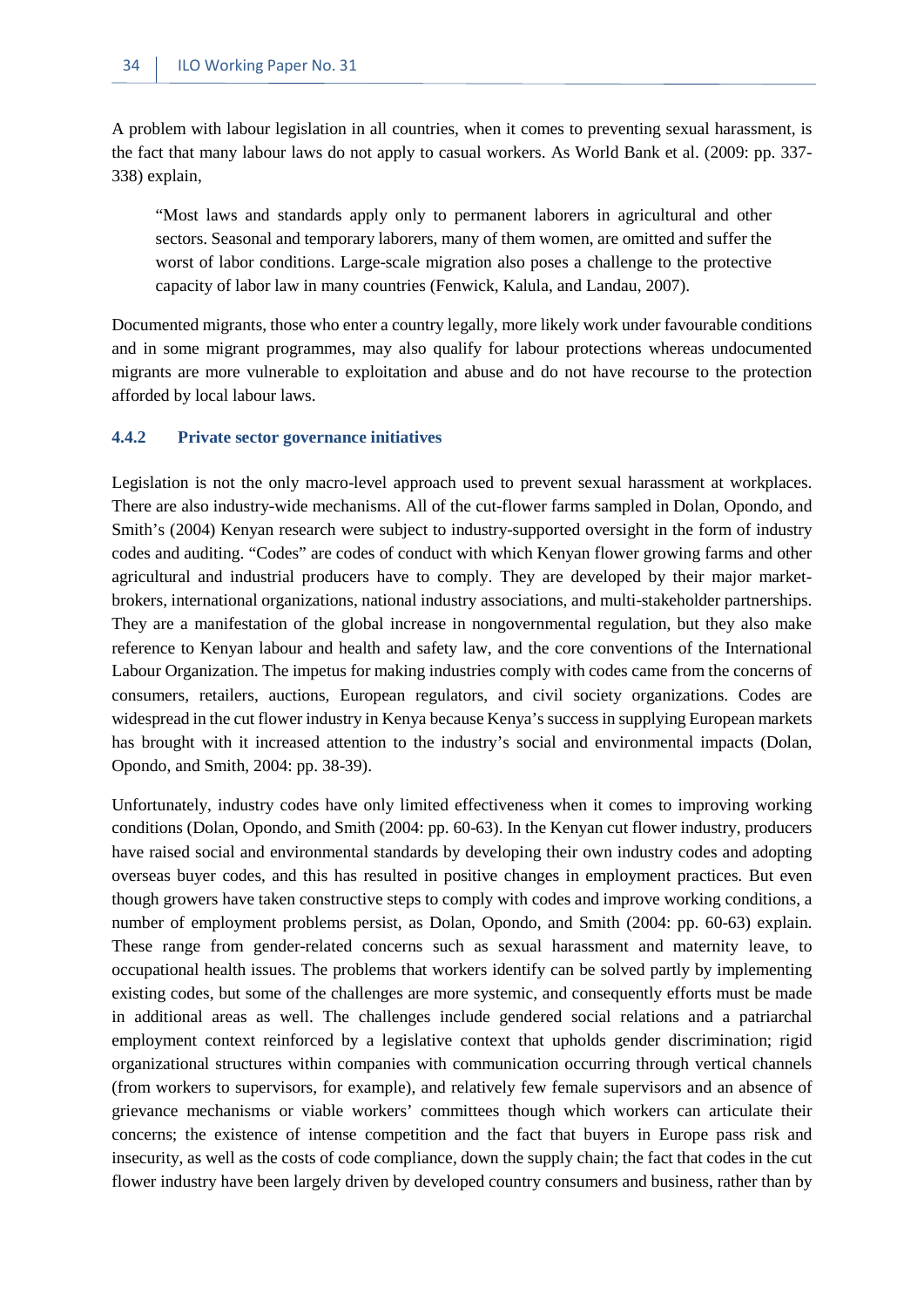producer opinions or worker priorities; and the use of a checklist, "compliance" approach in the auditing process, that is not effective when it comes to identifying the kinds of problems that workers face (Dolan, Opondo, and Smith (2004: pp. 60-63).

Codes have not eliminated sexual violence and harassment or other kinds of abuse. Many social codes in this industry prohibit harsh or inhumane treatment or intimidation in the workplace (including verbal, psychological, physical and psychological abuse, and corruption). Yet workers experienced sexual harassment and other forms of abuse by male supervisors, including job harassment and verbal abuse (experienced by both male and female workers), corruption and favouritism, and dismissal without just cause, as we saw above. Supervisor abuse was ranked as one of the most significant problems facing both male and female workers on all farms studied (Dolan, Opondo, and Smith, 2004: pp. 38-39).

Analysts Dolan, Opondo, and Smith (2004: pp. 38-39) unpack the link between codes and working conditions. They say, "The ways in which workers are affected by codes depends to a degree on the employment contract, with permanent workers experiencing significantly more security, opportunity and fringe benefits compared to seasonal and especially casual workers. In the more progressive companies at least there is a shift towards more permanent employment, reflecting the demand for more skilled labour and the pressure brought through codes of conduct. However, significant numbers of workers have only a non-permanent status, and it is these who are least likely to benefit from national labour law or voluntary codes. The fact that women make up the majority of non-permanent workers is a key reason why many are unaware of codes and feel limited benefit from them. However, the gender dimensions of codes are not straightforward, and are also related to age, marital status and place of origin. Nonetheless, in the areas of job security, working hours, wages, discrimination and harassment, women appear to have separate concerns from men, and moreover feel that these are not being addressed (or in some cases even recognized) by any of the formal channels currently available to them."

Compliance audits of code requirements are not effective when it comes to detecting poor working conditions. Experiences in African horticulture suggest that these audits "are often staged performances, orchestrated by company mangers to display compliance and conceal untoward practices [in order to retain access to lucrative Northern markets]. In Kenya, Zambia and South Africa workers reported that they were told to hide, wear protective clothing, or stay away from sprayed greenhouses when auditors came so that everything could be 'in perfect order' for the inspection (Smith et al., 2004)" (Blowfield and Dolan, 2008: pp. 14-15). Consequently, the auditors do not detect poor working conditions.

An alternative approach, referred to as "Participatory Social Auditing" produces better results. Participatory social auditing involves "workers and workers' organizations in the process of code implementation and assessment (Auret and Barrientos, 2006) and aims to extend the coverage of codes by ensuring that the voices of marginalized workers are brought into the process. The draft code of the Horticulture Ethical Business Initiative (HEBI), for example, includes criteria generated by workers themselves, including sexual harassment and worker complaints (Dolan and Opondo, 2005). It is an improvement on the traditional way of conducting audits" (Blowfield and Dolan, 2008: pp. 14-15). In essence, Participatory Social Auditing emphasizes the involvement of workers and workers' organizations in the process of code implementation and assessment (Auret and Barrientos, 2006). It has the potential to extend the coverage of codes by ensuring that the voices of marginalized workers are brought into the process. The technique of participatory social auditing has been found to be effective in discovering areas of non-compliance that are not detected by other methods, and it may also be a means of fostering better dialogue and change (Dolan, Opondo, and Smith, 2004). However, "the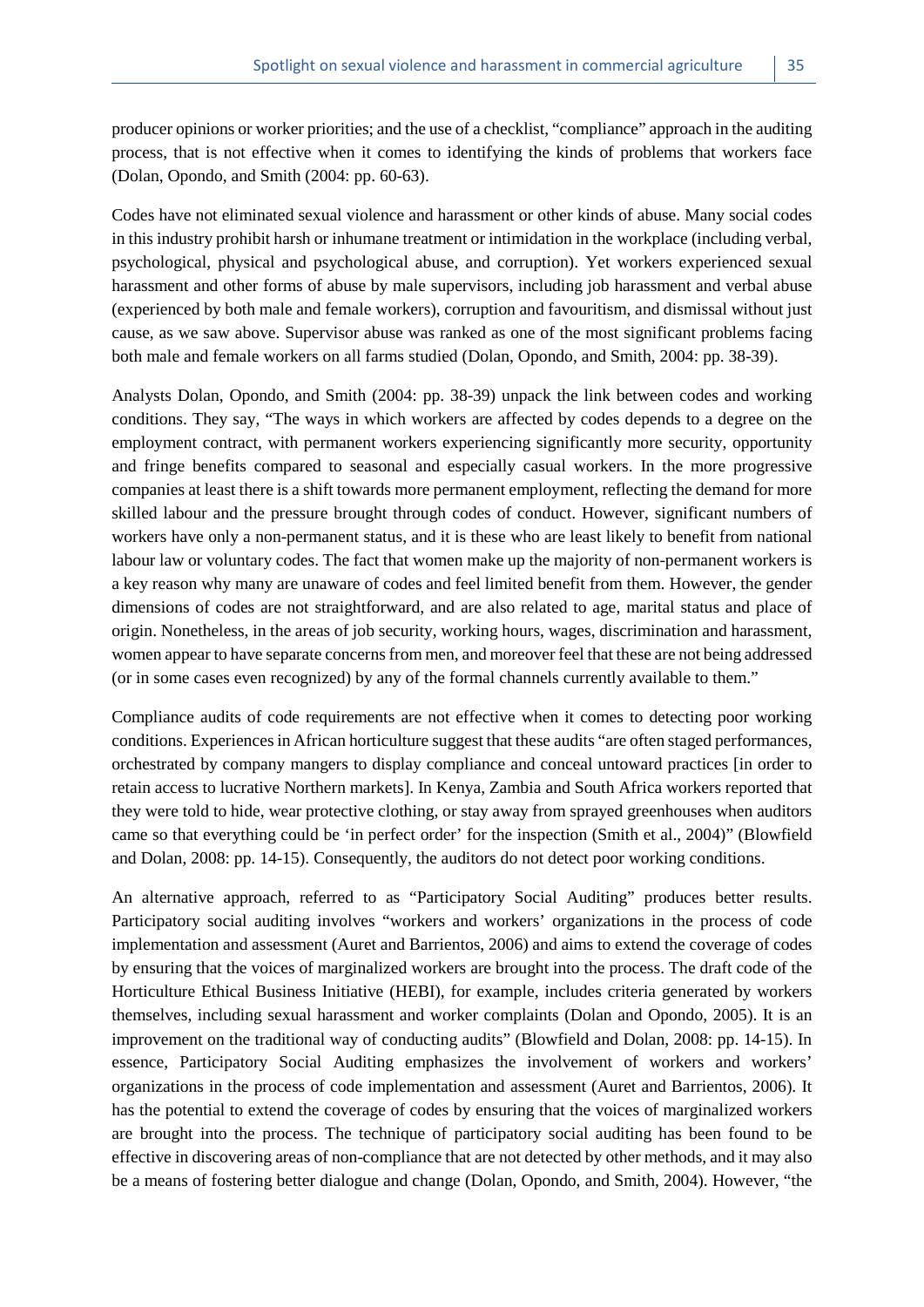difficulty and cost of scaling up these auditing procedures across a range of industries and countries renders their long-term viability unclear" (Blowfield and Dolan, 2008: pp. 14-15).

One development in African horticulture and agriculture that has resulted in positive outcomes for workers is the rise of "multi-stakeholder initiatives" (MSIs). These initiatives are developed through coalitions of companies, trade unions, NGOs and other civil society stakeholders. The idea behind these "partnerships", as Blowfield and Dolan (2008: p. 16) explain, is that bringing diverse and often opposing actors into the process of ethical trade reduces the likelihood that business will "act as judge and jury on social and environmental performance issues", and better represent the interests of workers and producers, particularly more marginal workers who are typically excluded from the remit of codes (Auret and Barrientos, 2006; Blowfield, 2003: p. 311). One example is the Horticultural Ethical Business Initiative, a steering committee that was formed to guide social accountability in the horticulture sector. "It is a tri-partite body composed of members from government, civil society organisations and trade associations/employers. Unions were invited to participate, although to date they have declined to take part. There are also a number of observers, including the ETI, DFID, the United States Agency for International Development (USAID), the Royal Netherlands Embassy and Africa Now (an international NGO). HEBI has also received a commitment of support from the Kenyan government. HEBI plans to systematise a multi-stakeholder approach to code implementation, and has identified a number of organisational goals to facilitate this" (Dolan, Opondo, and Smith (2004: pp. 38- 39; 59). HEBI introduced participatory social auditing into the Kenyan flower industry (Dolan, Opondo, and Smith, 2004: pp. 38-39; 59).

Unfortunately, multi-stakeholder initiatives are not a panacea as far as working conditions are concerned. "Participation in these initiatives is inflected by power relations, and consequently the initiatives are as ideologically driven and potentially exclusionary as conventional "top down" approaches" (Blowfield and Dolan, 2008: pp. 16-17). For example, the Horticultural Ethical Business Initiative incorporated a range of actors from civil society, government and industry, but did not try to include less visible actors such as women's and other workers' organizations with a stake in Kenyan horticulture, or even workers themselves. "In fact, workers are the most marginalized group of primary stakeholders in the process of code implementation as NGOs are designated proxies for workers' interests," according to Blowfield and Dolan (2008: p. 17). Unfortunately, then, multi-stakeholder initiatives, like industry codes of conduct and national legislation, are not very effective when it comes to eliminating sexual harassment on farms.

#### <span id="page-43-0"></span>**4.4.3 Trade Union and NGO actions**

In some farm contexts, trade unions have taken action to improve labour conditions, including the tackling of sexual harassment. In the export horticultural industry in Kenya and Uganda (Barrientos, 2014: p. 10-11), "in the 2000s both countries were subject to civil society and trade union campaigns over poor labour conditions (Riisgaard and Gibbon, 2014; Nelson, Tallontire et al., 2014). These campaigns highlighted poor conditions experienced by the largely female labour force, including high levels of job insecurity, poor remuneration, health and safety hazards, and in some cases sexual harassment by male supervisors. Working conditions were therefore at a low level. […] Trade union and NGO campaigns led to the introduction of volunteer codes on labour practice by supermarket buyers, leading flower companies, international flower industry bodies and actors in Kenya and Uganda (including Kenya Flower Council standard, MPS, Fairtrade and ETI Base Code). Most codes are based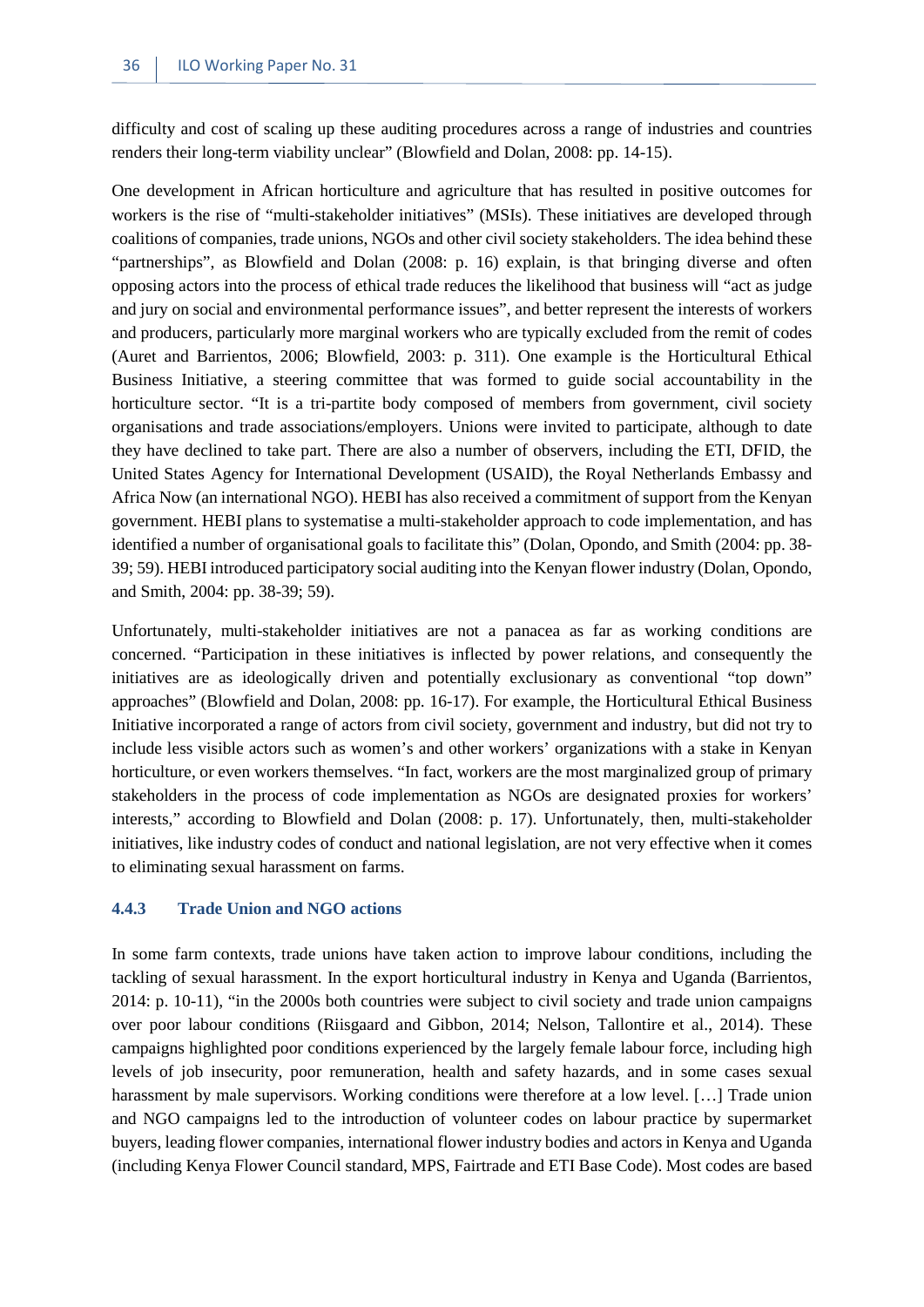on ILO Core Conventions […] Campaigns involving women-focused NGOs led to the setting up of gender committees on some flower farms, tasked with addressing issues such as sexual harassment (Oxfam/IPL, 2013; Evers, Opondo et al., 2014). Kenya also saw improvements in labour legislation that benefitted flower workers. Flower companies that had economically upgraded within the value chain subsequently made improvements in the terms and conditions of employment. Workers in both Kenya and Uganda report better health and safety conditions and less on-farm sexual harassment (Oxfam/IPL, 2013; Evers et. al., 2014)."

In some contexts, collective bargaining agreements have helped make things better for women agricultural workers. In a study of horticultural farms in Tanzania, Uganda, and Ethiopia, Brahic et al., (2011) find that where collective bargaining agreements have been negotiated, they have led to the introduction of policies addressing casual women workers' concerns, including sexual harassment. For example, in Uganda, the signing of the sectoral collective bargaining agreement in August 2010 resulted in all farms in the sector being "covered by sexual harassment, harsh treatment, and equal opportunities policies. […] Collective bargaining agreements have enabled women workers to voice their concerns and have contributed to improving conditions of casual women workers (Dickens, 2000). They have also introduced policies specifically addressing (casual) women workers' concerns: e.g. maternity rights, discrimination, working hours, health and safety issues and sexual harassment. They have also helped to ensure farm managements' compliance with national labor laws in various countries. Moreover, unions have successfully negotiated with employers, reducing the use of casual labour and asserting workers' rights to a written contract" (Brahic et al., 2011: p. 84).

Unfortunately, collective bargaining agreements do not cover the rights of workers who are not union members, and this includes casual workers. However, the trade unions working with a British nonprofit called Women Working Worldwide "have taken an active decision to include casual workers' needs in negotiations with farm management. Unions have successfully negotiated with employers, reducing the use of casual labour and asserting workers' rights to a written contract". As a result, very significant proportions of contracts have been changed from casual to seasonal or permanent, and from oral to written (Brahic et al., 2011: p. 84).

In East Africa, some rural trade unions and allied organizations have concentrated on reducing the amount of casual labour on farms through strategies to convert casual contracts of employment into permanent ones (Brahic et al., 2011: p. 91). These authors state that "attacking casualization of labour in itself promotes greater gender equity as it is women who are most likely to suffer its effects." Unions "have also attempted to reach out to casual workers in an effort to address their specific needs […] Unions have sought to understand the gendered impact of casualization" (p. 92).

#### <span id="page-44-0"></span>**4.4.4 Women's leadership and voice**

Strong women leaders within unions have been crucial for addressing and raising of gender issues within these same unions. As Brahic et al. (2011: p. 92-93) explain, "the existence of strong women leaders has been crucial to raising and addressing gender issues within unions and workplaces. However, as noted, it has proven easier to build membership among women workers than to increase the number of women leaders within the union. Where women leaders exist, however, and choose to take up feminist issues, they can have a widespread and significant impact. They have helped to ameliorate the predicaments women in the horticulture industry face and more generally, have raised awareness of gender issues." Women leaders can raise awareness of gender issues and improve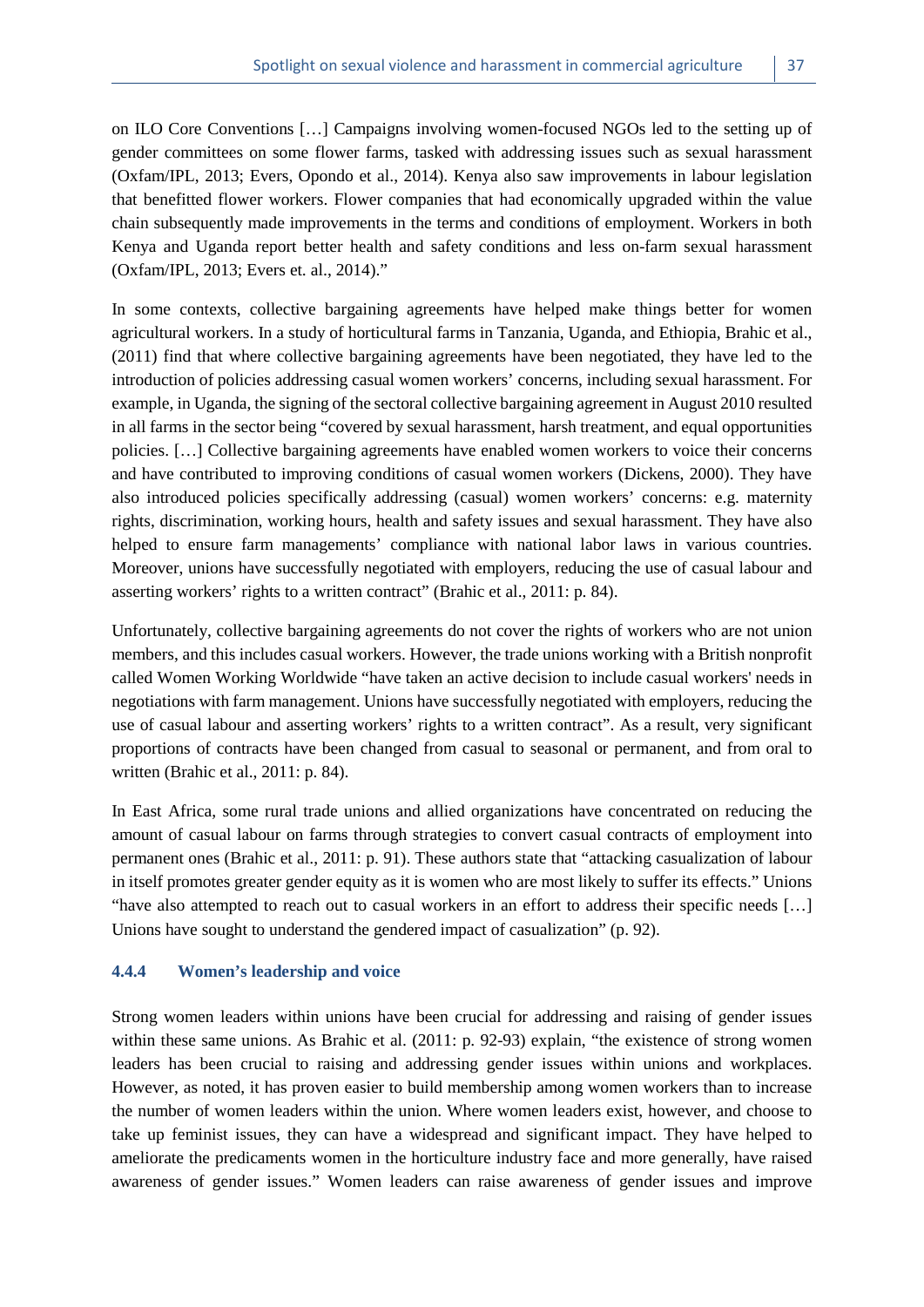conditions for women.

The ability of unions and supporting organizations to draw on international networks with other NGOs is important for the improvement of conditions for casualized women workers. As Brahic et al. (2011: p. 93) describe, "Another central point concerns the importance of networks, including international links. In many cases alliances 'outside' organizations or movements themselves have been important in raising the visibility of labour issues." Trade unions regularly make alliances with government bodies to, for example, promote proper enforcement of labour legislation. Although there exist continuing conflicts over 'local' and 'global' agendas, international pressure can sometimes be mobilized to support concerns raised at the local level. Feminist movements often cross 'borders' as it may be difficult to raise issues of gender discrimination and subordination within communities (Jacobs 2004; Ferree and Tripp 2006). This is true of gendered labour organizing; issues publicized outside local contexts are more likely to be addressed; conversely, raising issues through transnational linkages may prove easier than in local contexts. This stresses the importance of solidarity networks - particularly networks with an understanding of labour and gender issues." Transnational organizing strengthens unions and nonprofits, and can help improve conditions for women.

In some contexts, however, trade unions are less effective when it comes to eradicating sexual harassment on farms. On the cut flower export farms of Kenya, the help that unions could provide in addressing sexual harassment was limited by the fact that union membership was low and excluded workers in non-permanent job categories, who were among the most badly affected by sexual harassment. Consequently, there was no systematic forum through which all workers can freely express their opinions and voice their concerns, particularly women (Dolan, Opondo, and Smith, 2004: pp. 8- 10). Trade union membership was low partly because of management intimidation and because membership is restricted to permanent workers (in the case of the Kenya Plantation and Agriculture Workers Union) (Dolan, Opondo, and Smith (2004: pp. 40-43). Low union membership weakens the ability of unions to solve the problem of sexual harassment.

There are obstacles to organizing casual women workers. According to Brahic et al. (2011: pp. 85-86), "casual labour in the farms is generally characterized by high turnover of workers. Workers tend to move from farm to farm in search of better - or simply available - job opportunities. Additionally, the unstable nature of their contracts, especially when combined with the scarcity of work opportunities, means that workers may be unwilling to participate in organizing activities that may endanger their only opportunity to earn an income. Employers often take advantage of such fears. […] Partners in Uganda and Tanzania identified casualized recruitment practices which they termed "recruitment at the gate" as an obstacle to the organization of casual workers. Knowing that unemployed workers were outside the farms waiting to be hired was viewed as a threat by workers and contributed to their reluctance to claim their rights. Aware of the damaging impact of such practices in the development of mature industrial relations, trade unions regarded the eradication of casual recruitment techniques as a priority. High turnover and weak contracts present significant challenges from a trade union perspective."

In some contexts, workers do not have confidence in the trade union's ability to help them with respect to the sexual violence that they endure. In the plantation sector in Sri Lanka, for example, women workers are losing faith in the trade unions, as their issues tend to be marginalized. There has been an exception where a single trade union had taken action, but in the absence of adequate and fair redress mechanisms, family members were taking the law into their own hands, which had other repercussions (Wijayatileke and Zackaria, 2001).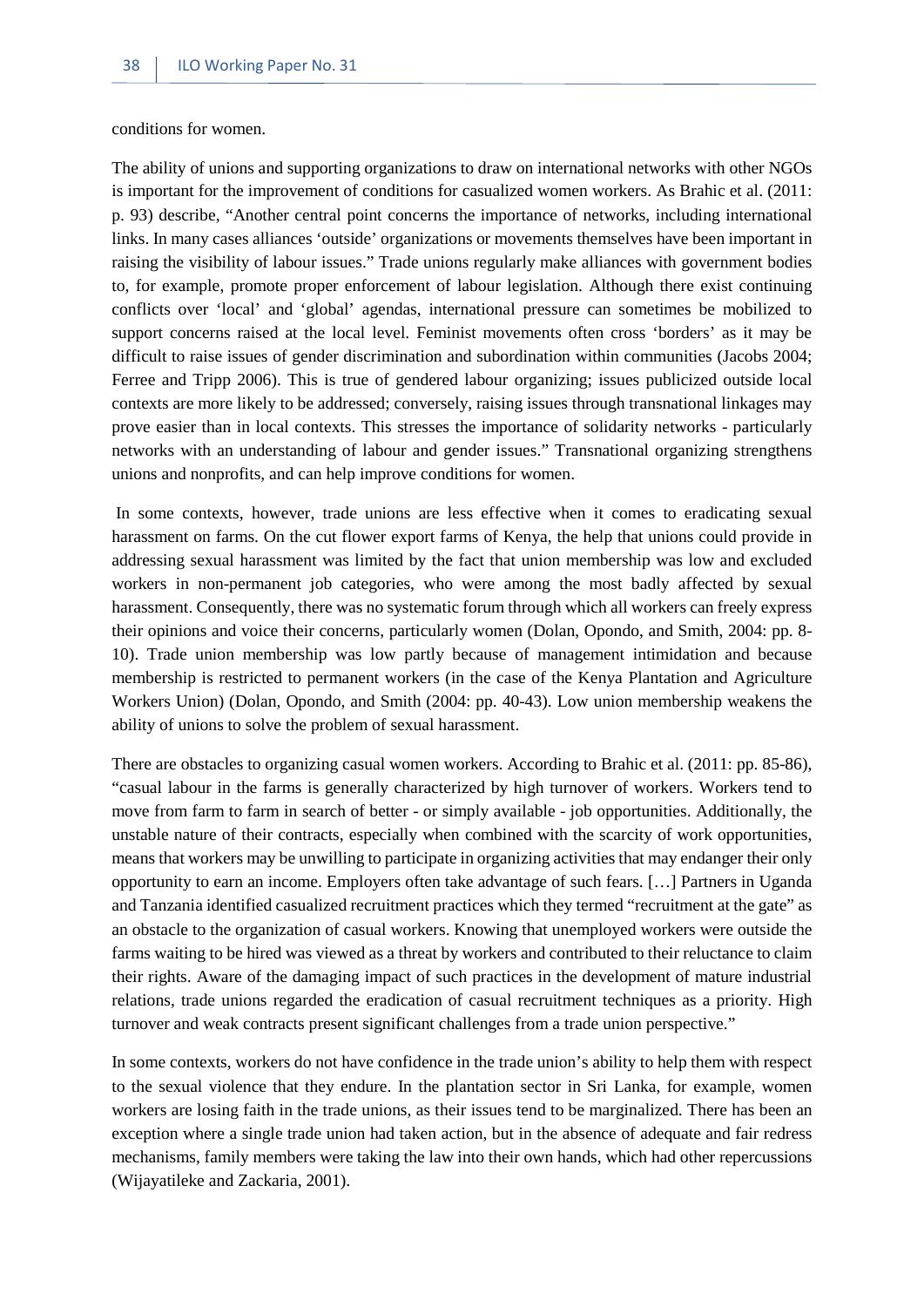In some contexts, workers' committees are arguably more effective in addressing workers' concerns than the trade unions. In the Kenyan research of Dolan, Opondo, and Smith (2004), all but one farm had a Workers' Committee (or Welfare Committee), and these were seen as more effective in addressing worker concerns than the trade unions. As these researchers explain, "Workers' committees are inhouse welfare associations that elect their own leaders with full mandate to negotiate with the employer on their behalf. Their effectiveness is partly due to the vacuum in trade union representation, but also due to the quality of the representation where it does exist. About thirty-three percent of all respondents claimed that worker's committees had succeeded in making several positive changes in working

Workers also believed that the mediating role played by committees had helped to mitigate supervisor harassment and increase dialogue between the management and the workers. However, the majority of workers (66%) still found the committees ineffective in representing their interests, claiming committees to either be inactive and/or lax at presenting workers' grievances to management. They cited cases where workers elected dynamic committee members to represent them but that these committee members were quickly "silenced" by management through promotion to supervisory positions" (2004, pp. 43-44). Moreover, when women workers are under-represented in workers committees, and in trade unions, these entities are less likely to address the sexual violence that they face, and the women have fewer spaces to which they can go in order to seek remedy for this or other problems (Arend, 2011, p.5). Women are under-represented in Workers' Committees in the Kenyan export cut flower industry (Dolan, Opondo, and Smith 2004: pp. 43-44). Hence workers' committees appear to be more effective than unions, but their effectiveness is impeded by a number of factors.

conditions such as a shift from seasonal to more permanent labour; salary and house allowance

increments; and provision of PPE.

In some contexts, women workers' committees have been particularly effective. For example, women workers' committees created within trade unions in the horticultural industry in Tanzania, Uganda, and Ethiopia, played a key role in the negotiation process leading to the signing of the collective bargaining agreements mentioned above. In Tanzania, for example, they played an instrumental role in influencing negotiations concerning women's issues during collective bargaining agreement negotiations (Mosha, 2011, cited in Brahic et al., 2011, pp. 83, 84).

Women workers' committees are effective in other ways as well. As Brahic et al., (2011, p. 84) state, "Where collective bargaining agreements have not been agreed to or while they are being finalized, women workers' committees within unions have supported casual workers through strategies that address their most urgent needs. These committees "have provided all women workers (both permanent and casual women workers) with a space where they could express their specific concerns; they have helped to voice and to seek redress for the issues and abuses reported by women. As Alice Akello, a Ugandan union organizer puts it: 'Women's Committees are the only major way women can discuss, dissect and articulate their issues without being overshadowed by the men....' (Women Working Worldwide, 2010). Women Workers' Committees have been a leading conduit through which casual workers' problems have been brought to the attention of farm management. One such instance is sexual harassment in the workplace: campaigning around this issue and support provided by union Women's Committees has made casual workers aware that this is not something they have to endure and that they can seek redress through complaints and grievance procedures. As these examples illustrate, throughout the duration of the project, WWCs have grown in size and have successfully become key stakeholders representing women workers in negotiations" (Brahic et al., 2011: p. 84). Women workers' committees,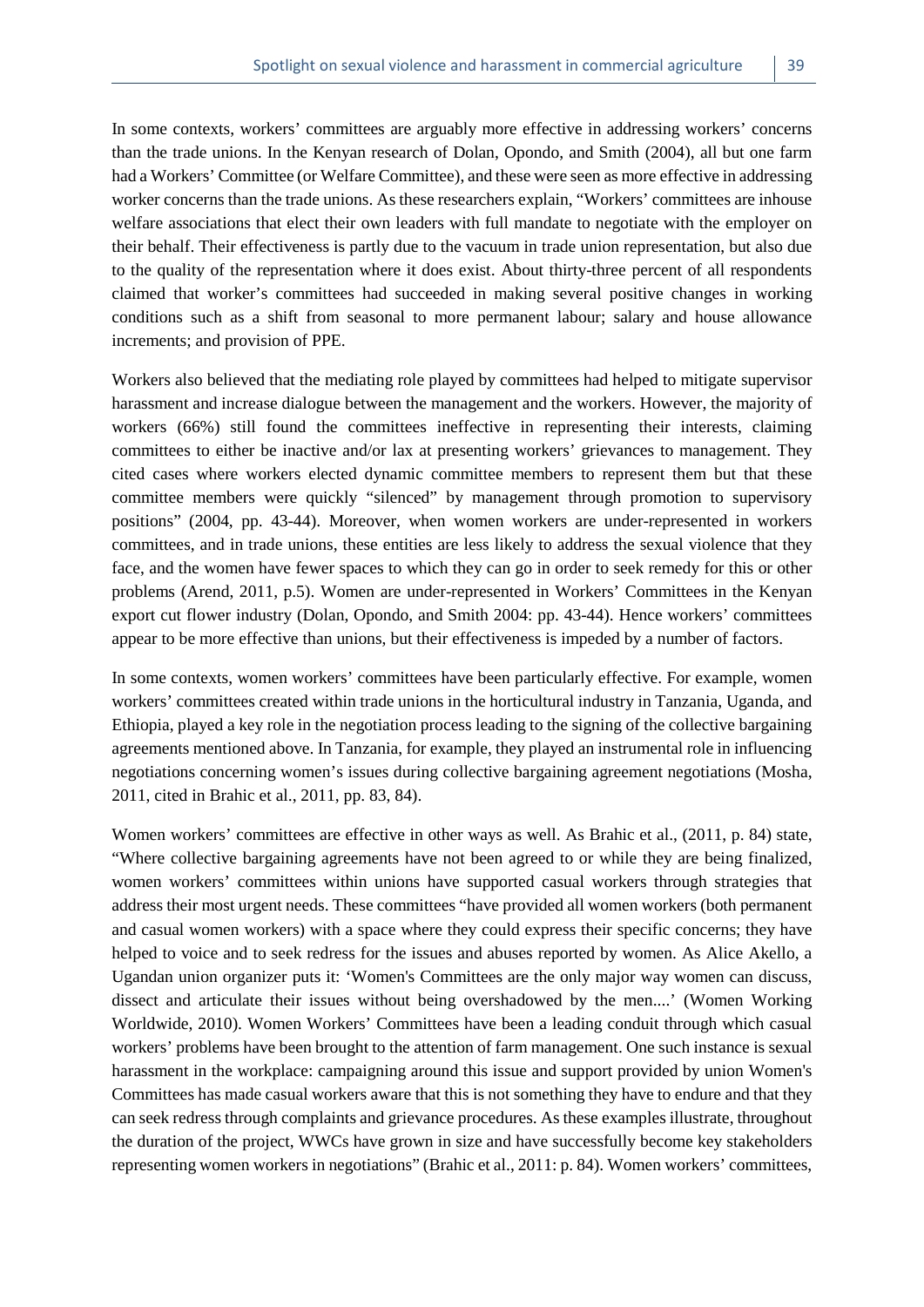then, are places in which women can be heard, have their concerns taken to management, and come to understand that they do not have to put up with sexual harassment.

Women's committees bring numerous closely related benefits to women workers. As Brahic et al. (2011: p. 92) explain, "Open to all (permanent and casual) female workers, women's committees have several benefits. They allow 'spaces' for discussion of gender issues and of discrimination against women and provide a means of raising the visibility of gender subordination and abuses. Women's committees can also educate women about any existing rights and/or can mobilize them to claim rights. The action research carried out by Women Working Worldwide's partners indicates that such committees have been important in fostering and promoting women leaders and have addressed the vulnerabilities of casual workers such as sexual harassment and lack of maternity leave. […] Hence the committees are forums in which to address such concerns. Over the course of these projects, follow-up surveys have shown improvements in working conditions."

According to Brahic et al. (2011), women workers' committees work best when they are part of the union constitution; when the union and management recognize that they have influence at the negotiating table; when they have the financial wherewithal to do their work; where training and capacity building are provided for participants and representatives with the aim of increasing their influence and negotiating power and safeguarding their autonomy; and where the women workers' committees are semi-autonomous, existing within the union structure but enjoying substantial independence, since, according to Amoding (2011) this avoids the danger of a women's committee being the sole entity which works on women's issues. At the same time, this situation ensures that the WWC is not perceived as 'a union within the union' (Brahic et al., 2011: p. 89).

Unfortunately, there are obstacles to the formation of women workers' committees (Brahic et al, 2011: p. 90). Managers can be hostile to their creation because women who are aware of their rights are more likely to struggle for them. Unions can lack enthusiasm for them and claim that they are under-resourced in terms of time and personnel and cannot provide the support needed to train women to facilitate committee formation (Amoding, 2011). Despite the obstacles, in the East African farms studied by Brahic et al. (2011), women workers' committees have been effective: "Women Workers' Committees have played an instrumental role in raising casual women workers' issues and working towards the betterment of their working conditions. Despite the fact that women remain under-represented in the leadership of unions, the existence of several strong women leaders has helped to shift the focus on gender and the ongoing work of embedding gendered perspectives" (Brahic et al., 2011: p. 90).

Another approach that has proved effective in lessening the prevalence of sexual harassment (and improving working conditions) on East African farms is partnerships between European NGOs and local organizations. In the horticultural industries of Ethiopia, Tanzania and Uganda, trade unions involved in the projects of a British NGO called Women Working Worldwide and its partners have come to play an instrumental role in improving the lives of casual workers. The body of evidence produced through action research by Women Working Worldwide and it partners has been used as leverage in negotiations with farm management, government bodies and international buyers (Brahic et al., 2011, p. 80). The partners of Women Working Worldwide employ a number of strategies in their attempts to organize casual workers and to negotiate improvements in working conditions, including "identifying the scale of problems and specific issues affecting non-permanent workers through research; strengthening awareness of labour rights through training and awareness-raising meetings on the farms (thus enabling women to better represent themselves, to get organized and take up positions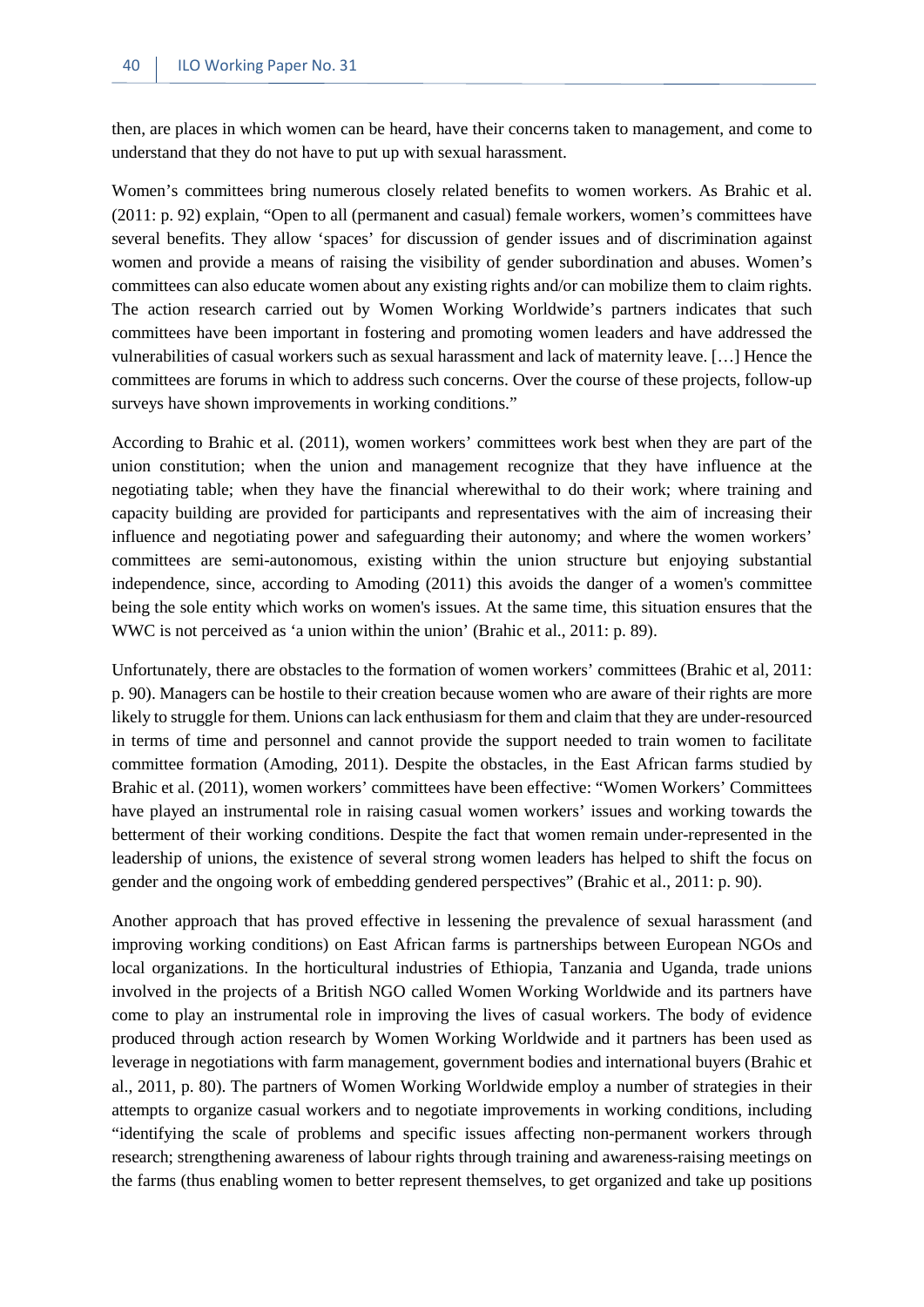of leadership); representing workers' concerns and negotiating fairer working conditions through collective bargaining, and lobbying government for changes in practice and enforcement of existing labour laws. Training programmes help to bridge gaps in workers' knowledge about their rights. Ugandan and Tanzanian partners observed a rise in the number of cases of sexual harassment and labour rights abuses reported to union branches and Women Worker Committees by women workers after they received labour rights awareness training (UWEA, 2010a, 2010b; TPAWU, 2010b)" (Brahic et al., 2011: pp. 80, 82-83). Transnational partnerships have the potential to bring numerous benefits for workers enduring sexual harassment.

In North-western Mexico, there is at least one organization, mentioned briefly above, that helps women cope with sexual violence and other forms of workplace violence and stand up for their rights. This organization, called Women in Defense of Women, was created by indigenous women who came to north-western Mexico many years ago, in search of agricultural work. It has designed and implemented strategies for making the violence visible and demanding that attention be paid to it, and it has organized activities aimed at raising awareness of workers' rights. Its leaders offer to accompany women who wish to report the violence that they experience. The organization also helps members identify and name the violence that they experience, and this has enabled workers in the group to undertake daily struggles against workplace violence, become aware of their rights as workers, and live free of violence. These developments result from a process of empowerment and from certain activities. In the organization, the women also reflect critically on the gender regime in which women are subordinate, and identify processes of discrimination and violence to which women are subject. When they understand the meanings of violence against women and of violence in the workplace, they discuss the difficulties involved in implementing laws and norms within workplaces (Arellano, 2014: pp. 175-176).

Thanks to their experience within the women's organization, women workers in the organization have been able to use a rights discourse to demand an end to the violence and harassment. Their participation in the group has also enabled them to create bonds based on belonging and solidarity, resulting in a sense of cohesion and group identity. Furthermore, it has placed them in the public sphere as social actors demanding that their employers take action when presented with concrete facts (Arellano, 2014: p. 178; Lévy and Malo, 2010, cited in Arellano 2014; González, 2005, cited in Arellano 2014).

Trade unions, workers' committees, women workers' committees, and an indigenous women's group are just some of the civil society organizations that work to end sexual violence and harassment on farms. Although their effectiveness varies, they do provide, in many cases, a forum in which women can be heard and begin to seek redress. The problem of sexual harassment continues, however, because the conditions that give rise to it persist.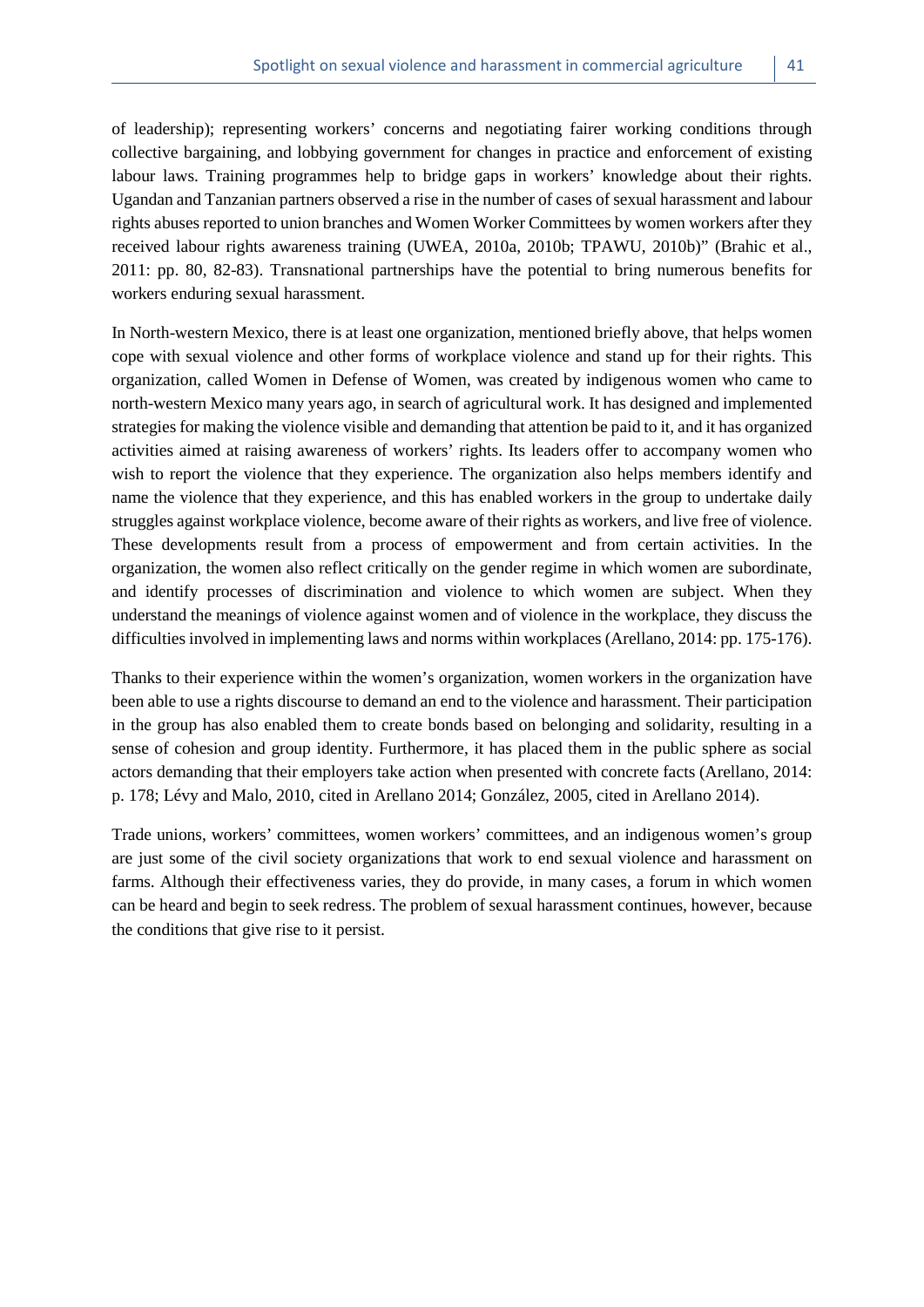### <span id="page-49-0"></span>**Table 4: Public and private governance constraints and actions to curtail sexual violence and harassment**

| Constraints                                                                                                                                        | <b>Actions to curtail incidence</b>                                                                                      |
|----------------------------------------------------------------------------------------------------------------------------------------------------|--------------------------------------------------------------------------------------------------------------------------|
| -Non-specific legislation that cannot be<br>effectively operationalized; exclusions of<br>vulnerable groups such as casual workers and<br>migrants | -Intensify mechanisms within industry codes for<br>capturing incidences of sexual violence                               |
| -Limited expertise to interpret and apply laws;<br>limited worker knowledge of legal rights and<br>protections                                     | -Participatory auditing initiatives promoting shared<br>accountability and voice                                         |
| -Laws and policies poorly resourced; no<br>accountability for compliance                                                                           | -Tripartite plus civil society initiatives to change<br>behaviours and company practices                                 |
| -Backlogs in filed cases; under-reporting by<br>victims                                                                                            | -working conditions codes and inspections explicitly<br>incorporate sexual violence standards and measures               |
| -Superficial industry codes and auditing<br>mechanisms                                                                                             | -Collective bargaining agreements extend coverage to<br>casual workers; negotiate reductions in casual worker<br>numbers |
| -Employer infiltration/disempowerment of unions<br>and worker committees                                                                           | -national and international solidarity networks and<br>movements, such as feminist action                                |
| -Reliance on labour contractors, which weakens<br>employment relationships,                                                                        | -Enterprise-level workers' committees, particularly<br>women workers' committees                                         |
| -Seasonal contracting distances employers from<br>workers and weakens accountability                                                               | -Management and union/committee led training                                                                             |
| -Weak adherence to workers' rights and<br>conditions                                                                                               | -Worker rights activism for realization of legal<br>protections                                                          |
| -Deficient mechanisms for registering and<br>handling complaints                                                                                   |                                                                                                                          |
| -Hierarchical employment structures reduce<br>knowledge flow                                                                                       |                                                                                                                          |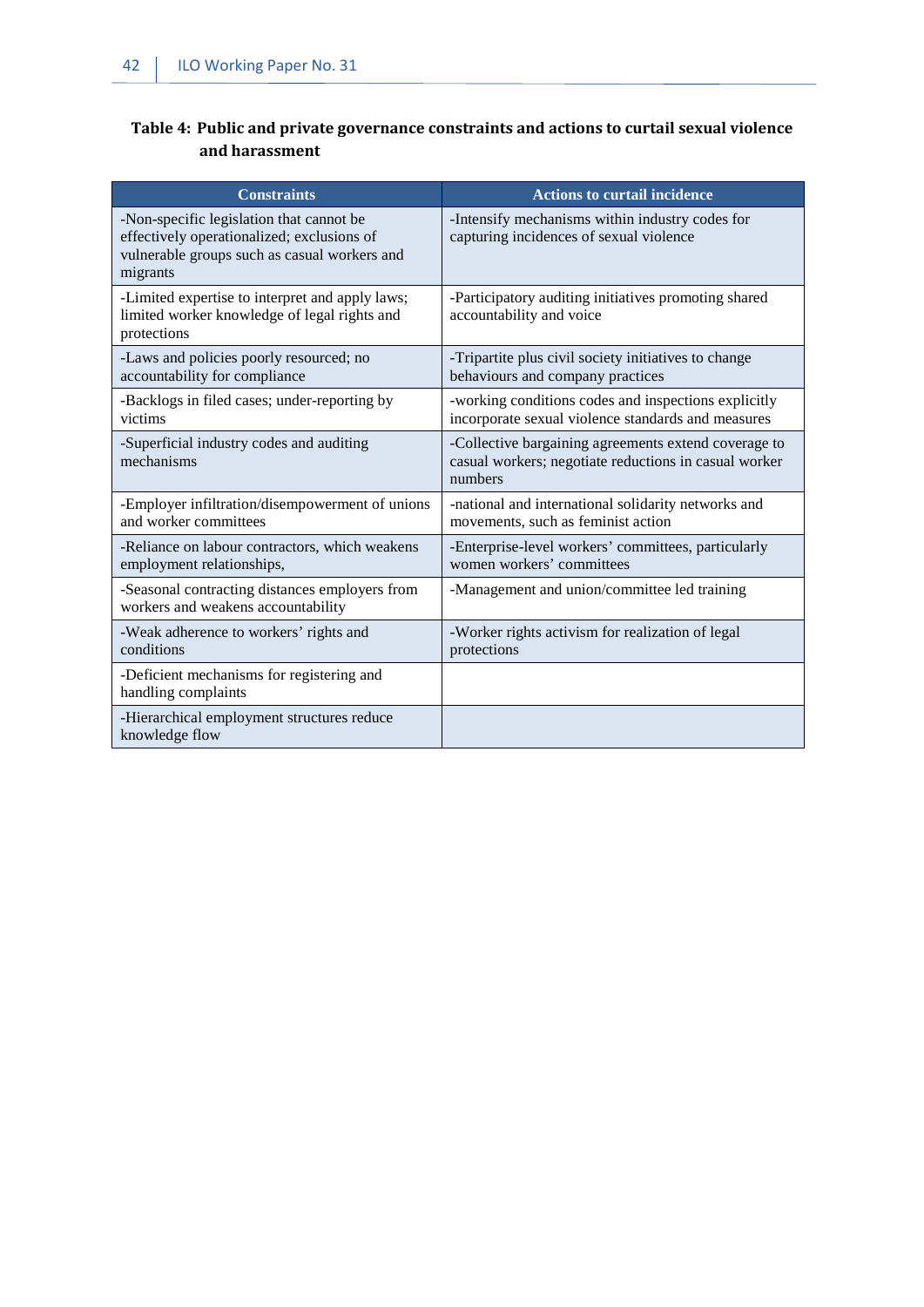# <span id="page-50-0"></span>**5. Conclusion**

According to the ILO, violence and harassment in the world of work is a threat to dignity, equal opportunities, security, and affects the physical, psychological and sexual health and well-being of everyone. It has an impact not only on workers and employers, but also on their families, communities, economies and society as a whole.[4](#page-50-1) Sexual violence and harassment in the world of work is particularly inflicted on victims, based on their gender but also based on other factors contributing to their relative vulnerability in the work situation.

Non-standard forms of work, including temporary work and informal work are key factors in creating the power differentials for perpetrators to carry out sexual violence and harassment against women workers in commercial agriculture as the studies reviewed have found. Sexual violence and harassment occurs in commercial agriculture when also combined with cultural norms that tend to tolerate such activities, and structural environments that distance perpetrators from accountability. In commercial agriculture, as studies indicate, supervisors and more senior workers have the power to (1) offer, deny or discontinue work, either immediately or in the very near future; (2) lower the income that workers receive; (3) make the workers' conditions very difficult; (4) undermine the workers' social standing; and/or (4) offer advantages to the workers. These forms of power also threaten workers into silence so that they do not report, or retaliate.

According to the ILO, agricultural workers' vulnerability to sexual harassment is compounded by limited labour law coverage and poor labour inspection services, where they exist at all (ILO, 2016, page 19). The ILO's Code of Practice on Safety and Health in Agriculture (2011) has an extensive section addressing national and enterprise- level policies and practices to prevent violence in agriculture, however, useful additional approaches to preventing sexual violence and harassment in agriculture are needed.

Base on this review of field studies in lower and middle income countries much needed actions to be taken:

- Conduct additional studies that credibly quantify the incidence and document the circumstances enabling the sexual violence and harassment in commercial agricultural work, particularly in lower and middle income countries.
- Upgrade women's terms of employment and work arrangements to match those of men, and advance women into supervisory positions within commercial agricultural work forces.
- Expand the scope of collective bargaining to extend negotiations to represent temporary and casual workers;
- Extend legal protections to non-standard workers and workers in agriculture and tighten legislation and enforcement of working conditions within commercial agriculture, including for contracted workers.
- Promote women into leadership roles within unions and NGOs and support women-organized means for monitoring and reporting incidents in commercial agricultural work.
- Expand workplace training and awareness raising to change attitudes and behaviour. Extend this awareness outreach to rural communities.

1

<span id="page-50-1"></span>ILO Report, Meeting of Experts, 2017.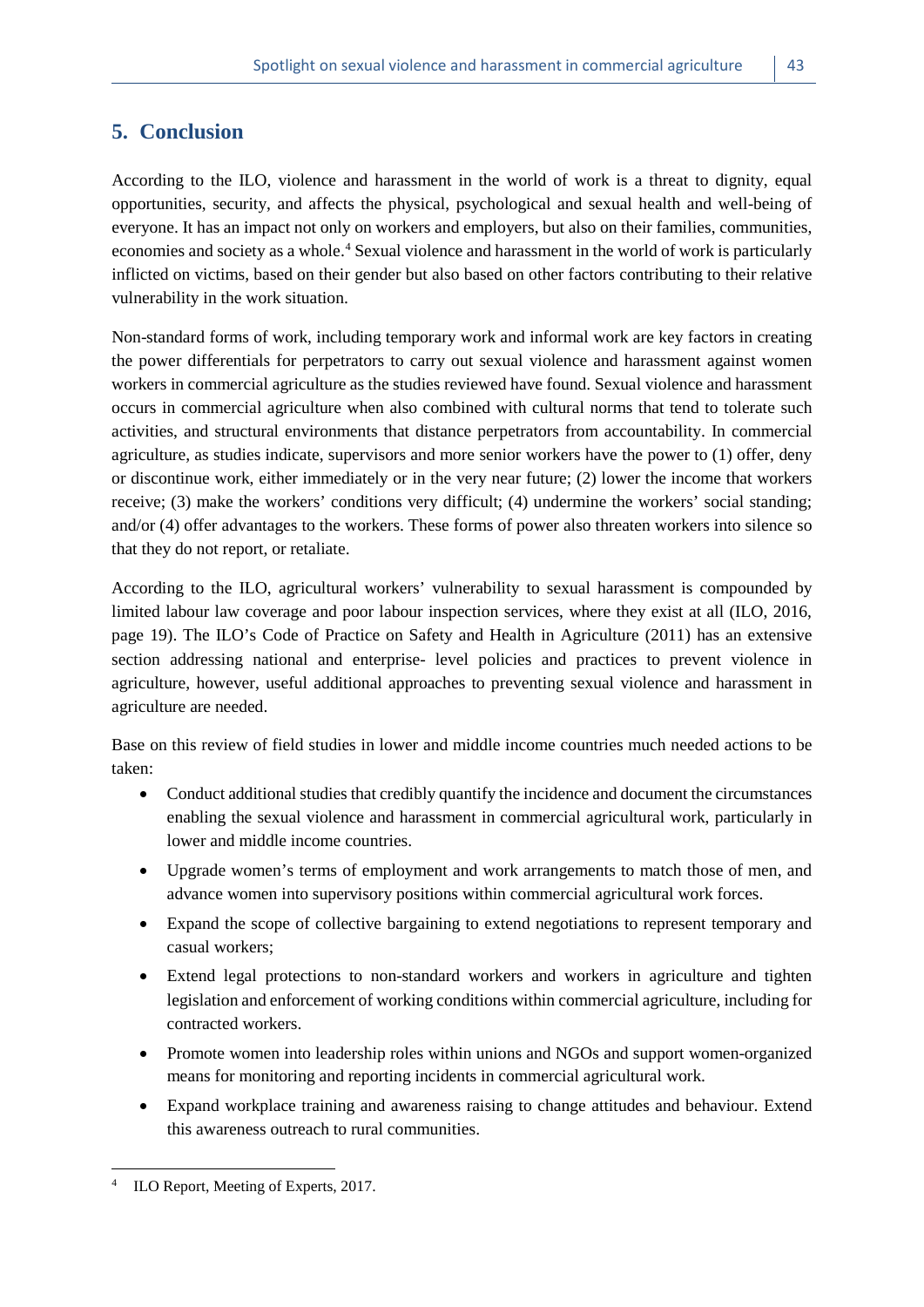# <span id="page-51-0"></span>**References**

- Amoding, F. 2011. Email correspondence with Women Working Worldwide (Bénédicte Brahic, 25th July)
- Arellano Gálvez, M. 2014. "Violencia laboral contra jornaleras agrícolas en tres comunidades en el noroeste de México", in Región y Sociedad, número especial 4.
- Arellano Gálvez, M. and Aranda Gallegos, P. 2017. "Cultivos de violencia: situación de las jornaleras agrícolas en el noroeste de México", in L. M. Niño Contreras, P. J. González Reyes, M. B. Tinoco, and S. L. Figueroa Ramírez. (eds) Estudios de género en el norte de México: En las fronteras de la violencia, (Mexicali: Universidad Autónoma de Baja California), pp. 161-188.
- Arend, E. 2011. "Gender, IFIs, and Food Insecurity Case Study: Kenya". Website of Gender Action, http://www.genderaction.org/publications/fdsec/kenya.pdf accessed October 3, 2017.
- Auret, D. and Barrientos, S. 2006. "Participatory Social Auditing: Developing a Worker-Focused Approach", in S. Barrientos and C. Dolan (eds.) Ethical Sourcing in the Global Food System. (London: Earthscan) pp. 129–48.
- Barrientos, S., Dolan, C. and Tallontire, A. 2003. "A Gendered Value Chain Approach to Codes of Conduct in African Horticulture", in World Development Vol. 31, No.9, pp. 1511-1526.
- Barrientos, S. 2014. "Gender and Global Value Chains: Challenges of Economic and Social Upgrading in Agri-Food", in Working Paper RSCAS 2014/96, Robert Schuman Center for Advanced Studies.
- Bejerano, M. and Arellano M. 2014. "Violencia institucional contra las mujeres en el noroeste de México", in Acta Sociológica Vol. 65 (Sept.-Dec.), pp.97-120.
- Bhatasara, S. and Chiweshe, M.K. 2015. "Universal Access to HIV Treatment in the Context of Vulnerability: Female Farm Workers in Zimbabwe", in Health Care for Women International, Vol. 36, No 2, pp. 188-204. DOI: 10.1080/07399332.2013.810220
- Blowfield, M. 2003. "Ethical Trade: The Negotiation of a Global Ethic? ", PhD dissertation, University of Sussex, Brighton.
- Blowfield, M. and Dolan, C. 2008. "Stewards of Virtue? The Ethical Dilemma of CSR in African Agriculture", in Development and Change Vol. 39 No. 1, pp. 1-23.
- Brahic, B.; Olaiya, M., Jacobs, S. with English, R. 2011. "Organizing Women Workers in the Agribusiness Sector: Case Studies from East Africa", in Labour, Capital and Society Vol. 44, No. 1, pp. 70-97.
- Cámara de Diputados. 2007. Ley General de Acceso de las Mujeres a una Vida Libre de Violencia, available at http://www.diputados.gob.mx/LeyesBiblio/pdf/LGAMVLV.pdf (Accessed December 2012).
- Dickens, L. 2000. "Collective bargaining and the promotion of gender equality at work: opportunities and challenges for trade-unions", in Transfer: European Review of Labour and Research Vol. 6, No. 2, pp. 193-208.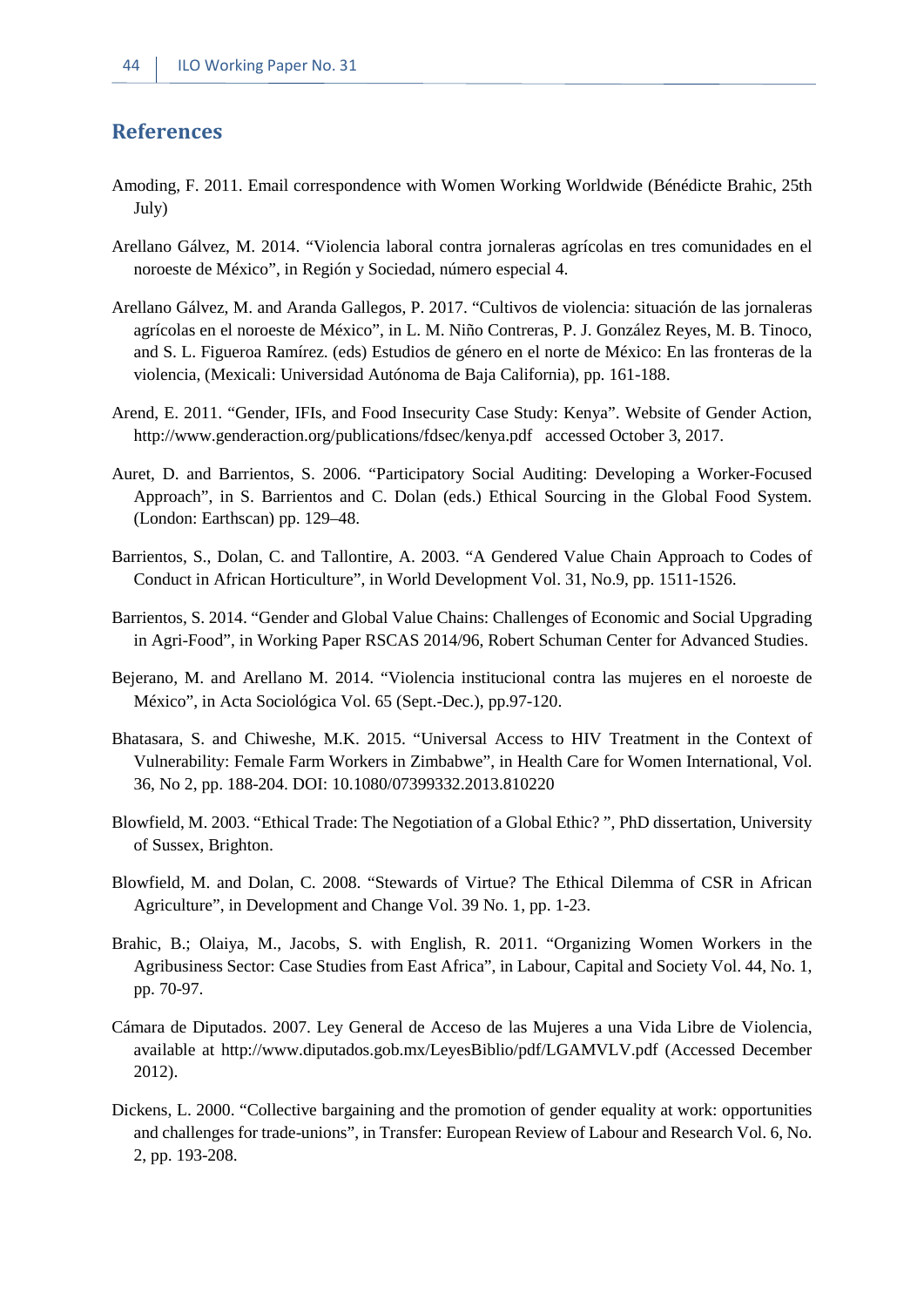- Dolan, C. and Opondo, M. 2005. "Seeking Common Ground: Multistakeholder Initiatives in Kenya's Cut Flower Industry, in Journal of Corporate Citizenship Vol. 18, pp. 87–98.
- Dolan, C., Opondo, M. and Smith, S. 2004. "Gender, Rights and Participation in the Kenya Cut Flower Industry" in Natural Resources Institute Report 2768. (Chatham, UK: Natural Resources Institute, University of Greenwich).
- Dolan, C. and K. Sorby. 2003. Gender and Employment in High-Value Agriculture Industries. (Washington D.C., World Bank).
- Evers, B.; Opondo, M., Barrientos, S., Krishnan, A., Amoding, F., and Ndlovu, L. 2014. "Global and regional supermarkets: implications for producers and workers in Kenyan and Ugandan horticulture. Capturing the Gains", Working Paper No. 39. Available at www.capturingthegains.org (accessed May 2014), University of Manchester.
- Fenwick, C.; Kalula, E. and Landau, I. 2007. Labour Law: A Southern African Perspective, Discussion Paper Series No. 180, (Geneva: International Institute for Labour Studies).
- Ferree, M.M. and Tripp, A.M. (eds). 2006. Global Feminism: Transnational Women's Activism, Organizing and Human Rights, (New York: NYU Press).
- Flora, C.B. 2014. "Agricultural Labor: Gender Issues", in Encyclopedia of Agriculture and Food Systems, N.K. Van Alfen (ed.). (Amsterdam: Elsevier/Academic Press), pp. 123-130.
- Food and Agricultural Organization of the United Nations (FAO). 2010. Gender dimensions of agricultural and rural employment: Differentiated pathways out of poverty. (Rome: FAO/IFAD/ILO).
- ---. 2011. Women in agriculture: Closing the gender gap for development: The state of food and agriculture. (Rome).
- Global Horticultural Workers' and Environmental Rights Network (GHOWERN). 2013. "Best practices for combating sexual harassment at the workplace in the horticulture industry in the East African Region. " Unpublished Report, Kampala.
- González Pérez, M. 2005. "Una aproximación a la participación social de las mujeres" in El Cotidiano Vol. 20, No. 130, pp. 69-78.
- Institute of Development Studies (IDS). 2007. "Corporate Codes of Labour Practice: Can the Most Vulnerable Workers Benefit?", IDS Policy Briefing, Issue 35, Brighton, U.K., April. Also available at www.ids.ac.uk
- International Labour Office. 2008. Resolutions adopted by the 97th International Labour Conference. [http://www.ilo.org/wcmsp5/groups/public/---ed\\_norm/---relconf/ documents/meetingdocument/](http://www.ilo.org/wcmsp5/groups/public/---ed_norm/---relconf/%20documents/meetingdocument/%20wcms_098017.pdf)  [wcms\\_098017.pdf](http://www.ilo.org/wcmsp5/groups/public/---ed_norm/---relconf/%20documents/meetingdocument/%20wcms_098017.pdf)
- ---. 2011. Safety and Health in Agriculture, Code of practice. (Geneva).
- ---. 2012. SOLVE: Integrating Health Promotion into Workplace OSH Policies. (Geneva) 2nd edition.
- ---. 2013. "Work-related violence and its integration into existing surveys". 19th International Conference of Labour Statisticians, Geneva, 2-11 October 2013.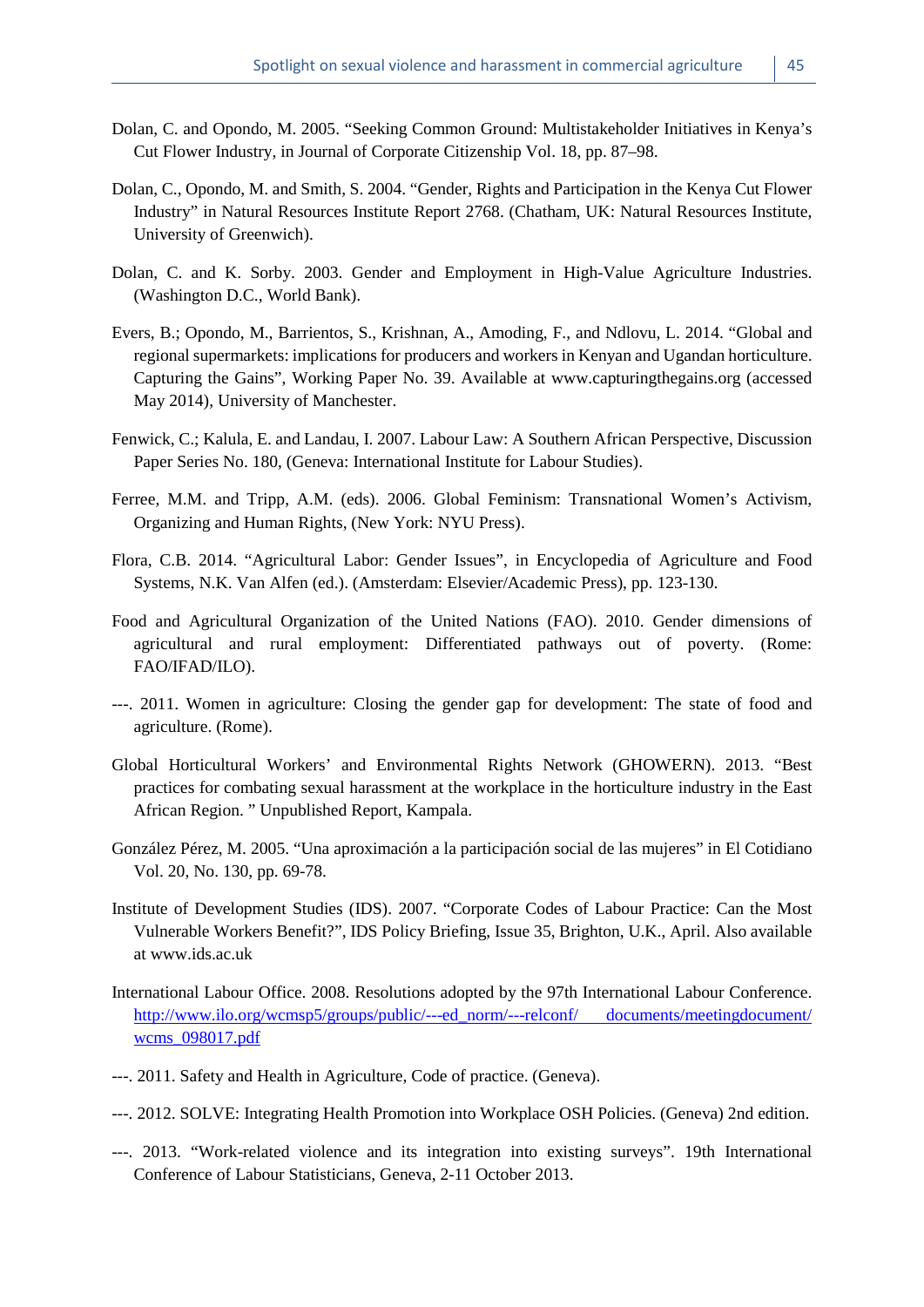- ---. 2016. Background paper for discussion at the Meeting of Experts on Violence against Women and Men in the World of Work. Meeting of Experts on Violence against Women and Men in the World of Work 3-6 October, 2016, (Geneva).
- ---ILO. 2018, Ending violence and harassment against women and men in the world of work. Report V, Vols. 1 and 2, (Geneva).
- International Labor Rights Forum. 2002. "Violence Against Women in the Workplace in Kenya: Assessment of Workplace Sexual Harassment in the Commercial Agriculture and Textile Manufacturing Sectors in Kenya." https://www.laborrights.org/sites/default/files/publications-andresources/Kenya.pdf
- Jacobs, S. 2004. "Feminist Networks: New Forms, Longstanding Issues, and Some Successes", in Journal of Interdisciplinary Gender Studies, Vol. 8, No. 1-2, pp. 161-194.
- Jacobs, S., Brahic, B., Olaiya, M.M. 2015. "Sexual harassment in an East African agribusiness supply chain", in The Economic and Labour Relations Review Vol. 26, No. 3, pp. 393-410.
- Kenyan Women Workers Organisation (KEWWO). 2008. "The working conditions in the floriculture industry in Kenya". [www.kewwo.or.ke/KEWWO%20STUDY-Final.pdf,](http://www.kewwo.or.ke/KEWWO%20STUDY-Final.pdf) accessed 13 February, 2010.
- Kominars, S. 2014. Sexual Violence against women farmworkers in the United States: A literature review. OXFAM America.
- Kumar, K. 1995. From Post-Industrial to Post-Modern Society. (Oxford: Blackwell).
- Leipold, B. and Morgante, F. 2013. "The impact of the flower industry on Kenya's sustainable development", in International Public Policy Review Vol. 17, No. 2, pp. 1-31.
- Lévy, J. and Malo, M. 2010. De la participación a la construcción del poder popular: experiencias para el debate. Maracay: Instituto de Altos Estudios Dr. Arnoldo Gabaldón.
- McCann, Diedre, 2005. Sexual harassment at work: National and international responses, ILO, Conditions of Work and Employment Series No. 2.
- Mena, N. and Proaño, S. 2005. Acoso sexual laboral en la floricultura: Estudio de caso Sierra Norte de Ecuador, International Labor Rights Fund.
- Merhof, K. 2010. "Blumgrüße aus Kenia—zu welchem Preis? Das kenianische Arbeitsrecht und sei Umsetzung auf den Blumenplantagen", in Verfassung und Recht in Übersee / Law and Politics in Africa, Asia and Latin America, Vol. 43, No. 4, pp. 464-481.
- Mosha P. 2011. Email correspondence with Women Working Worldwide (Bénédicte Brahic, 20th July).
- National Federation of Farm Plantation Fishery and Agro Industry Trade Unions (NFFPFATU). 2010. 'Draft Action Research', Addis Ababa, unpublished.
- Nelson, V. Tallontire, A., Opondo, A. and Martin, A. 2014. "Pathways of transformation or transgression? Power relations, ethical space, and labour rights in Kenyan cut flower chains", in M. Goodman and C. Sage (eds), Food transgressions: Making sense of contemporary food politics, (Ashgate) pp. 15-38.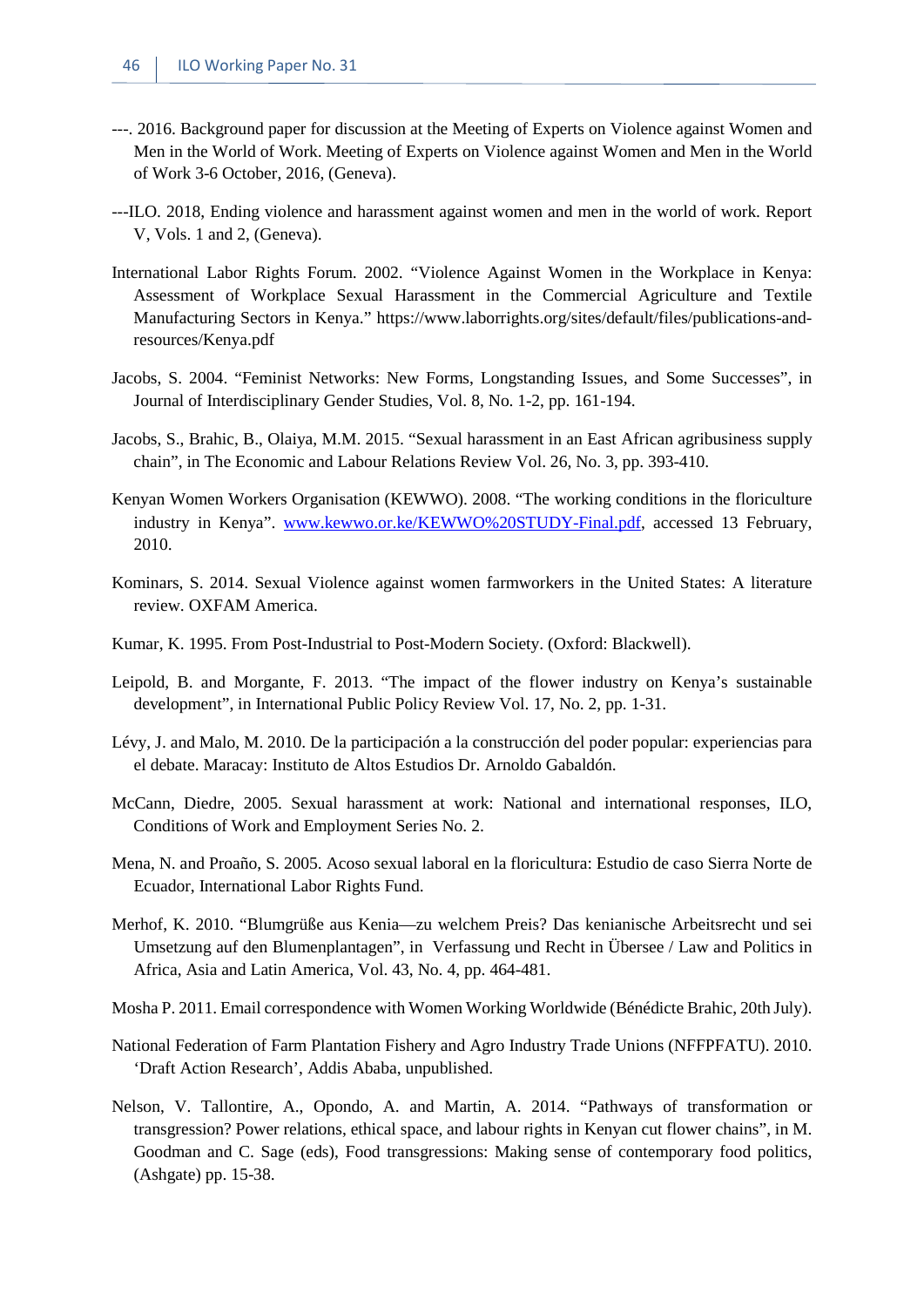- Ollong, K.A. 2016. "Sustainability issues in the Cameroon banana supply chain", Brazilian Journal of African Studies, Vol. 1 No.2, pp. 211-242.
- Oxfam/IPL. 2013. "Exploring the links between international business and poverty reduction, bouquets and beans from Kenya", Oxford, Oxfam and International Procurement & Logistics Ltd.
- Riisgaard, L. and Gibbon, P. 2014. "Labour management on contemporary Kenyan Cut Flower Farms: Foundations of an Industrial-Civic Compromise", Journal of Agrarian Change Vol. 14, No. 2, pp. 260-285.
- Smith, S., Auret D., Barrientos S., Dolan C., Kleinbooi K., Njobvu C., Opondo M., Tallontire A. 2003. "Ethical Trade in African Horticulture: Gender Rights and Participation." Report for Multistakeholder Workshop, (Brighton: Institute for Development Studies).
- Smith, S. Auret D., Barrientos S., Dolan C., Kleinbooi K., Njobvu C., Opondo M., Tallontire A., 2004. "Ethical trade in African horticulture: Gender, rights and participation". IDS Working Paper 223. (Brighton: Institute of Development Studies).
- Tanzania Plantation and Agricultural Workers Union (TPAWU). 2010a. "Draft Action Research Report on the Factors Affecting Labor Conditions in the Horticulture Industry in Tanzania", Dar-es-Salaam, unpublished.
- Tanzanian Plantation and Agricultural Workers Union (TPAWU). 2010b. "TPAWU Six Monthly Narrative Report", Dar-es- Salaam, unpublished.
- Uganda Workers' Education Association (UWEA). 2010. "UWEA Draft Action Research Report on Progress of Working Conditions in the Ugandan Commercial Horticultural Farms", Kampala, unpublished.
- Wijayatilake, K. and Faizun Z. 2001. Sexual Harassment at Work Plantation Sector. (Colombo: International Labour Organization).
- Women Working Worldwide (WWW). 2007. "Promoting women workers' rights in African horticulture" http://www.women-ww.org/documents/www\_research\_overview\_final.pdf. Accessed 15 April 2012.
- Women Working Worldwide (WWW). 2010. "Educational Manual", Manchester, unpublished. WWW. 2010.
- Women Working Worldwide (WWW). 2013. "Sexual harassment: executive summary of research carried out on selected horticultural farms in Ethiopia, Kenya, Tanzania and Uganda" Unpublished, Manchester.
- World Bank, FAO, and the International Fund for Agricultural Development. 2009. Gender in Agriculture Sourcebook. (Washington DC: The International Bank for Reconstruction and Development/The World Bank).
- Zúñiga E., Mercedes, M. 2008a. "Violencia en el trabajo. La cultura de la dominación de género", in R. Castro and I. Casique (eds) Estudios sobre cultura, género y violencia contra las mujeres", (México: UNAM-CRIM) pp. 173-196.